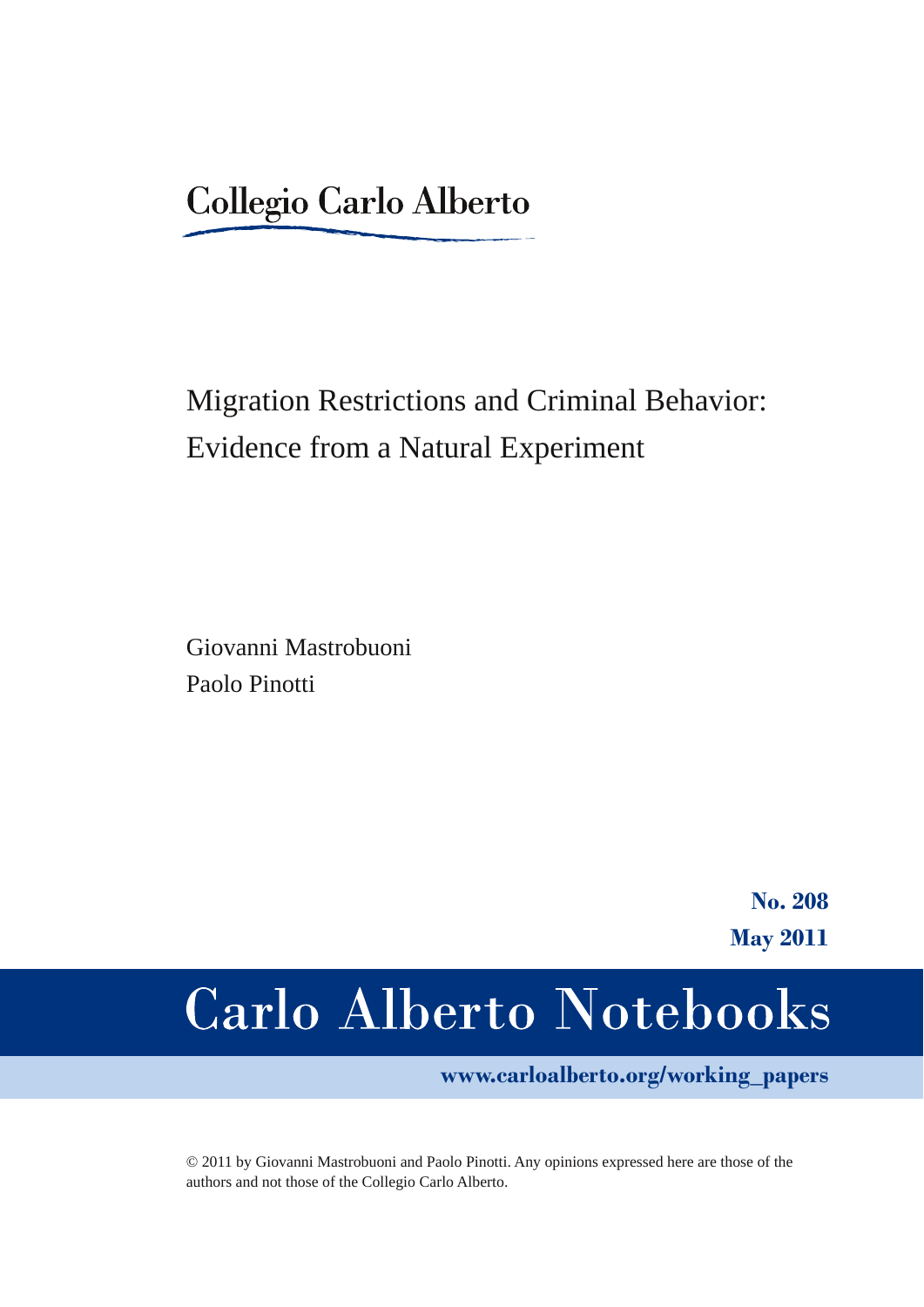# Migration Restrictions and Criminal Behavior: Evidence from a Natural Experiment<sup>∗</sup>

Giovanni Mastrobuoni Collegio Carlo Alberto Paolo Pinotti Bank of Italy

First draft: October 2009 This draft: November 2010

#### Abstract

We estimate the causal effect of immigrants' legal status on criminal behavior exploiting exogenous variation in migration restrictions across nationalities driven by the last round of the European Union enlargement. Unique individual-level data on a collective clemency bill enacted in Italy five months before the enlargement allow us to compare the post-release criminal record of inmates from new EU member countries with a control group of pardoned inmates from candidate EU member countries. Difference-in-differences in the probability of re-arrest between the two groups before and after the enlargement show that obtaining legal status lowers the recidivism of economically motivated offenders, but only in areas that provide relatively better labor market opportunities to legal immigrants. We provide a search-theoretic model of criminal behavior that is consistent with these results.

Keywords: immigration, crime, legal status JEL codes: F22, K42, C41

<sup>∗</sup>Contacts: giovanni.mastrobuoni@carloalberto.org, Collegio Carlo Alberto and CeRP, Via Real Collegio 30, Moncalieri, Italy, and paolo.pinotti@bancaditalia.it, Bank of Italy, Via Nazionale 91, Rome, Italy. We would like to thank Federico Cingano, David Card, Raquel Fernandez, Andrea Ichino, Justin McCrary, Enrico Moretti, Alfonso Rosolia, Adriaan Soetevent, Giordano Zevi and seminar participants at the Bank of Italy, Bocconi University, Collegio Carlo Alberto, FEEM-CEPR Conference on Economics of Culture, Institutions and Crime, Center for Studies in Economics and Finance in Naples, University of Padua, University of Paris X, INSIDE Workshop in Barcelona, NBER Summer Institute 2010 (Labor Studies), Universitat van Amsterdam, Cornell University and Brown University for very useful comments. Financial support from the Collegio Carlo Alberto, the W.E. Upjohn Institute for Employment Research, and Fondazione Antonveneta is gratefully acknowledged. Giovanni Mastrobuoni thanks INSIDE at Universitat Autnoma de Barcelona University for their hospitality. Giancarlo Blangiardo kindly provided the ISMU data. Any opinions expressed here are those of the authors and not those of the Collegio Carlo Alberto or of the Bank of Italy. © 2009 by Giovanni Mastrobuoni and Paolo Pinotti.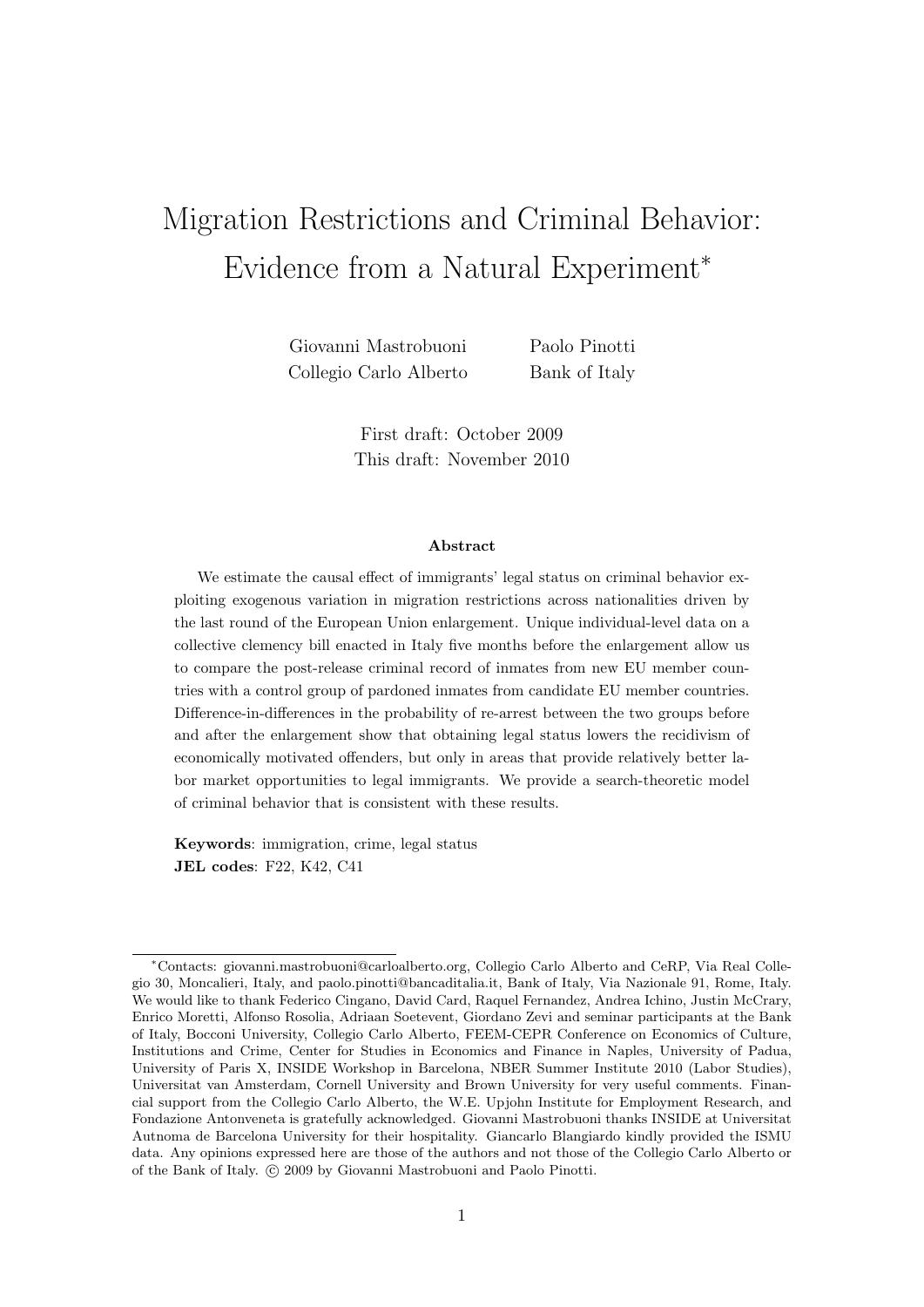# 1 Introduction

Concerns about the effects of immigration on crime are widespread. As a matter of fact, foreigners are heavily over-represented among the prison population of all developed countries. In recent years the share of foreigners over official residents barely reached 10% in the US (and it was significantly lower in most other countries), while their incidence over incarcerated individuals was many times larger (Figure 1). Such numbers increase support for migration restrictions, which prevent part of the prospective immigrant population from (legally) residing in the host countries. At the same time, if enforcement is loose, migration restrictions might also create a pool of unauthorized immigrants that are able to (illegally) cross the frontier but, once in the host country, do not enjoy legal status and therefore cannot work in the official sector.

The implications of migration barriers for crime are then ambiguous. On the one hand, restrictive policies prevent a number of immigrants (that would be potentially at risk of committing crime) from entering the country, or expel them after entry; on the other hand, those that manage to enter anyway face worse income opportunities in official markets, which raises their propensity to engage in criminal activity. Empirically identifying the overall effect is difficult as immigrants determine, at least in part, their legal status. The decision about whether to reside legally or illegally into the destination country may in fact respond to several individual characteristics (e.g. working ability) that are also likely to enter the decision about whether to commit a crime. In addition to this problem, the size of the illegal immigrant population is usually not reported in official statistics, so their crime rate remains also unobserved.

In this paper we exploit exogenous variation in legal status, provided by the last round of the European Union (EU) enlargement, and detailed criminal records on a sample of pardoned immigrants in Italy to address these issues. After August 1, 2006, more than 9,000 foreigners were released from Italian prisons upon approval of a Collective Clemency Bill passed by the Italian Parliament; five months later, on January 1, 2007, about 800 of them acquired the right to legally stay in Italy as their origin countries, namely Romania and Bulgaria, entered the EU. We thus exploit the asymmetric effect of the EU enlargement across nationalities to estimate the effect of legal status on criminal behavior, as measured by the post-release criminal record of pardoned foreign individuals.

The empirical strategy is grounded on a search-theoretic model of crime that relates legal status to the probability of committing a crime. In the tradition of economic models of crime, agents choose between legitimate and illegitimate activities by comparing the economic costs and benefits between the two. Granting access to the official sector, legal status raises the returns to legitimate activities (or the opportunity cost of illegitimate ones), which in turn lowers the probability of engaging in crime. However, there is also another effect that goes in the opposite direction. Immigrants without legal status may in fact be deported back to their own country with some positive probability, which mechanically reduces the pool of individuals in this group that are at risk of committing an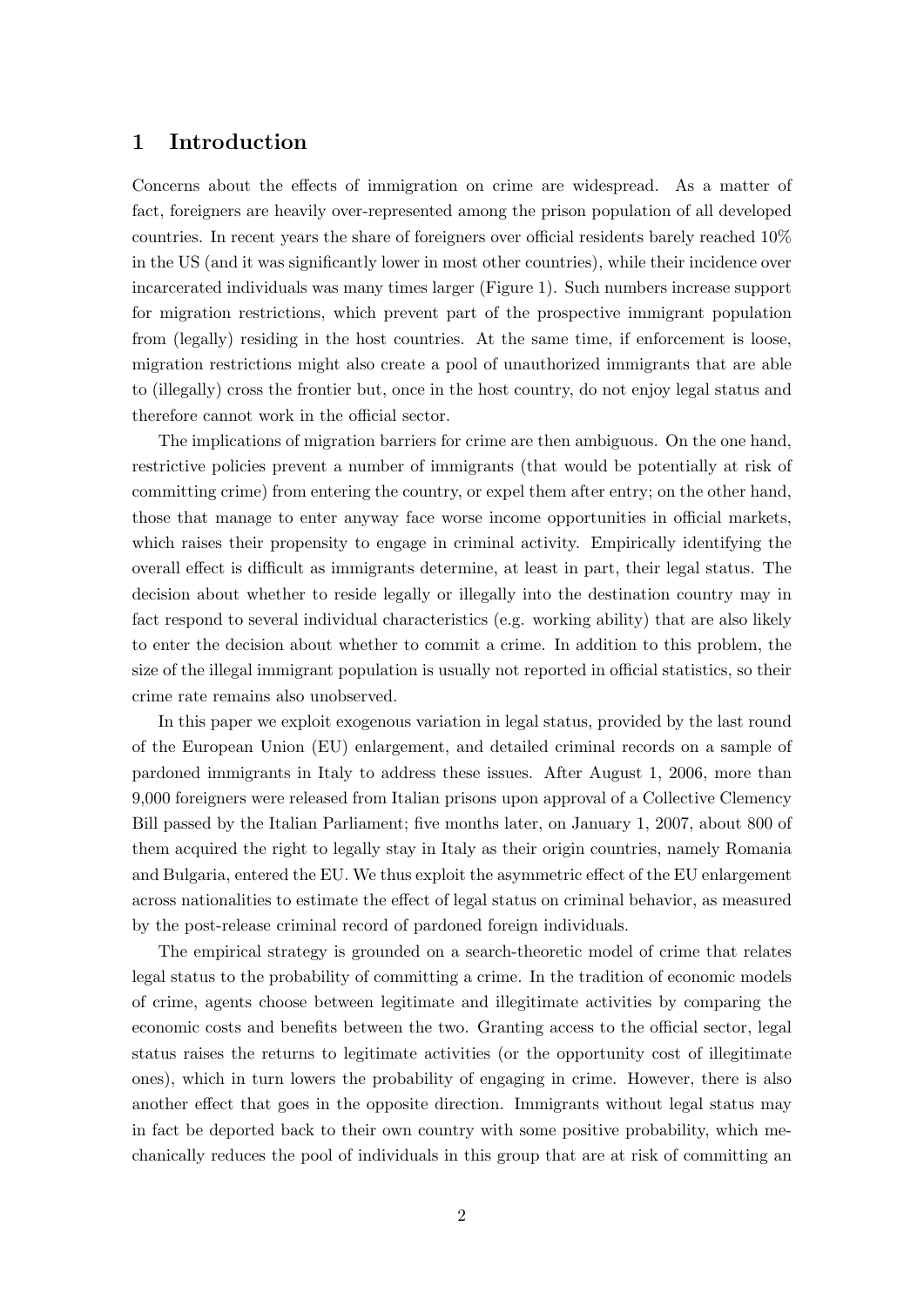offense.

The model does also allow for self-selection into legal status. In particular, migration policy imposes some fixed cost on official entrants, so that only immigrants with higher (legitimate) income opportunities in the host country will decide to comply with it; the other ones prefer to enter unofficially and face the risk of being expelled in the future. Therefore, self-selection at the frontier implies that the distribution of individual characteristics potentially correlated with criminal activity differs systematically between the groups of legal and illegal immigrants; this will also be the main threat to the identification of the causal effect of legal status.

To address this issue, we focus on the difference-in-differences in the probability of (re)arrest between pardon inmates from new EU member countries and a control group of inmates from candidate member countries, before and after the EU enlargement. While there are significant differences between the average characteristics of the two groups, weighting observations by the (inverse) propensity score of belonging to each group eliminates such differences, as well as differences in pre-enlargement outcomes. Baseline estimates suggest that the average probability of rearrest over a six-month period declines from 5.8% to 2.3% for Romanians and Bulgarians after obtaining legal status (as a consequence of the EU enlargement), relative to no change in the control group. Distinguishing between different categories of potential offenders, the effect is significant only for pardoned inmates that were previously incarcerated for economically-motivated crimes and the reduction is stronger in areas characterized by better income opportunities for legal (relative to illegal) immigrants. These results are robust to alternative estimation techniques and to several robustness checks.

We contribute to the literature on social and economic effects of immigration. Until very recently, this research area has traditionally emphasized the labor market competition between immigrants and natives (surveys include Borjas, 1994; Friedberg and Hunt, 1995; Bauer et al., 2000; Card, 2005), as well as the effects of immigration on fiscal balances (Storesletten, 2000; Lee and Miller, 2000; Chojnicki et al., 2005) and prices (Lach, 2007; Cortes, 2008). Drawing on survey evidence from 21 European countries in 2002, Card et al. (2009) show that, besides these ("economic") issues, natives' support for migration restrictions is shaped also (and indeed mostly) by other "compositional amenities", among which crime plays a major role.<sup>1</sup>

Partly as a consequence of this increasing awareness, a few previous papers have examined the empirical relationship between immigration and crime. At the aggregate level, Butcher and Piehl (1998a), Bianchi et al. (2008) and Bell et al. (2010) document some correlation between- and within-local areas in the US, Italy and the UK, respectively, but conclude that the causal effect is not different from zero (maybe with the exception of asylum-seekers in the UK).<sup>2</sup> At the micro level, Butcher and Piehl (1998b, 2007) use

<sup>&</sup>lt;sup>1</sup>See also Bauer et al.  $(2000)$ 

<sup>&</sup>lt;sup>2</sup>Partly in contrast with these findings, Borjas et al. (2010) argue that migration has indeed an effect, but a very indirect one: by displacing black males from the labor market, immigration increases the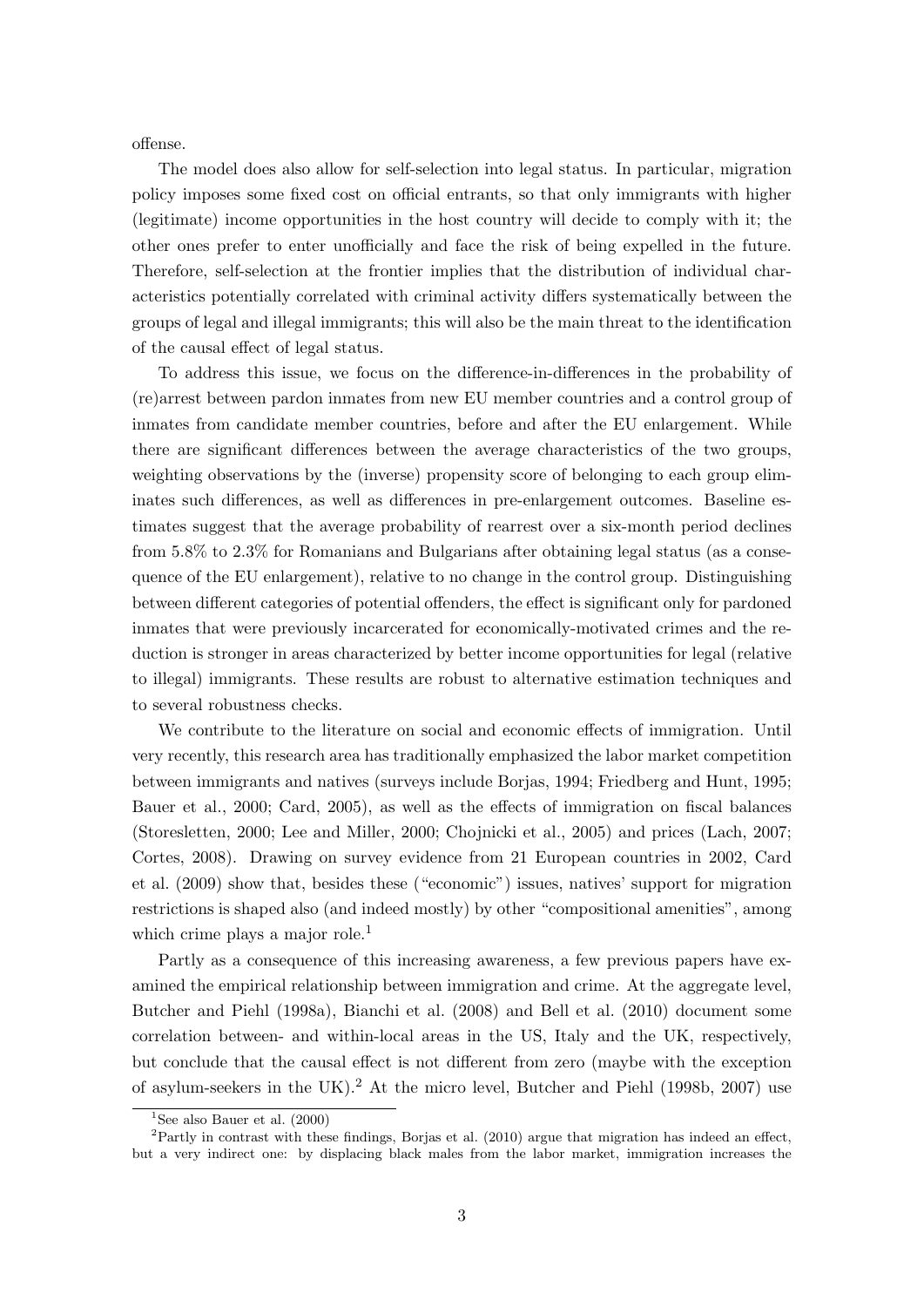Census data to show that, keeping other individual characteristics constant, current immigrants have lower incarceration rates than natives, while the opposite was true for former immigrants at the beginning of the XX century (Moehling and Piehl, 2007). Yet, no previous study has investigated the role of legal status; this is precisely the contribution of the present paper.

We also add to a huge empirical literature on the relationship between legitimate income opportunities and criminal career. Indeed, the fact that the propensity to engage in crime should decrease with outside options in official markets is one of the key results of the economic model of crime (Becker, 1968). Over the years, several paper have examined the empirical validity of this prediction, finding in general a good deal of evidence consistent with it: a non-exhaustive list includes Witte (1980), Meyers (1983), Grogger (1998), Gould et al. (2002) and Machin and Meghir (2004). We contribute to this strand of literature by showing that, also in our sample of pardoned foreigners, access to better legitimate income opportunities (through the acquisition of legal status) lowers the individual propensity to engage in crime.

In the next section we summarize the main features of immigration in Italy, paying particular attention to the gap between legal and illegal immigrants in terms of labor market outcomes and crime. In Section 3 we provide a theoretical framework that captures these elements in a very simple way, studies the channels through which legal status may impact on crime and clarifies which are the main threats to identification. Then, Section 4 describes in detail the natural experiment while Section 5 derives the estimating equations. Finally, in Section 6 we discuss the empirical results and Section 7 concludes.

# 2 Legal and illegal immigrants: preliminary evidence from Italy

After centuries of massive emigration, Italy became a recipient of positive net inflows only in the late 1980s. As a consequence, the legislative framework in this respect is also very recent, the first migration law being enacted in 1990 and later amended in 1995 and 2002. Throughout these changes, Italian migration policy remained firmly grounded on the institute of the residence permit, which establishes a direct link between working condition and legal residence: the main condition for eligibility is receiving a job offer in Italy. However, the total number of residence permits issued each year is fixed on the basis of migration quotas decided by the government.

# 2.1 Official migration

Over the last two decades, the number of valid residence permits rose from less than 1 million at the beginning of the 1990s to more than 2 million in 2005, slightly declining thereafter; the number of foreign (official) residents increased even more steeply, from less

criminal activity of this latter group.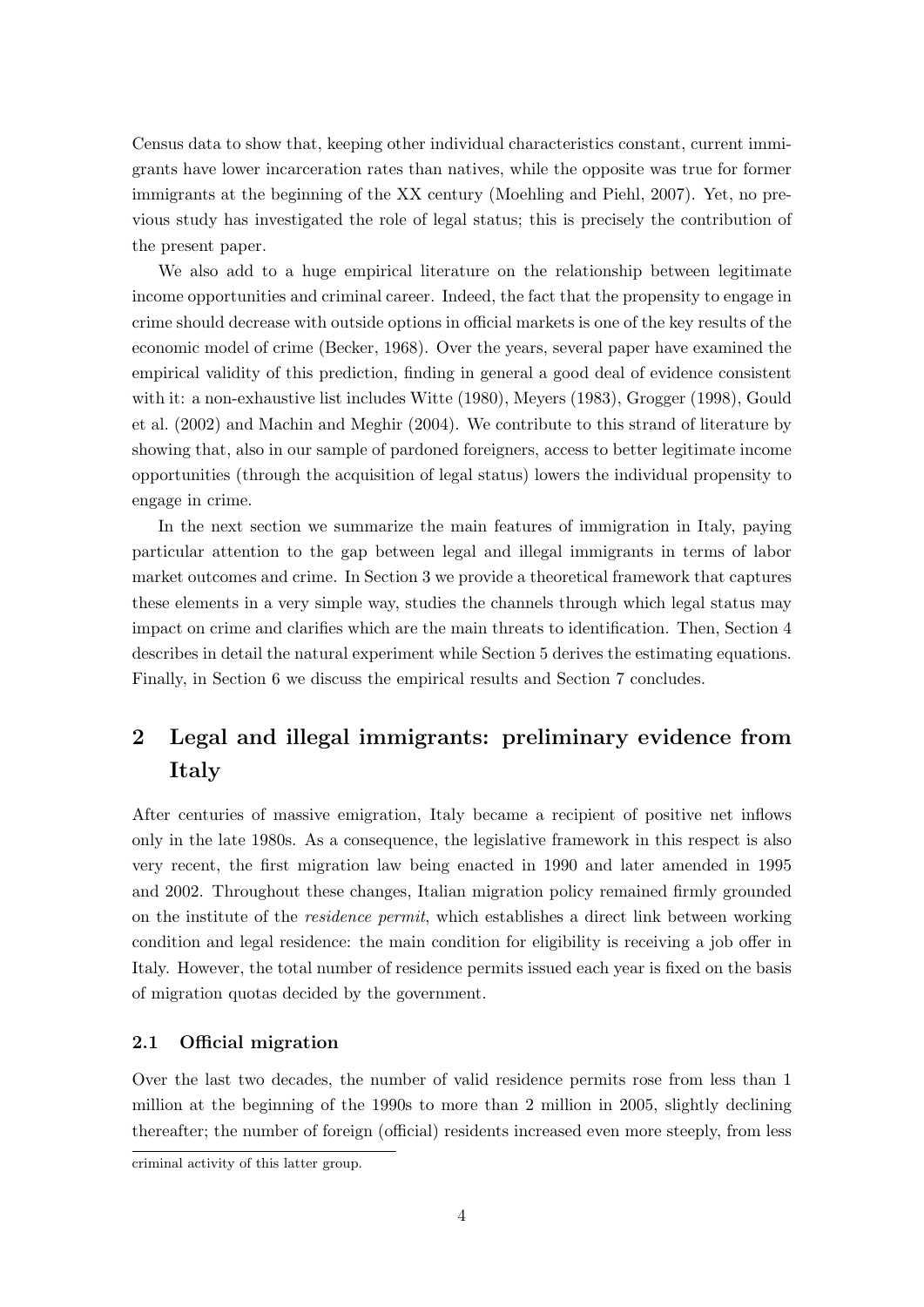than 600 thousands to almost 4 million (in the face of an otherwise declining population), see Figure 2. Official residents include immigrants holding a valid residence permit (and possibly their close relatives), as well as foreigners enjoying legal status in Italy for other reasons, such as being citizen of a EU member country. The divergence between the two measures (permits and residents) toward the end of the period is indeed explained by the EU enlargement, which starting in 2004 relieved an increasing number of Eastern European citizens from the need of a residence permit to legally reside in Italy.

Notwithstanding the spectacular growth of the official immigrant population, the number of newly issued residence permits fell systematically short of total demand over the years, often by a large extent. For instance, 170,000 permits were issued in 2007 in front of more than 740,000 demands; the following year, the number of new residence permits even decreased to 150,000, to be primarily assigned to applications left pending the year before (thus increasing the gap between current demand and supply of permits). In addition to that, the 2002 reform of migration policy requires prospective immigrants to find a job contract before entering the country, thus hampering further the match of foreign workers with Italian employers. Stringent requirements on permit eligibility and tight rationing of migration quotas, coupled with weak border enforcement (also due to the geographic configuration and location of the Italian peninsula), resulted in an increasing number of undocumented immigrants illegally crossing the border or overstaying tourist visas.

# 2.2 Unofficial migration

While the very nature of unofficial migration prevents accurate estimates of its size, amnesties of formerly undocumented immigrants provide some information in this respect. During these episodes, immigrants illegally present in Italy can apply for a valid residence permit under very mild conditions, with clear incentives to report their illegal status.<sup>3</sup> General amnesties have been enacted every  $4-5$  years since 1986, growing in size from 100 to 200-250 thousand individuals during the 1990s, and reaching a peak of 700 thousand in 2002. The acceleration in official migration observed during the last few years was thus accompanied by an analogous one in unofficial inflows; see Figure 3.

The graph reports also the number of illegal immigrants expelled from the country. In Italy illegal immigrants apprehended by the police are *not* incarcerated. Rather, they are accompanied at the frontier and deported back to their origin country. In some cases, deportation is not enforced and the individual receives just an injunction to leave the country.<sup>4</sup> While the fraction of immigrants that are deported is not large, it isn't negligible. Looking again at the years in which there was an amnesty, the ratio of expulsions over

<sup>3</sup>Bianchi et al. (2008) and Fasani (2009) also use applications for amnesty to estimate the size of the illegal population in Italy, while several studies adopted the same methodology to count the number of undocumented immigrants in the United States after the amnesty passed with the Immigration Reform and Control Act in 1986 (see, e.g., Winegarden and Khor, 1991).

<sup>&</sup>lt;sup>4</sup>In 2002 the last reform of migration policy (Law 189/2002) introduced the possibility of incarceration for those that did not comply with a previous injunction to leave and were later re-apprehended by the police. However, such norm was never enforced because it was deemed Anti-Constitutional by the Constitutional Court.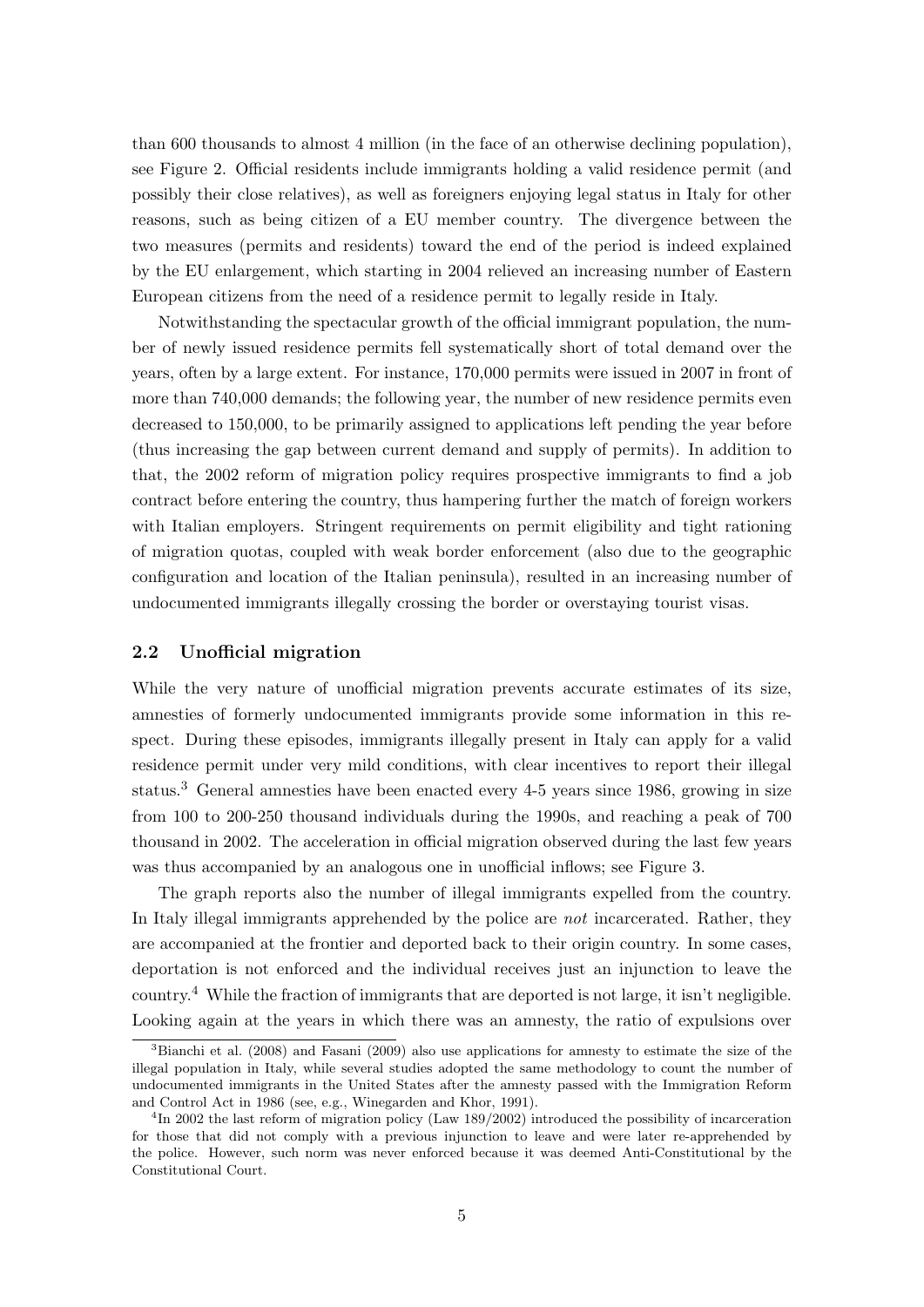demands for amnesty by unofficial immigrants were 17% in 1986, went up to 28% in 1998, and down again to 15% during the last amnesty program of 2002.

#### 2.3 Criminal and labor market outcomes

Even though foreigners cannot be incarcerated for breaking migration laws, they are nevertheless overly represented in Italian prison population. The number of foreign inmates more than doubled since the early 1990s, from less than 10 thousand to more than 20 thousand in 2008, in the face of just a slight increase of total prison population. As a result, the share of foreigners in prison population has reached one third (Figure 4), an order of magnitude greater than the share of immigrants in the whole population. Of course, such imbalance is not necessarily driven by differences in criminal behavior, as it might also depend on statistical discrimination in law enforcement against foreigners (Becker, 1957). Yet, it is hard to believe that such a huge difference in incarceration rates between natives and foreigners is the sole product of discrimination.

However, an important distinction between official and unofficial immigrants seems to suggest that discrimination is not the whole story. While detailed statistics on convicted foreigners disaggregated by legal status are not publicly available, the Italian Ministry of Internal Affairs (2007) claims that legal immigrants represented about 6% of all individuals reported by the police to the judiciary authority in year 2006, which is in line with their share over total population. The disproportionate incidence of foreigners in prison population is entirely due to undocumented immigrants, who account for 70% and 80% of foreigners reported for violent and property crimes, respectively.

Then, legal status seems to have profound implications for immigrants' criminal careers. There are several reasons why this might indeed be the case. In particular, legal and illegal immigrants may face very different (legitimate) earning profiles, which in turn affect the opportunity cost of crime. Most likely, the administrative and penal sanctions (including the possibility of incarceration) faced by employers who hire undocumented immigrants, in addition to the risk of job destruction due to the expulsion of the worker, adversely impact on the demand for illegal immigrants (relative to those holding a valid residence permit). This effect could be amplified by selection into legal status. Far from being randomly distributed, legal status is strongly correlated with other individual characteristics, which are known to be important determinants of criminal activity.

While information in this respect is not available for a representative sample of (legal and illegal) immigrants in Italy, survey evidence from a region in the North-West is consistent with this conjecture. Starting in year 2001, the NGO ISMU has conducted yearly interviews on a sample of about 9,000 immigrants in the Lombardy region. The data contain information on labor market outcomes, along with several individual characteristics, including legal status. Sampling of illegal immigrants is attained through the "centersampling technique" devised by the statistical team of ISMU in the early 1990s. The main idea is to exploit the social networks among the foreign population and base sampling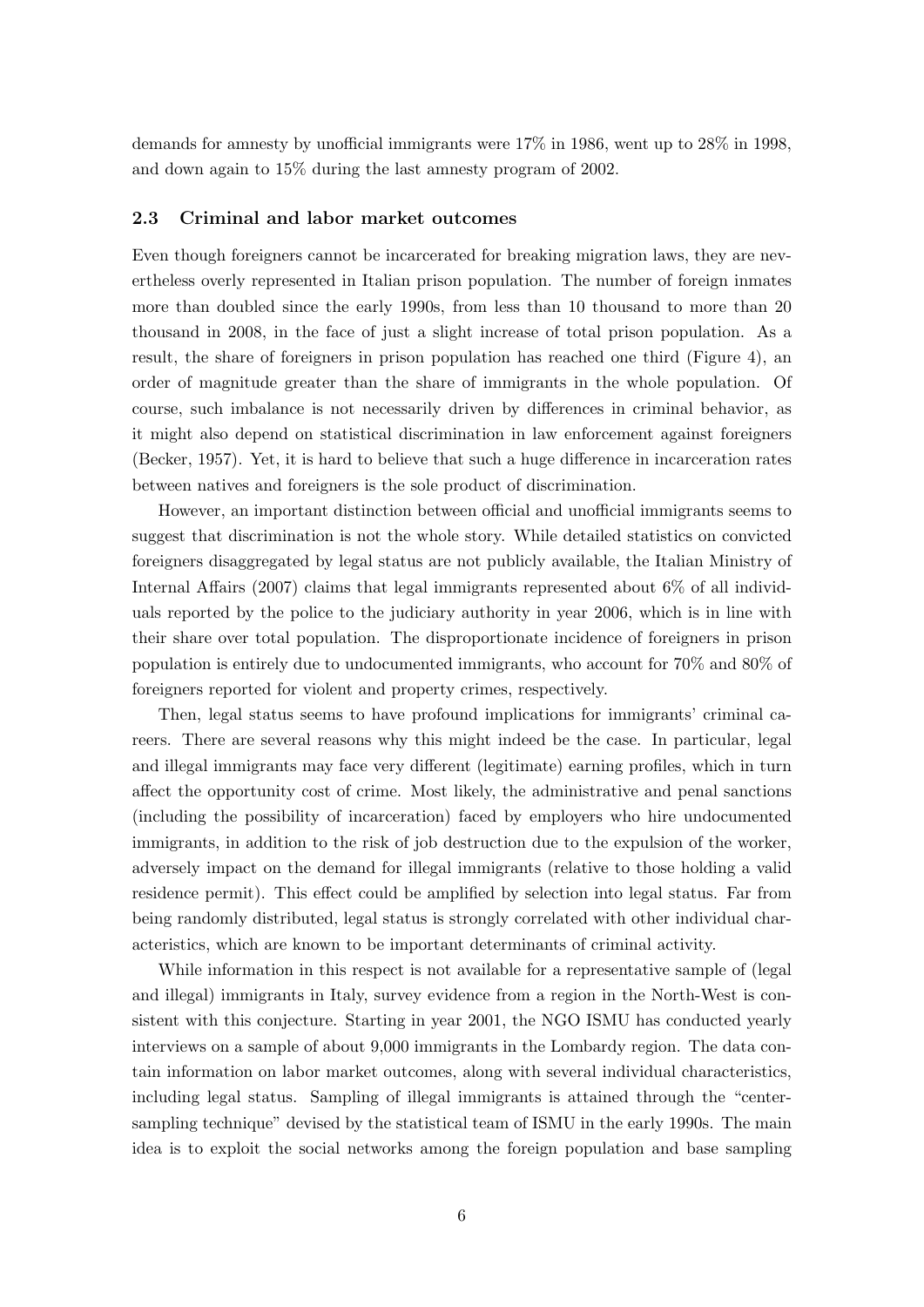on a number of "aggregation centers" that are attended by both legal and unauthorized immigrants (care centers, meeting points, shops, telephone centers, etc.), as opposed to administrative sources that cover only official residents; the methodology is described at length in Blangiardo et al. (2004) and Blangiardo (2008).<sup>5</sup>

Table 1 compares the characteristics of legal and illegal immigrants in the 2006 round of the survey (that is, immediately before the EU enlargement of 2007). It turns out that unauthorized immigrants are on average younger, less educated, disproportionately single males and have fewer kids. Most importantly, they tend to be employed in occupations with lower skill content and earn significantly lower wages; notice also that the wage gap is relatively more severe among the high-skilled.<sup>6</sup>

While restrictions imposed by migration laws on the employment of illegal immigrants certainly explain part of the wage gap, the striking differences in other observable characteristics point at the importance of selection into legal status. In particular, immigrants could voluntarily self-select when deciding whether to comply or not with migration policy; for instance, individuals with better income prospects in the host country could exert greater effort in dealing with the bureaucratic difficulties imposed by (legal) entry procedures. On the other hand, selection could also be involuntarily (on the part of the immigrant), whenever less skilled individuals have lower chances to receive a job offer eventually entitling them to apply for a permit. Whatever the reasons are, the differences reported in Table 1 suggest that legal status is not randomly distributed across immigrants, which considerably hampers the empirical identification of its effect on criminal behavior.

We next present a model of crime that is consistent with the stylized facts described above and clarifies which are the main threats to identify the causal effect of legal status on crime.

# 3 Theoretical framework

Consider a population of infinitely lived, risk-neutral prospective immigrants. If they decide to actually move to the destination country they incur a travel cost T. In addition, official entry in the host country imposes an upfront cost  $B$  on legal immigrants  $(L)$ ; such cost may include, for instance, the time and money spent to deal with paperwork, acquire health certifications, pay head taxes and so on. Alternatively, immigrants may decide to cross the border illegally. In this way, illegal immigrants  $(I)$  avoid the burden imposed by migration policy, but face the risk of being apprehended and deported back to their home

 $5U\sin\varrho$  the ISMU data to estimate the determinants of immigrants' earnings in Italy, Accetturo and Infante (2010) examine the reliability of the information on legal status by comparing the results of the 2002 survey with the demands for amnesty presented during the same year, concluding that the extent of under-sampling of unauthorized immigrants and/or misreporting of legal status is modest.

 ${}^{6}$ Drawing on several rounds of the ISMU survey, Accetturo and Infante (2010) confirm these findings in a multivariate regression analysis. Extensive empirical evidence on the wage gap suffered by illegal immigrants is available also for the US, see for instance Bratsberg et al. (2002), Kossoudji and Cobb-Clark (2002) and Kaushal (2006).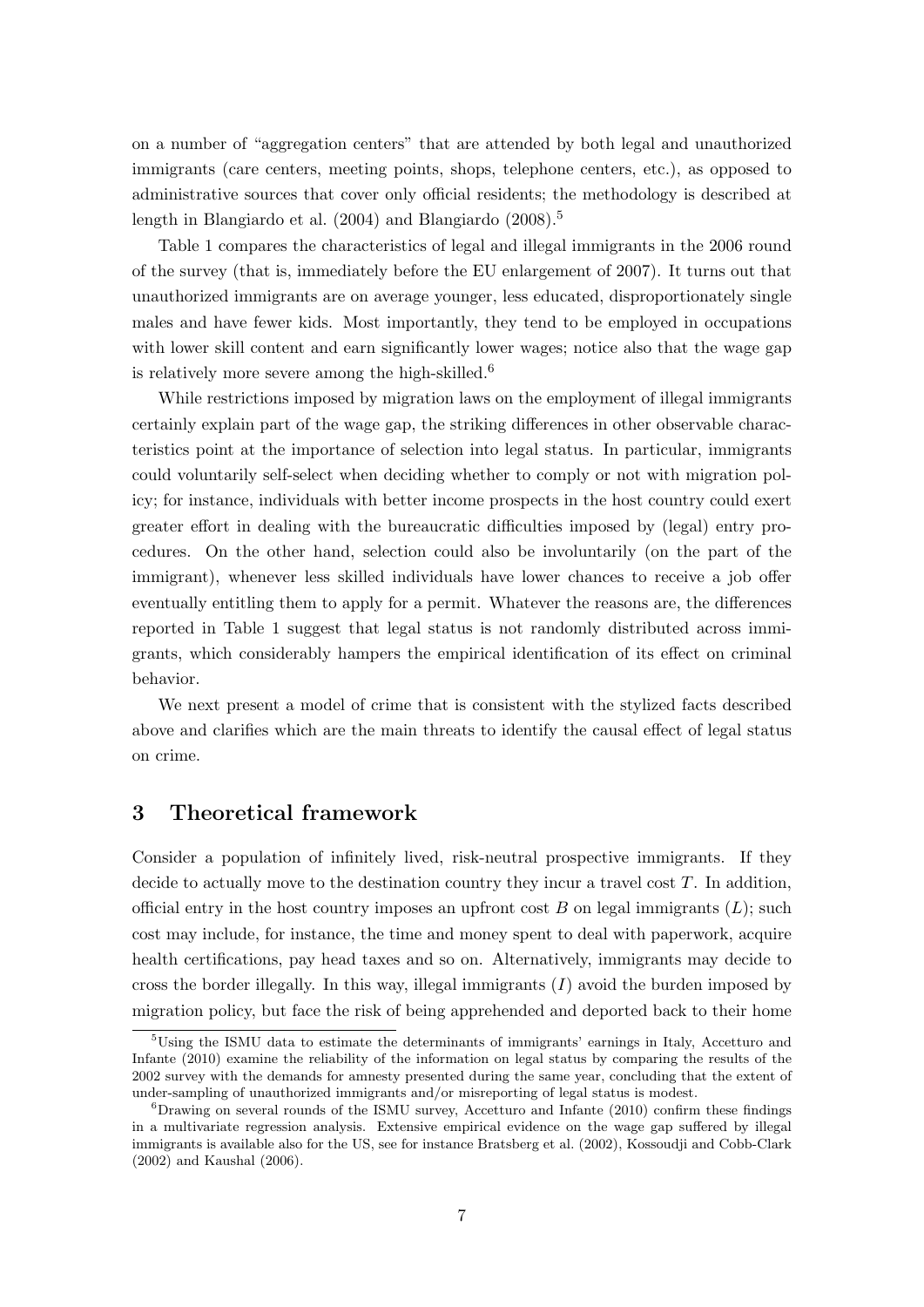country at the beginning of any subsequent period.

Once in the host country, both legal and illegal immigrants may engage in crime. Criminal activities deliver an immediate payoff  $z$ , which is randomly distributed across agents in each period according to the cumulative density  $F(z)$ ; however, those committing a crime are arrested and sent to jail in the following period with probability  $\pi$ . Assuming a constant discount factor  $\rho < 1$ , the expected utility of seizing a crime opportunity z for immigrants of type  $k = I, L$  is then

$$
C_k(z) = z + \rho \left[ \pi P + (1 - \pi) E V_k \right] \tag{1}
$$

where P is utility associated with incarceration,  $V_k$  is the utility when not in prison and E denotes expectations over (future) values of z; without loss of generality, we may impose P equal to zero.

Apart from criminal proceeds, immigrants have access to labor earnings that vary with individual skills and the returns to skills for different groups of immigrants in the labor market. In particular, letting  $h$  denote the (heterogeneous) level of human capital, the wage of each immigrant is  $w_L h$  if (s)he holds a residence permit and  $w_I h$  otherwise, with  $\Delta w = w_L - w_I \geq 0$ .<sup>7</sup> While the strict inequality would be consistent with the empirical evidence discussed in the previous section, the conservative assumption that  $w<sub>L</sub>$  is no lower than  $w_I$  is sufficient for all the results that follow.

The utility of legal immigrants is

$$
V_L = \max\left\{C_L(z); \rho EV_L\right\} + w_L h,\tag{2}
$$

which depends both on the decision about criminal activity (the first term on the r.h.s.) and on legitimate income (the second term). The utility of illegal immigrants is similar except for the fact that, with probability  $\delta > 0$ , they are apprehended and deported back to their origin country,

$$
V_I = \delta V_H + (1 - \delta) [\max \{ C_I(z); \rho E V_I \} + w_I h], \qquad (3)
$$

where  $V_H$  is utility in the home country. The latter depends, positively, on the labor market income  $w_H h$  and we posit that  $w_H < w_I \leq w_L$ .<sup>8</sup> From now on we assume for simplicity that those expelled from the country do not try anymore to migrate.

Individuals face three decisions: whether to migrate or not; in case they do, whether

<sup>&</sup>lt;sup>7</sup>From now on the notation  $\Delta$  will always refer to the difference between the (potential) outcomes of an individual when legal and illegal.

<sup>8</sup>Since in most cases human migration is an economic phenomenon, it seems natural to assume that wages in the destination country are higher than in the origin country. In our formulation, this occurs through higher returns to human capital, which might be at odds with standard factor proportion explanations of migration. On the other hand, it is consistent with more recent models stressing the effect of skill-biased technical change on labor market outcomes in destination countries, which affects in turn the relative returns of more and less educated migrants (Acemoglu, 2002, provides a survey). Also, it is consistent with extensive empirical evidence on the positive selection of immigrants; see Grogger and Hanson (2010) for a recent study.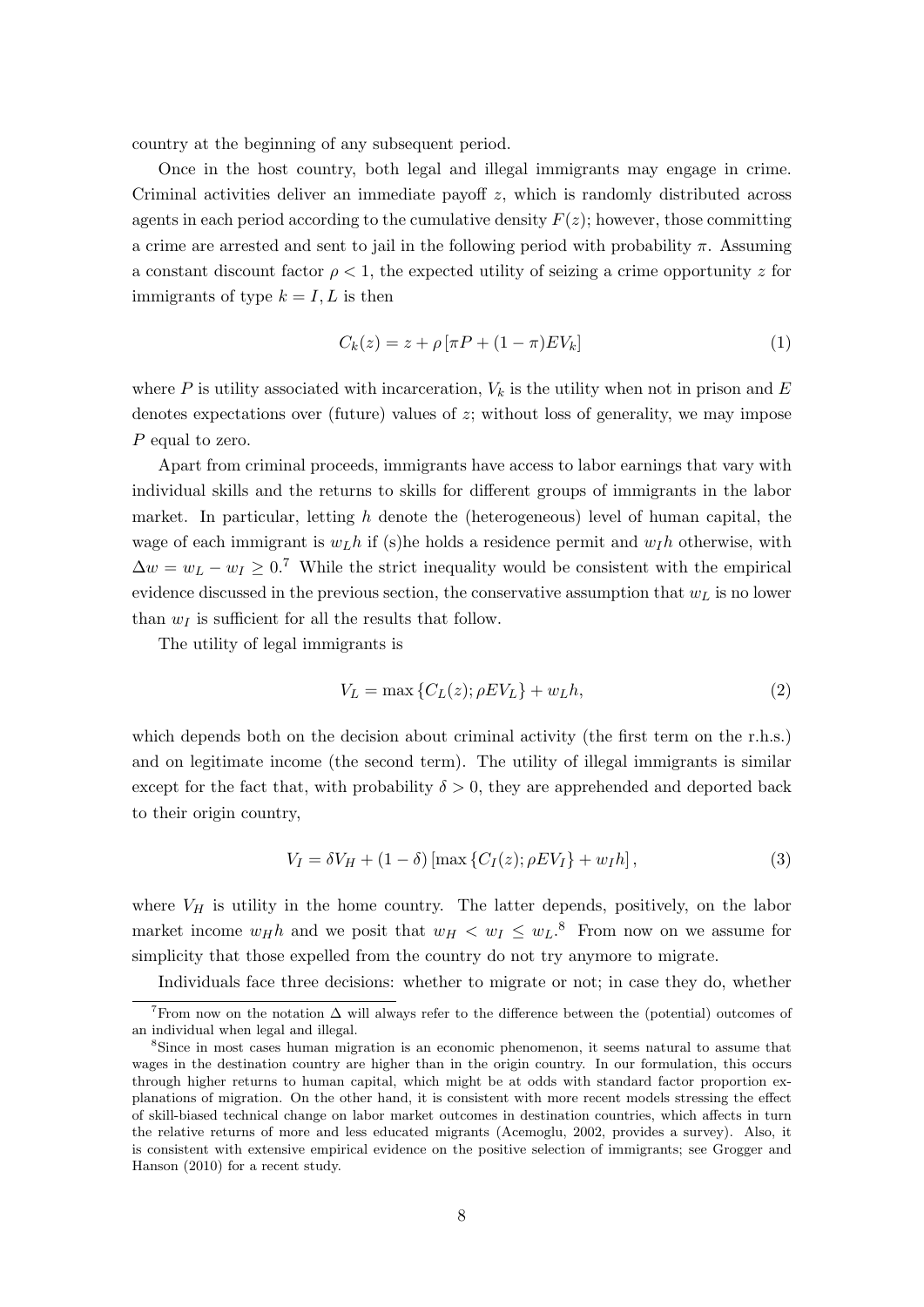to cross the border legally or illegally; finally, once in the host country, they must choose whether to accept or reject the crime opportunities available in each period. The latter problem is at the core of the economic model of crime first proposed by Becker (1968), in which individuals choose whether to engage or not in crime depending on the relative return of legitimate and illegitimate activities.<sup>9</sup> Admittedly, our framework is very stylized in this respect, reducing such problem to a discrete choice between crime and lawfulness. In this way, we prevent continuous time-allocation choices between legitimate and illegitimate activities (Grogger, 1998), as well as ex-ante investments in human capital (Lochner, 2004). However, these simplifications are inconsequential for the empirical analysis, given that our data do not contain such information. The present model captures the institutional features of Italian migration policy that are common to most other countries, namely that legal aliens face a substantial bureaucratic and economic burden upon entry and that illegal aliens may be deported back to their origin country. We next describe in greater detail the trade offs involved in each decision and solve the problem backward, starting from the choice about criminal activity.

# 3.1 Criminal behavior

In deciding whether to engage or not in criminal activity each individual of type  $k = I, L$ compares the expected returns from criminal activity,  $C_k(z)$ , with their opportunity cost,  $\rho EV_k$ . Since  $C_k(z)$  depends, positively, on the value z of illicit income opportunities available in each period (while  $\rho EV_k$  does not) there must exist a reservation value  $z_k^*$ such that each individual of type k commits a crime if and only if  $z \geq z_k^{*10}$  Imposing the expected payoffs from crime equal to its opportunity cost for both legal and illegal immigrants,  $C_k(z_k^*) = \rho EV_k$   $(k = I, L)$ , and substituting into (1) delivers the reservation values

$$
z_k^* = \rho \pi E V_k. \tag{4}
$$

Conditional on legal status, the reservation value completely characterizes criminal behavior. In particular, the probability of committing a crime for legal immigrants simply equals the probability of receiving a crime opportunity worth more than  $z_L^*$ ,

$$
c_L = 1 - F(z_L^*);
$$
\n(5)

for illegal immigrants, we must first condition the probability of committing a crime on the risk of deportation,

$$
c_I = (1 - \delta) [1 - F(z_I^*)]. \tag{6}
$$

The log-probability of committing a crime for each individual, conditional on legal

<sup>9</sup>See also Ehrlich (1973), Grogger (1998) and Machin and Meghir (2004) for later developments; Burdett et al. (2003), Lochner (2004) and Lee and McCrary (2009) provide extensions in dynamic settings that are most similar to ours.

 $10<sup>10</sup>$ Notice the analogy with the notion of "reservation wage" commonly adopted in equilibrium search models of labor (see Rogerson et al., 2005, for a survey)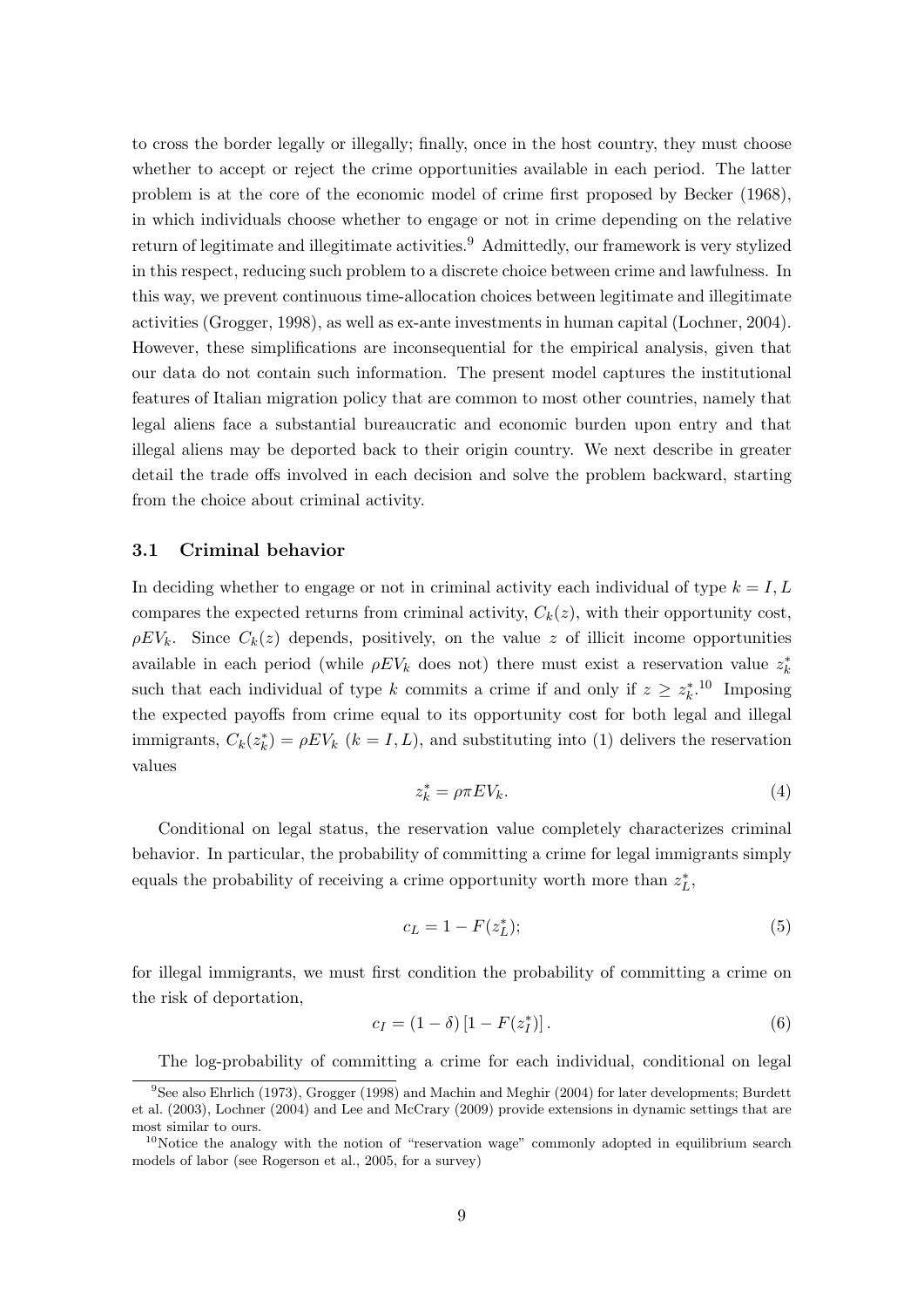status, may be written compactly as

$$
\ln c(h) = \ln c_I(h) + \beta(h)L,
$$

where  $L = 1$  if the immigrant is legal and  $L = 0$  otherwise, and  $\beta(h) \equiv \Delta \ln c(h)$  is the causal effect of legal status conditional on  $h$ ; using equations (5) and (6),

$$
\beta(h) \approx \delta - [F(z_L^*) - F(z_I^*)]. \tag{7}
$$

The sign of (7) depends on two effects. On the one hand, holding constant the propensity to engage in criminal activity, deportation of illegal aliens (at rate  $\delta$ ) lowers the number of crimes they commit relative to legal immigrants. This is the incapacitation effect of migration restrictions, which is apparent from the first term on the right hand side, moving the crime rate upward after the removal of migration restrictions. On the other hand, the propensity to criminal behavior does also change with legal status, because different labor market opportunities for legal and illegal immigrants entail also a difference in terms of opportunity cost of crime. This second effect, which is apparent from the last term of the equation (namely the change in the probability of accepting a crime opportunity for formerly unofficial immigrants) increases with the wage premium to legal status,  $\Delta w \geq 0$ . However, its sign and strength, as well as the direction of the overall effect in (7), depend crucially on the equilibrium distribution of  $h$  across legal and illegal immigrants, which we examine next.

# 3.2 Equilibrium

In the remainder of this section we provide a graphical representation of the equilibrium and the intuition behind all results; formal proofs are presented in the Appendix. First notice that  $w_H < w_I$  implies that there exists a threshold for h above which individuals decide to leave the origin country. In particular, Figure 5a shows that all individuals characterized by  $h \geq h_I$  prefer to unofficially cross the border rather than staying home.

What about the option of entering the destination country by complying with migration policy? Notice that, once in the host country, all immigrants prefer to be legal rather than illegal, i.e.  $E\Delta V = E(V_L - V_I) > 0$ . By a simple revealed-preference argument, in fact, all those willing to (illegally) migrate prefer to live in the destination than in the origin country; therefore, these same individuals are better off avoiding the risk of being deported back. Moreover, the differential  $E\Delta V$  increases with h; intuitively, better labor market opportunities in the destination country mean a greater utility loss in case of expulsion.<sup>11</sup>

After arrival, legal immigrants are thus better off holding a valid residence permit; however, upon arrival, they must bear the entry cost  $B$ , so they apply for legal status if and only if  $E\Delta V \geq B$ . Since  $E\Delta V(h)$  is upward sloped, the latter condition must

<sup>&</sup>lt;sup>11</sup>The Appendix presents the formal proof that  $E\Delta V \geq 0$  and  $\frac{\partial E\Delta V}{\partial h} \geq 0$  for  $h \geq h_I$ .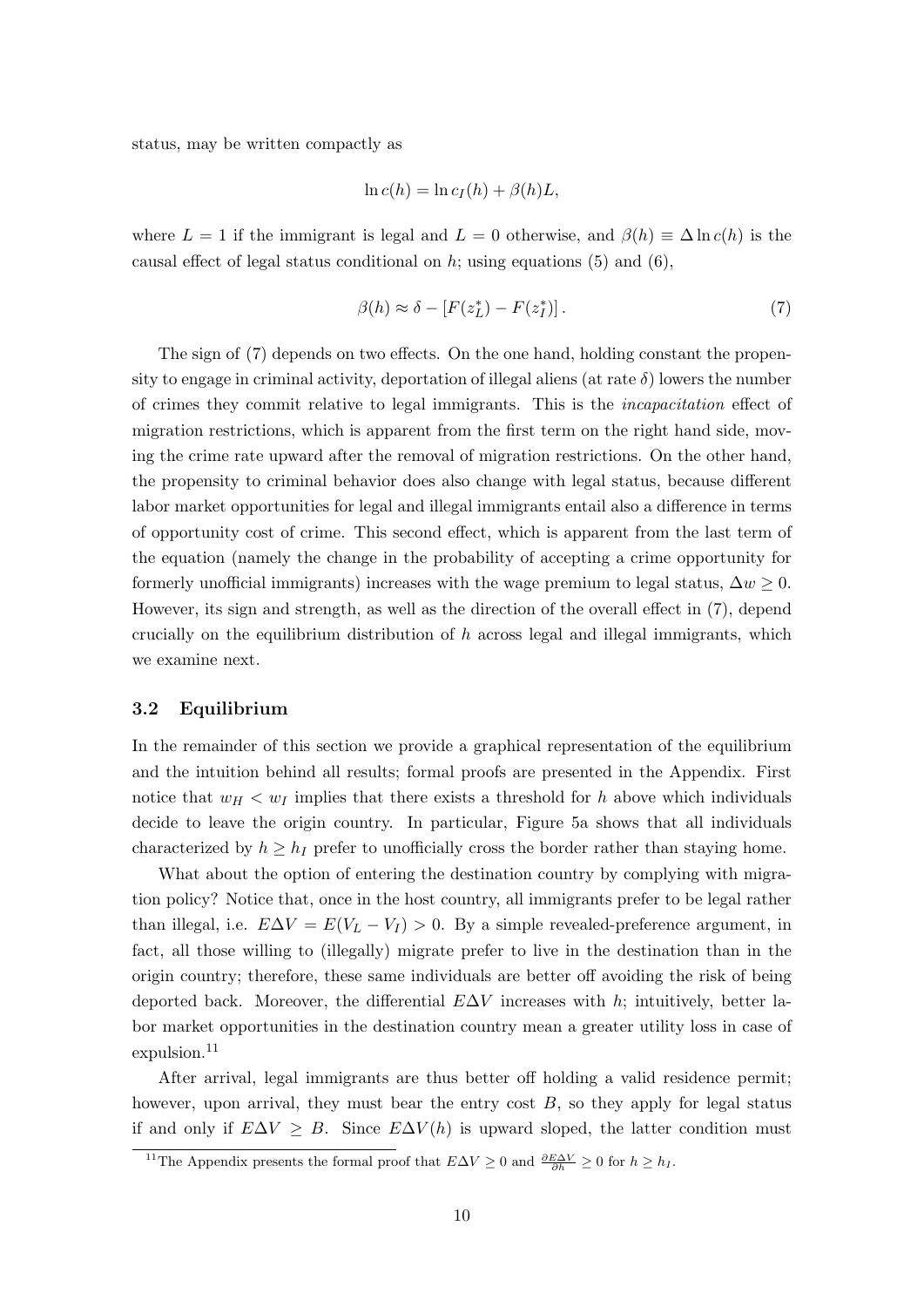hold beyond some threshold  $h_L$ ; see Figure 5b. The diagram clearly illustrates the self selection of immigrants at the frontier: individuals in the upper tail of the distribution of skills comply with migration policy, while those in the intermediate range  $[h_I, h_L]$  enter unofficially in the country.

Therefore, labor skills sort out immigrants from non-immigrants and, among the former, legal from illegal entrants. Figure 5c shows then how the equilibrium distribution of h determines within- and between-group differences in criminal behavior. The probability of committing a crime for legal immigrants,  $c<sub>L</sub>$ , is inversely related to the reservation value  $z_L^*$ , which in turn is proportional to expected utility  $EV_L$ ; the same is true for illegal immigrants, conditional on not being deported. Therefore,  $EV_L(h) > EV_I(h)$  implies that, conditional on  $h$ , unauthorized immigrants that are not deported commit more crimes than legal immigrants:  $\tilde{c}_I = 1 - F(z_I^*) \geq 1 - F(z_L^*) = c_L$ . However, the unofficial population includes also those that are deported at the beginning of each period (before committing a crime), so deportation shifts the crime rate for this group down from  $\tilde{c}_I$  to  $c_I$ .

The causal effect of legal status on crime is then the average (log) difference between the curves  $c_L$  and  $c_I$  over the interval  $[h_I, h_L]$ 

$$
\beta \equiv E\left[\beta(h)|h_I \le h \le h_L\right] = E\left[\ln c_L(h)|h_I \le h \le h_L\right] - E\left[\ln c_I(h)|h_I \le h \le h_L\right].\tag{8}
$$

The sign of (8) is a priori ambiguous, depending upon whether the average (relative) reduction in criminal activity by formerly unofficial immigrants after the concession of legal status,  $E[(F(z_L^*) - F(z_I^*)) | h_I \leq h \leq h_L]$ , is strong enough to counterbalance the increase in crime brought by the end of deportations. Therefore, determining the effect of legal status on criminal activity is ultimately an empirical issue.

# 3.3 Identification

Assuming to have data on criminal activity for a sample of legal and illegal immigrants, the main threat to empirically identify  $\beta$  is that each individual is commonly observed only in one state (either with or without legal status), so the first term on the right hand side of equation (8), namely the (counterfactual) log probability of committing a crime for illegal immigrants conditional on obtaining legal status, is not observed (in the terminology of Rubin, 1974, it is the "potential outcome"). Missing this element, one could alternatively conduct a naive comparison between legal and illegal immigrants,

$$
\tilde{\beta} = E \left[ \ln c_L(h) \middle| h_L \le h \right] - E \left[ \ln c_I(h) \middle| h_I \le h \le h_L \right];
$$

however,  $E[\ln c_L(h)|h_L \leq h] \leq E[\ln c_L(h)|h_I \leq h \leq h_L]$  (because crime decreases with h), so  $\tilde{\beta}$  would provide a downward biased estimate of  $\beta,$ 

$$
\tilde{\beta} = \beta + \underbrace{E \left[ \ln c_L(h) \middle| h_L \le h \right] - E \left[ \ln c_L(h) \middle| h_I \le h \le h_L \right]}_{SELECTION \; BIAS} < \beta,
$$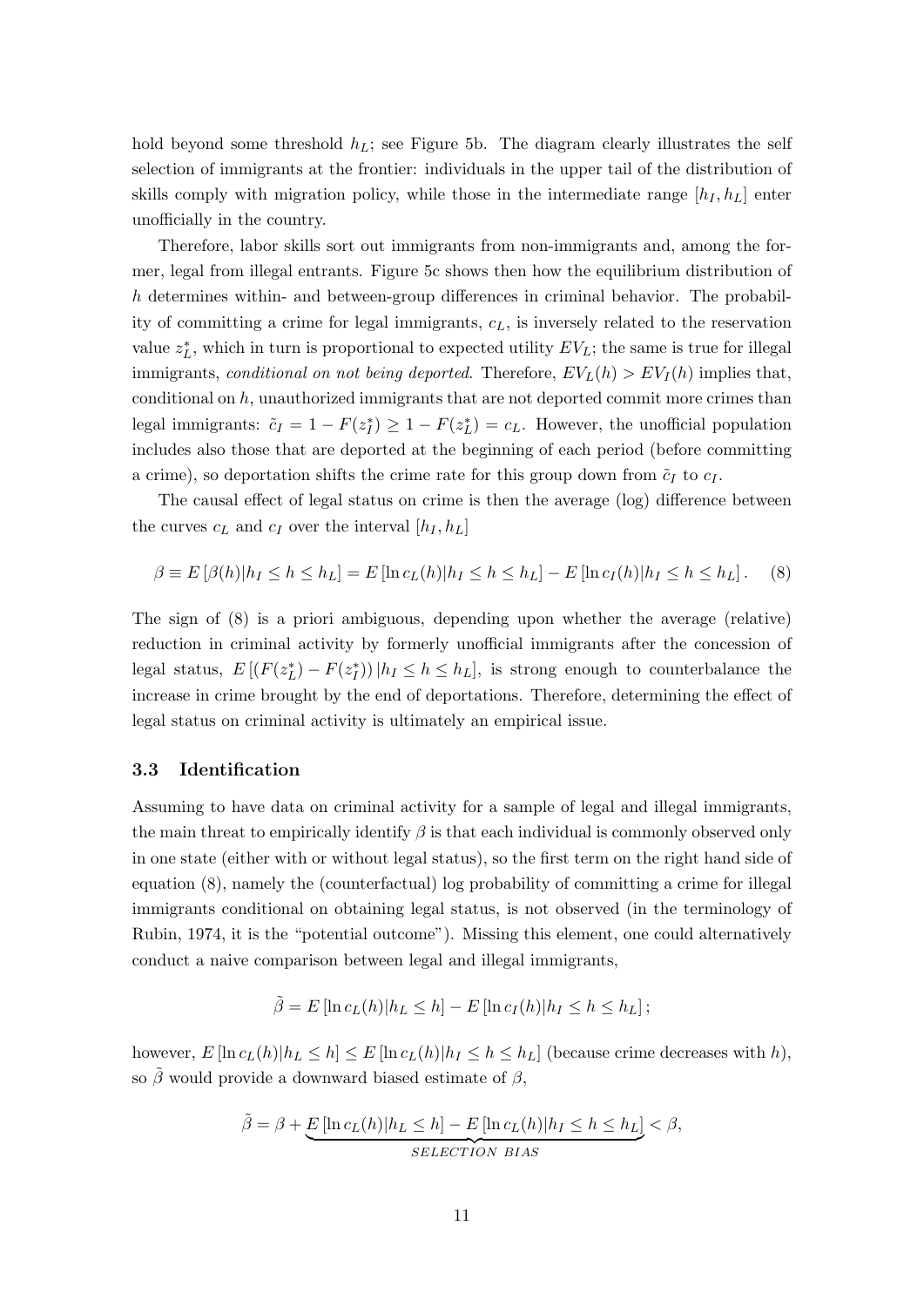see the last diagram in Figure 5.

The last round of the EU enlargement provides an exogenous source of variation in legal status that allows us to remove the selection bias. The next section describes in detail this quasi-experimental setting.

# 4 The natural experiment

### 4.1 The EU enlargement

With the fall of the Eastern Bloc and the EU enlargement toward the east, immigrants from central and eastern Europe became a large and growing share of total inflows in Italy (see Figure 2). A first round of the enlargement took place in 2004 with the admission of Czech Republic, Estonia, Cyprus, Latvia, Lithuania, Hungary, Malta, Poland, Slovenia and Slovakia. Then, on January  $1^{st}$ , 2007, Bulgaria and Romania also joined the EU; and the process of enlargement is far from over, as several countries are "candidate members" of the EU. In particular, Croatia, Turkey and the Former Yugoslavian Republic of Macedonia are already negotiating admission conditions, while such negotiations should start soon for Albania, Bosnia and Herzegovina, Kosovo, Montenegro and Serbia. New member and candidate member countries are shown in Figure 6.

Article 39 of the European Commission Treaty would in principle allow citizens of new member countries to i) look for a job in any other country within the EU, ii) work there without needing any permit, iii) live there for that purpose, iv) stay until the end of the employment relationship, v) enjoy equal treatment with natives in access to employment, working conditions and all other social and tax advantages that may help to integrate in the host country. In practice, however, several countries in Europe maintained significant restrictions to the free movement of immigrants from new member countries.

The application of the EU directives was at the center of a heated public debate also in Italy until the very last weeks before the enlargement, mostly because of the alleged impacts on crime. However, in the end (on December 28, 2006) the center-left government led by Romano Prodi guaranteed free movement to all new EU citizens and completely liberalized access to the labor market in the following sectors: agriculture, hotel and tourism, managerial and highly skilled work, domestic work, care services, construction, engineering and seasonal work. These sectors account for the bulk of foreign employment, both before and after the enlargement. And in the rest of the official economy (basically the manufacturing sector) migration quotas were also eased in order to accommodate the larger number of workers from Romania and Bulgaria.

The removal of migration restrictions led to sharp changes in the composition of foreign population in Italy. The left graph of Figure 7 compares the number of (official) residents coming from new member and candidate member countries before and after the EU enlargement. Until 2006, the combined size of Romanian and Bulgarian communities was about half of the other group, the difference between the two remaining constant over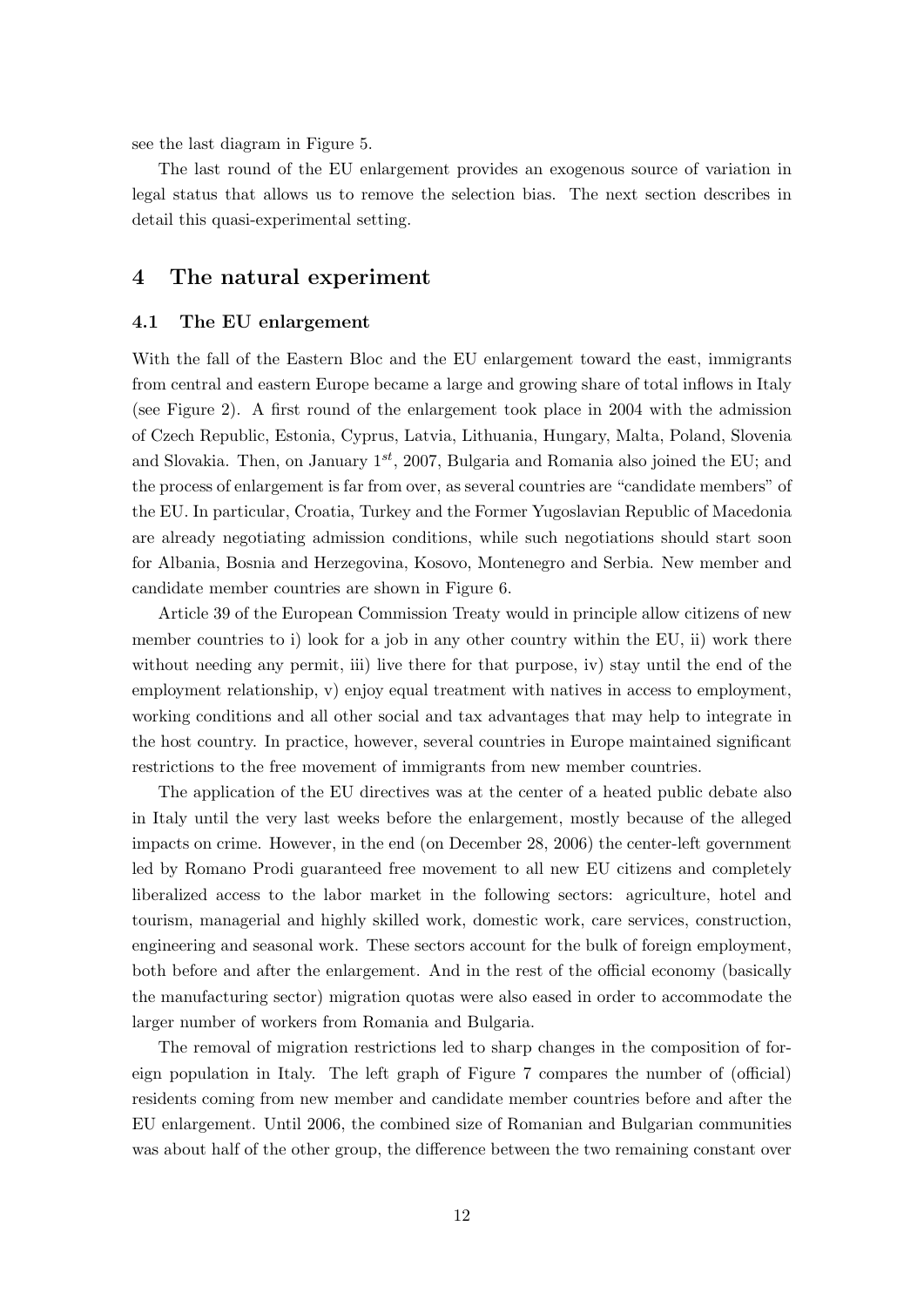the period. Then, in the wake of admission to the EU, the number of Romanians and Bulgarians officially residing in Italy nearly doubled, while the size of the other group continued to grow at approximately the same rate as in the previous years.

A similar pattern arises among the individuals arrested by the Italian police between 2006 and 2007. However, the (differential) increase was much less pronounced in this case, so the ratio of arrested over total official residents actually declined for Romanians and Bulgarians, while no significant change is observed for the control group; see the right graph in Figure 7. At a first sight, one might be tempted to conclude that the removal of migration restrictions favored a decline in criminal activity. Yet, the increase in Romanians and Bulgarians between 2006 and 2007 includes both inflows from abroad and acquisitions of legal status by (formerly unofficial) immigrants already in Italy, the two components being undistinguishable from each other. Figure 7 would be indeed consistent with a decline in the crime rate if the sharp increase in the left graph was driven largely by inflows of new immigrants after the EU enlargement. On the other hand, if it was caused by changes in legal status of foreigners already residing in Italy before 2007, the decline in the incidence of arrests would be due to the fact that formerly unofficial immigrants impact, positively, on total official population only after 2007, but affect the number of crimes both before and after that period.

One way to circumvent this problem is to focus on a sample of immigrants that were already present in Italy before the enlargement.

# 4.2 The July 2006 Collective Pardon

Italian collective pardons eliminate part of the sentence, typically 2 or 3 years, to all prison inmates; then, all those whose residual sentence is below such length are immediately released. In this way, pardons generate sudden releases of large numbers of inmates. The only ones excluded are Mafia members, terrorists, kidnappers, and sexual offenders, but even violent criminals like murderers and robbers can be pardoned. Whenever a pardoned prisoner recommits a crime within five years, the commuted prison term gets added to the new term.

Collective clemency bills are deeply rooted in Italian history; over the last 40 years there has been on average a pardon every 5 years (Barbarino and Mastrobuoni, 2010). The last one was voted by the Italian Parliament in July 2006 and enacted shortly after (on August 1). About 22,000 individuals, corresponding to more than one third of total prison population, were freed within a few days. More than 8,000 of them were foreigners, reaching the figure of 9,642 by the end of 2006.

We were granted access to the criminal records, from August 2006 through December 2007, of all prison inmates released with the Collective Clemency Bill.<sup>12</sup> The most important information for our purposes is the nationality and the date of rearrest (if any).

 $12$ These data are similar to those used by Drago et al. (2009) to study the deterrence effect of residual sentence.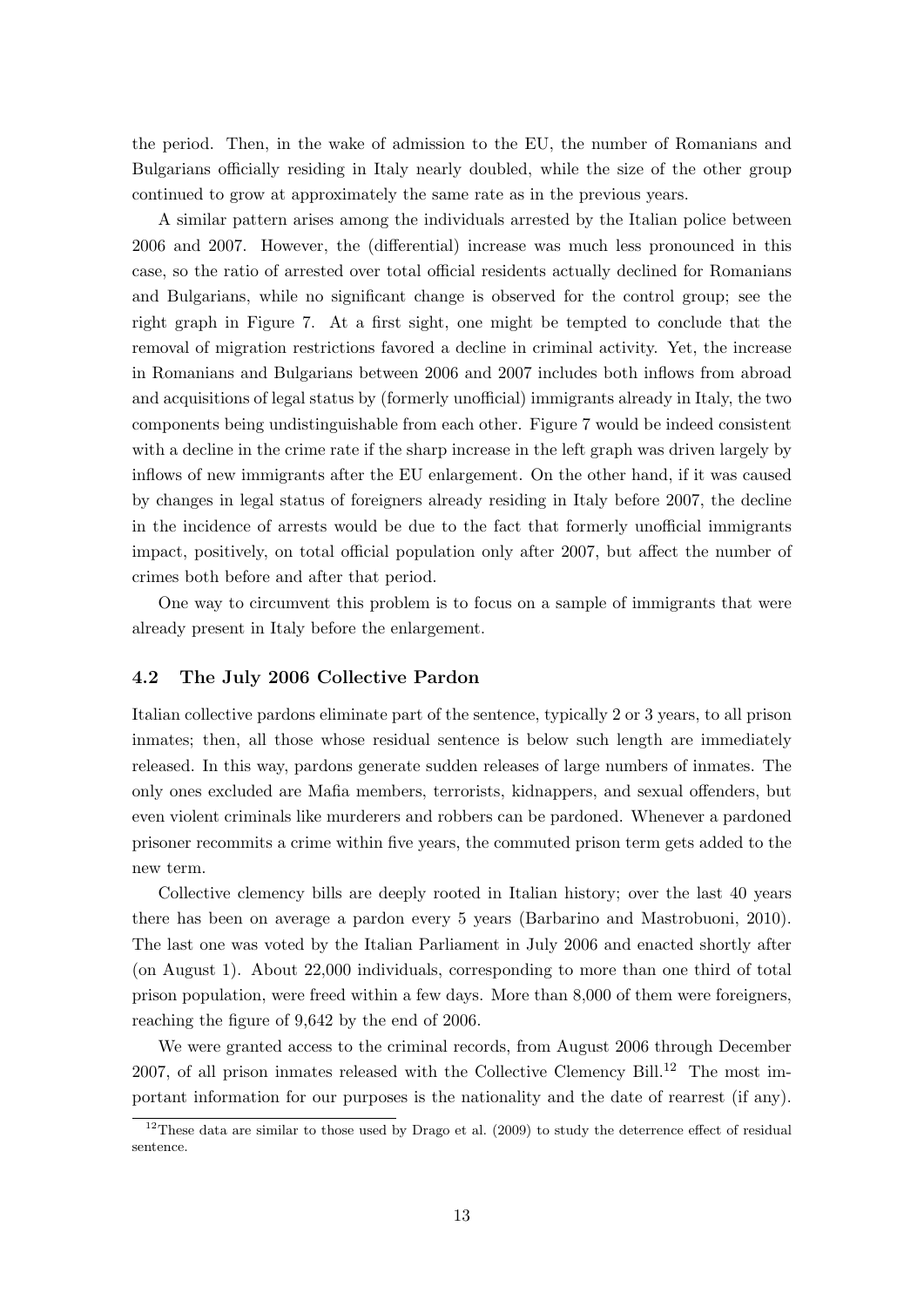Figure 8 shows that, among foreigners, a large number of pardoned inmates were rearrested over the following year and a half. In particular, 795 individuals were back to jail by the end of 2006, before the EU enlargement, growing to 1654 one year later, after the EU enlargement. The main idea behind our empirical strategy will be then to exploit differences in the probability of rearrest, before and after the EU enlargement, across different nationalities in our sample.<sup>13</sup>

# 5 Empirical strategy

In this section we devise a difference-in-differences estimator that exploits the unique characteristics of our sample to estimate the effect of legal status on the probability of committing a crime. If legal status does indeed affect the criminal behavior of immigrants, we should observe a change in such probability for Romanians and Bulgarians after the EU enlargement. In terms of our theoretical model, the average log probability for this group in year 2006 (before the policy change) is

$$
E\left[\ln c(h)\right] = E\left[\ln c_I(h)|h_I \le h < h_L\right] G(h_L) + E\left[\ln c_L(h)|h_L \le h\right] \left[1 - G(h_L)\right],\tag{9}
$$

where  $G(.)$  is the cumulative density of h among the immigrant population in the host country.<sup>14</sup> Then, in year 2007 (after the enlargement) everybody in this group obtains legal status, so

$$
E\left[\ln c'(h)\right] = E\left[\ln c'_L(h)\right].\tag{10}
$$

Subtracting (9) from (10) delivers the change after the extension of legal status to all (formerly illegal) immigrants from new EU member countries,

$$
E\left[\ln c'(h) - \ln c(h)\right] = \beta G(h_L) + \Psi,
$$
\n(11)

where  $\Psi$  is the (unobserved) counterfactual change between the two periods absent the policy shock,

$$
\Psi = E[\ln c'_I(h) - \ln c_I(h)|h_I \le h < h_L] G(h_L) \n+ E[\ln c'_L(h) - \ln c_L(h)|h_L \le h] [1 - G(h_L)].
$$
\n(12)

Equation (11) clarifies which are the main estimating issues, which we examine next.

<sup>13</sup>While looking at former prisoners may at a first sight limit the external validity of our results, it allows indeed to focus on the group of individuals that is at the margin between a criminal career and legitimate activity; at the opposite, the great majority of the population at large never engages in any type of (serious) crime. For this and other reasons, previous offenders have been widely studied in the empirical literature on crime, see for instance Witte (1980) and Lee and McCrary (2009).

<sup>&</sup>lt;sup>14</sup>Letting  $\Gamma(h)$  denote the cumulative distribution of h over the entire population in the origin country (including migrants and non-migrants),  $G(h) = 0$  for  $h \leq h_I$  and  $G(h) = \frac{\Gamma(h) - \Gamma(h_I)}{1 - \Gamma(h_I)}$  for  $h > h_I$ .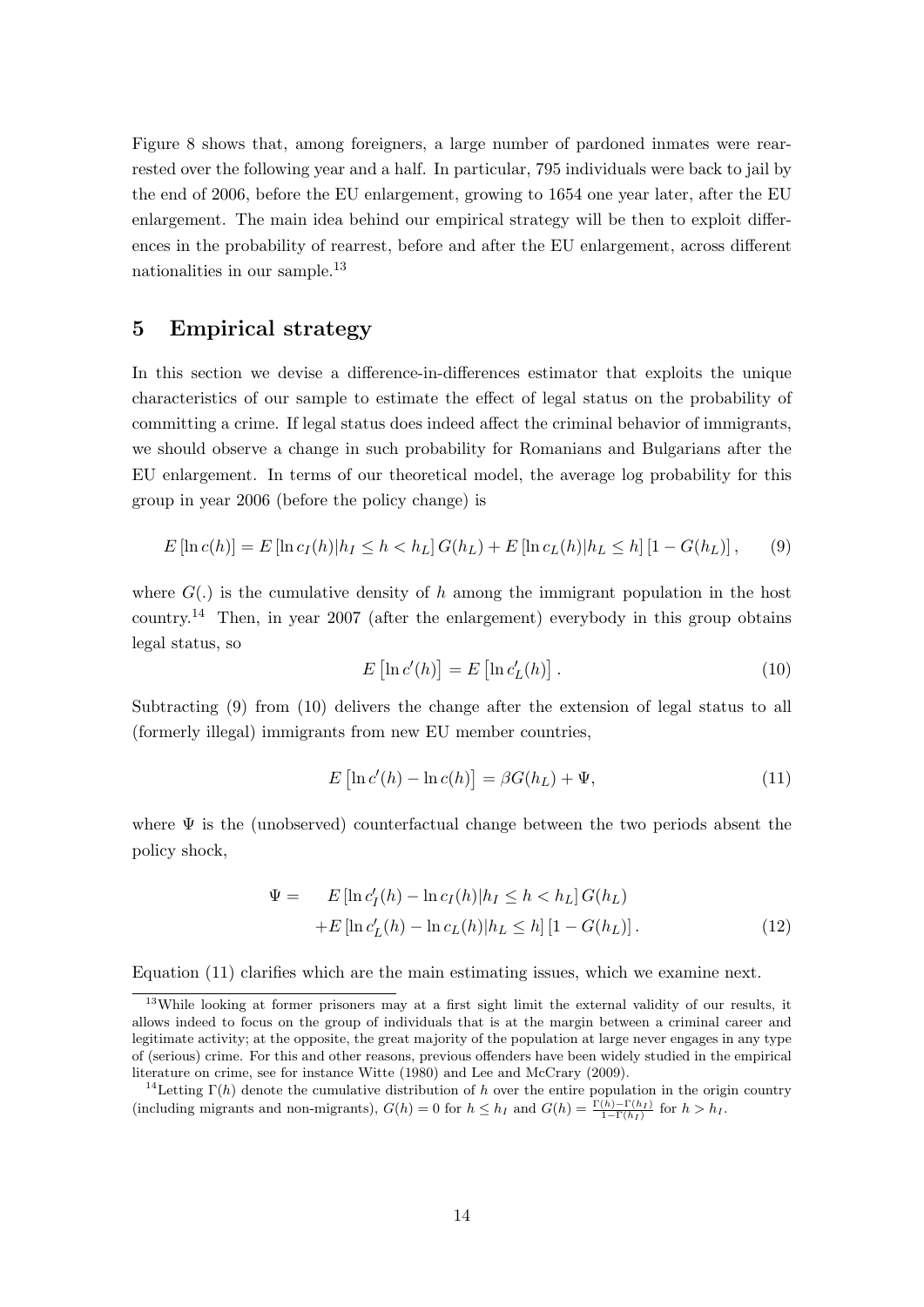### 5.1 The control group

To isolate any causal effect  $\beta$  from common trends and time-specific shocks in  $\Psi$ , we rely on a control group that is as close as possible to Romanians and Bulgarians except for the change in legal status between 2006 and 2007. Pardoned inmates from candidate EU member countries naturally provide such a control group.

As we described in the previous section, in fact, candidate members are countries that have either started access negotiations or that are going to do so in the near future. Therefore, this group of countries should be most comparable to new EU members along the economic and political criteria required for admission to the EU. As a matter of fact, they all belong to the same geographical area and most of them (possibly with the exception of Turkey) share a great deal of linguistic, cultural and historical heritage.

Our sample includes about 800 Romanians and Bulgarians, as well as 1,800 immigrants from candidate member countries; restricting to the subsample of males (in order to reduce heterogeneity), we are left with 725 and 1,622 individuals, respectively. Using the change in crime for the the control group between 2006 and 2007 to estimate the right hand side of equation (12) and substituting into (11) we obtain

$$
\beta G(h_L) = E \left[ \ln c'(h) - \ln c(h) \right] - E \left[ \ln c'_0(h) - \ln c_0(h) \right], \tag{13}
$$

where the subscript 0 denotes the control group.

Equation (13) will constitute the basis for our empirical analysis. Moving to its sample analogue requires to address some important measurement issues.

#### 5.2 Measurement

The first issue concerns the measurement of criminal activity, which remains partly unobserved. This happens either because of under-reporting of criminal offenses or because, even for the recorded ones, the identity of the offender cannot always be determined. One observes incarceration, though, which is often used as a proxy for unobserved criminal activity (see, e.g. Ehrlich, 1996; Levitt, 1996). Consistently with this approach, our model maintains that the probability of being arrested after a crime is constant and equal to  $\pi$ , which implies that  $\frac{\pi c_L(h)}{\pi c_I(h)} = \frac{c_L(h)}{c_I(h)}$  $\frac{c_L(h)}{c_I(h)}$ . It follows that the relative log probability of incarceration for legal and illegal immigrants is exactly equal to the relative log probability of committing a crime, which remains unobserved; since the former is instead observable, we will use it as our main dependent variable. The confounding effect of departures from this assumption will be discussed as we present the empirical results.

The second measurement issue concerns the term  $G(h_L)$ , namely the fraction of illegal immigrants in (prison) population. Since illegal status is not by itself a valid reason for incarceration, administrative criminal records do not report the legal status of the individuals in our sample. Nevertheless, a valid estimator for the right hand side of equation (13) would still be informative about the sign of  $\beta$  and would bound its magnitude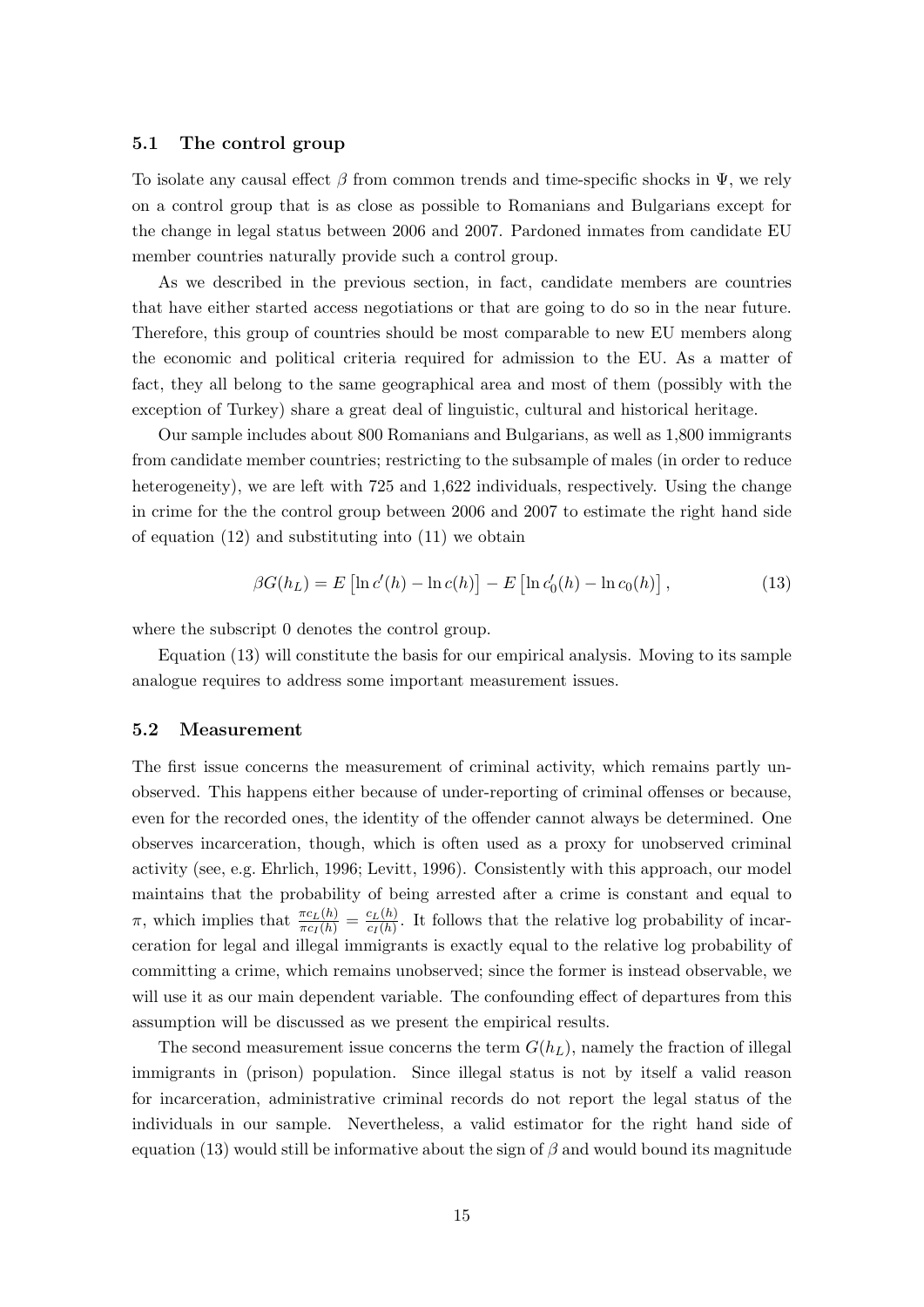from below. Moreover, as we already point out in Section 2, the fraction of illegals is very high (between 70% and 80%) among the foreign prison population, so the attenuation bias induced by  $G(h) < 1$  is going to be small.

# 5.3 Propensity score weighting

Longitudinal data on (re)arrests of former inmates from new EU member countries and candidate member countries over the period 2006 and 2007 allow us to estimate equation (13) using the difference-in-difference between the log probability of arrest for the two groups before and after the EU enlargement. The identifying assumption is that in the absence of the policy shock the hazard rates for the two groups would have followed parallel paths. Such condition may be implausible in presence of significant differences in individual characteristics that are possibly correlated with criminal activity (Abadie, 2005).

The left columns of Table 2 compare the two groups in terms of the observable characteristics that are reported in our data, namely age, gender, marital status and education, the latter being available only for a very restricted subsample; the type of crime for which the individual was first incarcerated before the Pardon (possibly more than one, so the group means of economic and violent crimes do not add up to one); finally, the length of sentence and the amount commuted with the pardon.<sup>15</sup> While marital status is not significantly different, Romanians and Bulgarians appear to be on average younger (31 vs. 33 years of age) and more educated than individuals in the control group; they are also more (less) likely to commit violent (economic) crimes but, despite this, they are charged to lighter sentences. One reason may be that migration waves from such countries are more recent, while immigrants from some countries in the control group (primarily Albanians) came earlier in time and are more likely to have recidivated.

If we are willing to assume that deviations from the "parallel paths" depend solely on differences in observable characteristics, conditioning on such differences does remove all biases. This assumption, which is alternatively referred to as unconfoundedness, conditional independence, selection on observables or ignorability of treatment, constitutes an important special case in the econometrics of program evaluation (Imbens and Wooldridge, 2009). While unconfoundedness may be a strict requirement, notice that we are imposing it on changes over time of the crime rate (as opposed to levels); that is, we allow for (time-invariant) differences between groups to persist even after conditioning on observable characteristics. Moreover, the availability of longitudinal data over repeated periods before the policy change provides us with the opportunity to investigate the plausibility of unconfoundedness.

One simple way of adjusting for differences between the two groups is to weight observations based on the propensity score of assignment, i.e. the conditional probability of

<sup>&</sup>lt;sup>15</sup>The data report also the prison from which the individual was released (167 institutes in total), which will be used later in the analysis.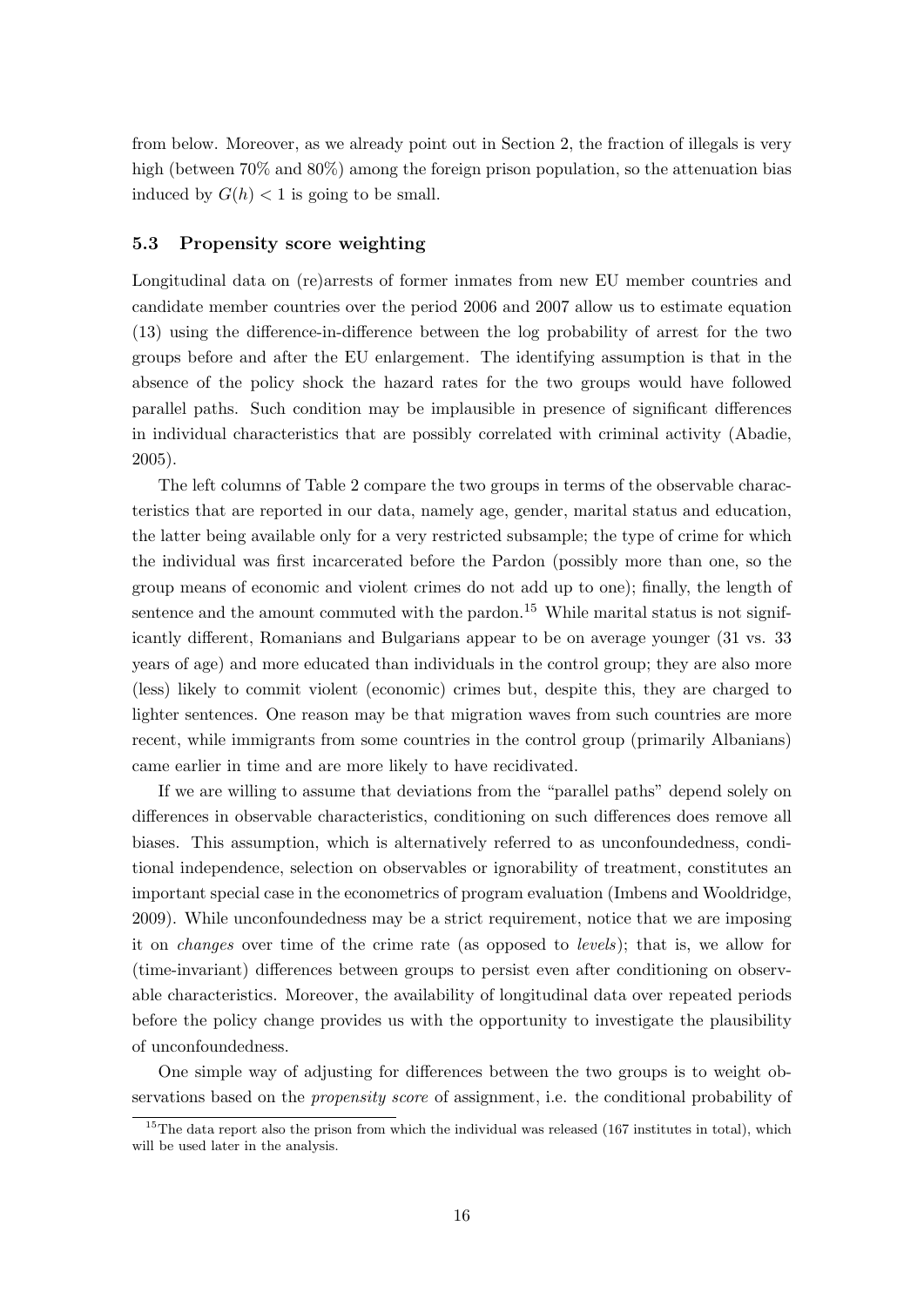belonging to each group conditional on observed covariates.<sup>16</sup> Specifically, we weight each unit by

$$
new \ EU_i \frac{p}{P(X_i)} + (1 - new \ EU_i) \frac{1 - p}{1 - P(X_i)}, \tag{14}
$$

where new  $EU_i$  is a dummy equal to 1 if the *i*-th individual is citizen of new EU member countries and 0 otherwise,  $p$  is the unconditional probability of belonging to the new EU group and  $P(X_i)$  is the same probability conditional on the vector of individual characteristics  $X_i$ .

The weighting scheme (14) enhances the comparability between the two groups by attaching greater (lower) weight to units that are less (more) different from the other group relative to the average individual in the sample.<sup>17</sup> As it is generally the case in non-experimental settings, the propensity score is unknown, so we estimate it exploiting all information available in our data set. In practice, we compute the predicted propensity score based on a logit regression of an indicator variable for being Romanian or Bulgarian on the following vector of covariates: a quadratic polynomial in age, marriage status, education (indicator variables for illiteracy, primary and secondary school, as well as missing information on education), type of crime committed when first incarcerated (7 categories), a quadratic polynomial in sentence and commuted sentence and, finally, a full set of fixed effects for the region where the prison from which the individual was released is located.<sup>18</sup> Figure 9 shows the distribution of the estimated propensity score by group. As it should be expected, there is a large tail of individuals in the control group whose estimated propensity score is close to zero, meaning they are very different (in terms of observable characteristics) from Romanians and Bulgarians. Then, the weighting scheme will discount these observations, while it will attach greater importance to observations of both groups that lie in the middle range of the distribution. The right columns of Table 2 show that weighting observations according to (14) actually eliminates differences in average group characteristics. We next examine to which extent this adds to the credibility of unconfoundedness by investigating pre-enlargement differences in outcomes, which depend on both observable and unobservable characteristics.

# 5.4 Preliminary evidence

Figure 10 plots non-parametric estimates of daily log hazard rates of re-arrest of inmates from new EU member (solid line) and candidate member countries (dashed line).<sup>19</sup> Since

 $16R$ osenbaum and Rubin (1983) show that, under unconfoundedness, conditioning on the propensity score and on the full set of covariates are equivalent methods of guaranteeing independence of potential outcomes across groups. One advantage of using the propensity score is that it reduces the dimensionality of the conditioning problem (from a multi-dimensional vector to a scalar).

<sup>&</sup>lt;sup>17</sup>The idea of using the propensity score to weight observation was pioneered by Hirano et al. (2003); Abadie (2005) extends the same approach to difference-in-differences estimators.

<sup>&</sup>lt;sup>18</sup>We dropped a few observations for which some covariates other than schooling were missing.

<sup>&</sup>lt;sup>19</sup>The hazard rate is the probability of being rearrested at each period-at-risk  $\tau$  conditional on not having been rearrested in the  $\tau - 1$  periods before. For the sake of graphical illustration, we restrict to inmates release during the first week after the Pardon (about 72% of total sample), so the duration-at-risk on the horizontal axis is the same for all individuals. The results presented in the next tables will be based instead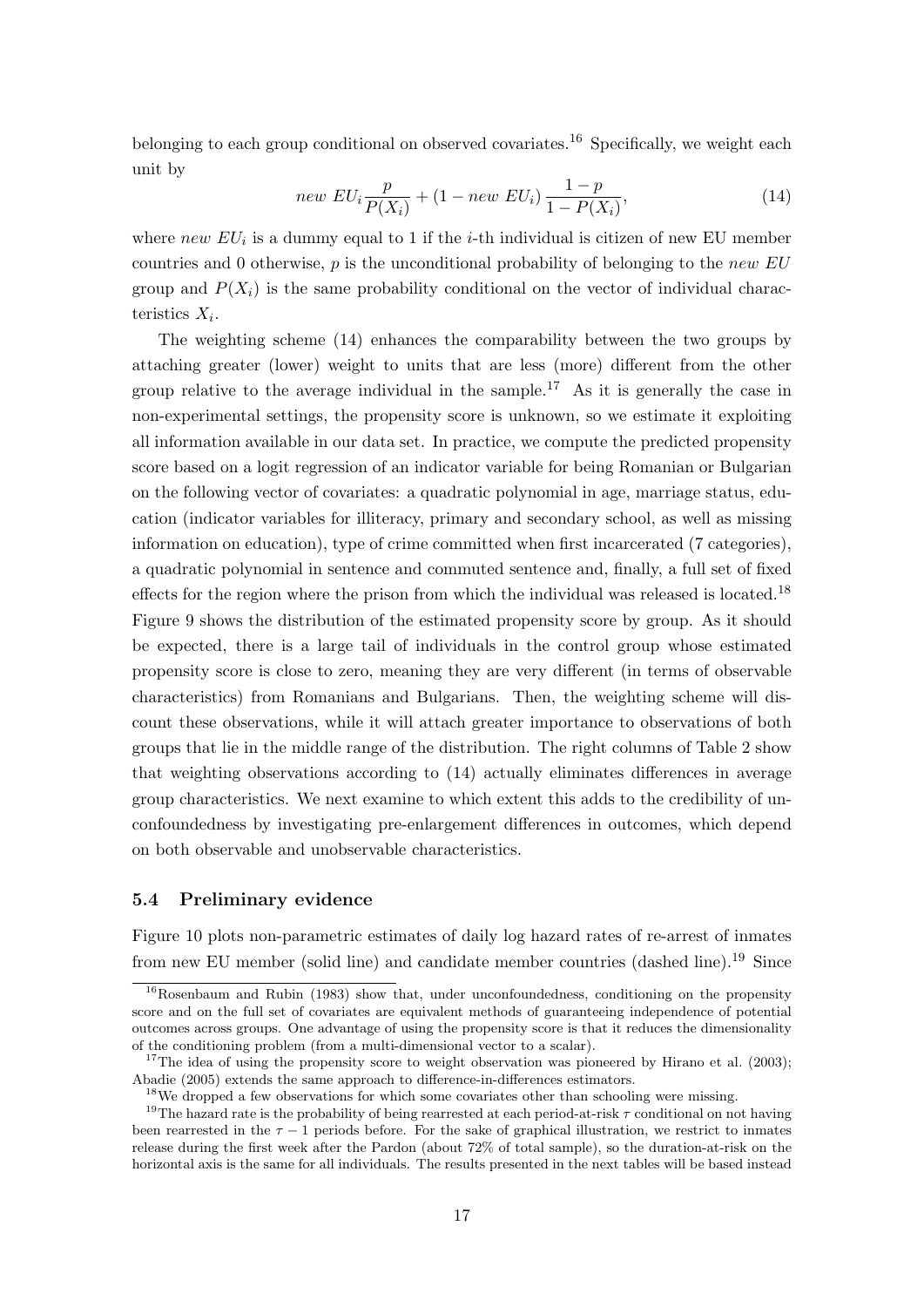we are particularly interested into the effect of legal status through legitimate earning opportunities, we focus on individuals that were first arrested (before the pardon) for economically-motivated crimes (mainly property and drug-related offenses).

The left graph shows the results obtained before applying the weighting scheme. While Romanians and Bulgarians display greater recidivism during the first months after the pardon, the opposite is true after they obtain legal status. Turning to the plausibility of identifying assumptions, the evidence from the pre-enlargement period seems broadly consistent with the hypothesis of parallel outcomes (absent the policy change). As we weight observations by the propensity score (right graph), not only the dynamics but also the levels of the hazard rates are very similar between the two groups, which provides strong empirical support for unconfoundedness of changes over time across groups. Turning to the effect of legal status, a few weeks before the EU enlargement, the probability of incarceration starts to decrease for Romanians and Bulgarians, continuing to do so during the first months of 2007.

To quantify such effect, in Table 3 we cross-tabulate the hazard rate of re-arrest for each group over the last two trimesters of 2006 and the first two of 2007, as well as the difference between the two groups in each period and the difference-in-differences across different periods. The left panel of the Table shows the results for economically-motivated offenders. The second row confirms that, after weighting by the propensity score, the two groups exhibit an identical probability of incarceration before the policy change. Then, in 2007 the hazard rate does not change significantly for the control group while it decreases, from 5.8% to 2.3%, for Romanians and Bulgarians; as a result, the difference-in-differences is also negative and very similar in absolute value (3.2%). Instead, the effect is positive and smaller in magnitude for violent offenders.<sup>20</sup>

The table does also report both robust and bootstrapped standard errors. While bootstrapping will generally lead to valid standard errors and confidence intervals for propensity score weighting estimators (Abadie and Imbens, 2008), Busso et al. (2009) suggest that robust regression standard errors provide a good approximation as the number of observations grows large. This is confirmed in our case, as the two estimates of the standard errors are always extremely similar. For the sake of computational efficiency, inference on the multivariate regression models presented next will be based on robust (clustered) standard errors.

Turning to inference, the effect of the EU enlargement on the recidivism of economicallymotivated offenders from new EU member countries is statistically significant at conventional confidence levels, while the differences for violent crimes are not significantly different from zero.

on the total sample.

 $^{20}$ Notice that, when we focus on violent offenders, we restrict to individuals that were previously in prison for having committed *only* violent crimes. Instead, individuals that were reported for both economic and violent crimes are included among economically-motivated offenders, in that the latter type of crime was probably instrumental to the first one (e.g. an assault during a robbery).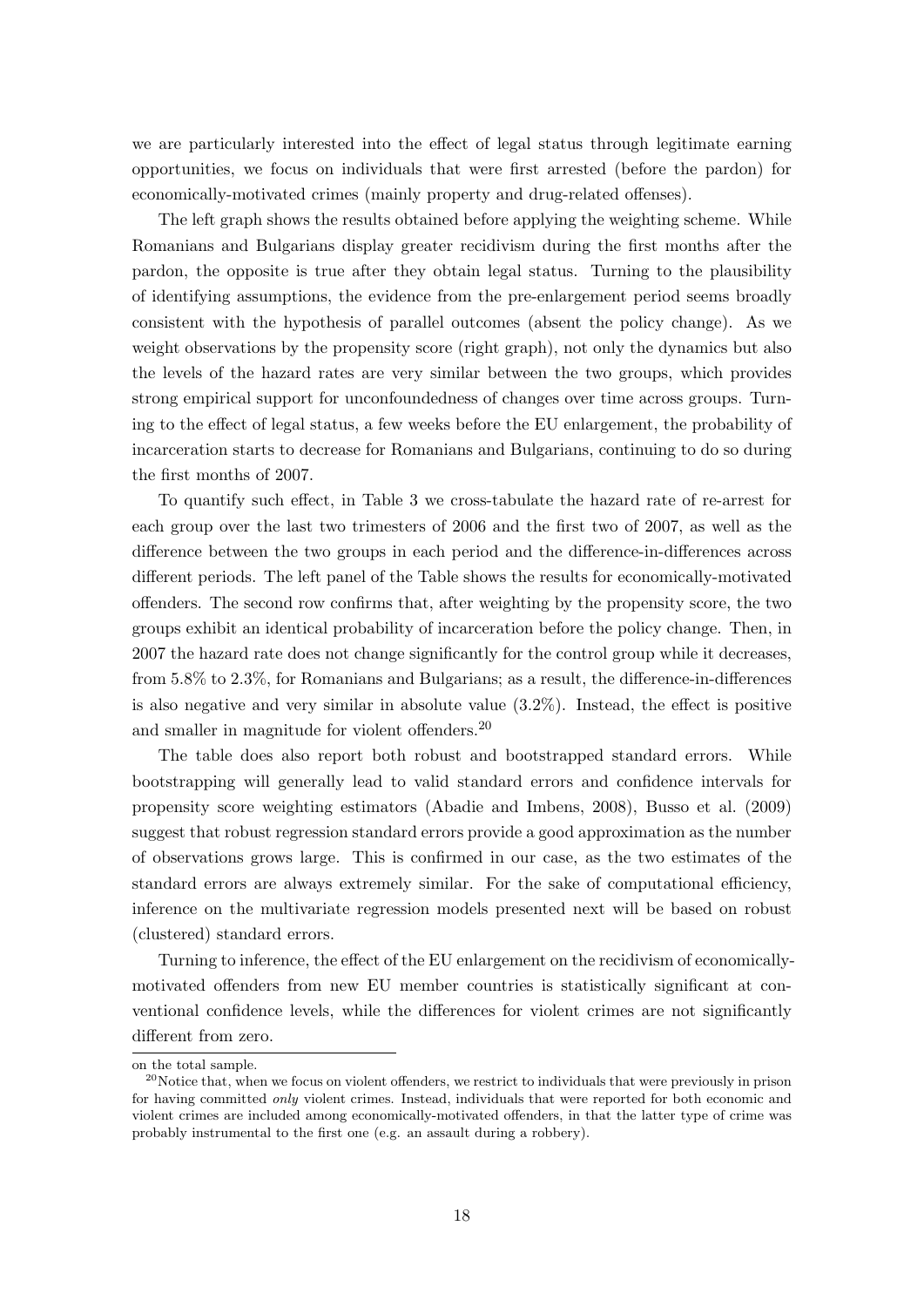#### 5.5 Parametric and semi-parametric models

To probe these results further, in the next section we fit parametric and semi-parametric models for the probability of rearrest at each point in time. Specifically, the parametric model takes the logistic form

$$
\ln\left(\frac{c_{it}}{1-c_{it}}\right) = new \ EU_i + post_t + \beta new \ EU_i \times post_t + x_i' \gamma + \theta_t,\tag{15}
$$

where  $c_{it}$  is the probability of observing the arrest of individual i at time t; new  $EU_i$ and  $post_t$  are fixed effects for the group of new EU member countries' citizens and the period after the EU enlargement, respectively;  $x_i$  is a vector of individual characteristics reported in our dataset and  $\theta_t$  is a polynomial in (calendar) time. Therefore, in this setting  $post_t$  captures any discontinuous change in the log-odds of rearrest between 2006 and 2007 (besides the smooth trend  $\theta_t$ ), while  $\beta$  is the average differential effect for Romanians and Bulgarians after the EU enlargement.

To condition the probability of rearrest on not having being rearrested before, we follow Efron (1988) and estimate equation (15) on the weekly (unbalanced) panel of inmates that are at risk of rearrest during each period. Therefore, the cross section of observations for the first week includes all individuals released immediately after the pardon; the second week includes all those released until then and not rearrested in the first week, and so on. In this way we end up with 124,019 person-week observations for the subsample of economically-motivated offenders.<sup>21</sup>

An alternative approach is to model directly the hazard rate (as opposed to the probability) of rearrest,

$$
\ln \lambda_{it\tau} = new \ EU_i + post_t + \beta new \ EU_i \times post_t + x_i' \gamma + \lambda_\tau^0,\tag{16}
$$

where  $\lambda_{it\tau}$  is the probability of being rearrested in period t given that the individual has not been rearrested during the  $\tau$  periods-at-risk before. Therefore, this class of models allows to disentangle the effect of calendar time shocks (i.e. the EU enlargement) from that of time-at-risk (which varies across individuals depending on the exact moment at which they were released). Equation (16) is the general form of proportional hazard models, which differ from each other with respect to the specification of the baseline hazard function  $\lambda_{\tau}^{0}$ . The most flexible approach is to leave it unrestricted and estimate the coefficients of interest by partial maximum likelihood (Cox, 1972). Therefore, the semi-parametric model trades off efficiency for flexibility relative to the fully parametric approach.

 $^{21}$ Lee and McCrary (2009) do also adopt this strategy to estimate the probability of re-incarceration, while Ashenfelter and Card (2002) apply the same methodology to study retirement choices.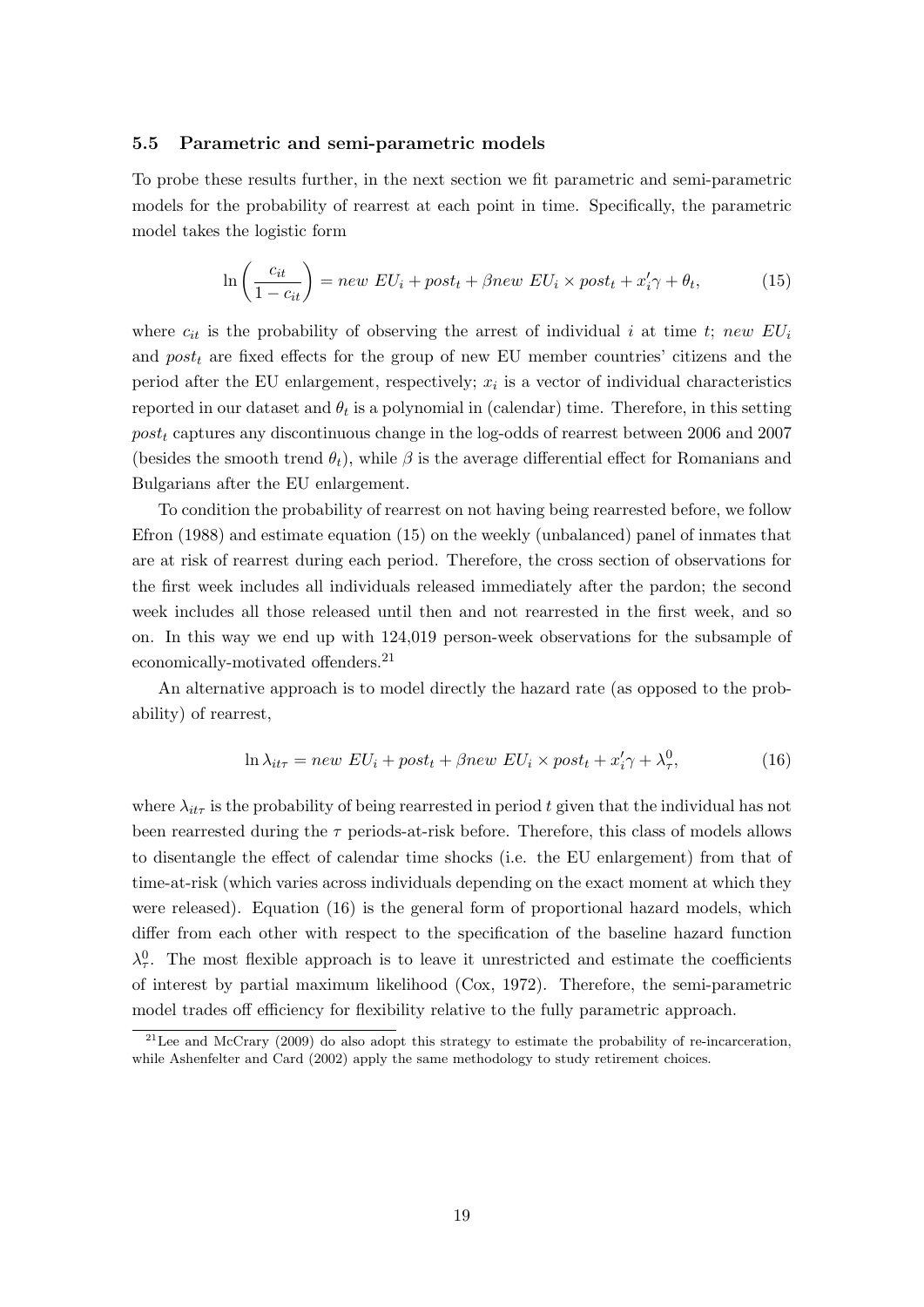# 6 Results

In this section we present our estimates of equations (15) and (16), along with several robustness exercises and specification tests. Observations are weighted by the (inverse) propensity score, as described in the previous section, and standard errors are clustered by Italian region and country of origin to allow for within-network correlation in criminal activity (immigrants' network being defined on the basis of nationality and geographic proximity in Italy).

# 6.1 Baseline estimates

Table 4 reports the estimated coefficients and standard errors for the subsample of economicallymotivated offenders. The first columns show the results for the fully parametric model (15). Column (1) includes only group- and year-specific fixed effects besides the interaction between the two; in column (2) and (3) we add a quadratic time trend and the vector of individual controls reported in our data, respectively; in column (4) we adopt the most flexible parametric specification by controlling for a full set of weekly dummies. In line with the preliminary evidence in the previous section, the estimated coefficient of the interaction variable is negative and significantly different from 0 (at the 95% confidence level). As of its magnitude, a decrease in the log-odds of 73-74% (very stable through all specifications) is also in line with the (unconditional) change in the probability of rearrest reported in Table 3 (from 0.058 to 0.023). The coefficient changes only slightly when we move to the semi-parametric Cox model, in the last two columns of the table. Notice also that the group fixed effect new  $EU$  is always close to zero and non-statistically significant, further strengthening the credibility of the main identifying assumption.<sup>22</sup>

In Table 5 we report the results for violent offenders. Inference is much less precise in this case, because the sample size is much smaller.<sup>23</sup> Still, the point estimates are again consistent with the preliminary evidence in Table 3, namely that violent crime increases after the policy change. Therefore, the end of expulsion after the EU enlargement might have determined an increase in the number of crimes committed by this category of offenders, which might be less (or not at all) responsive to economic motives when engaging in criminal activity. Instead, access to legitimate income opportunities seems strong enough to move the crime rate in the opposite direction for the subsample of economically-motivated offenders. We next explore this mechanism in detail.

## 6.2 The role of labor market opportunities

In our theoretical framework, the overall effect of legal status depends on two opposite forces: on the one hand, the end of deportations of formerly unofficial immigrants (and

 $22\text{As}$  of the other explanatory variables, the residual sentence plays a deterrence role, in line with the results of Drago et al. (2009); marriage status has also a significant effect.

 $23$ For the same reason, we do not estimate the unrestricted specification, including the full set of weekspecific fixed effects, for the subsample of violent offenders.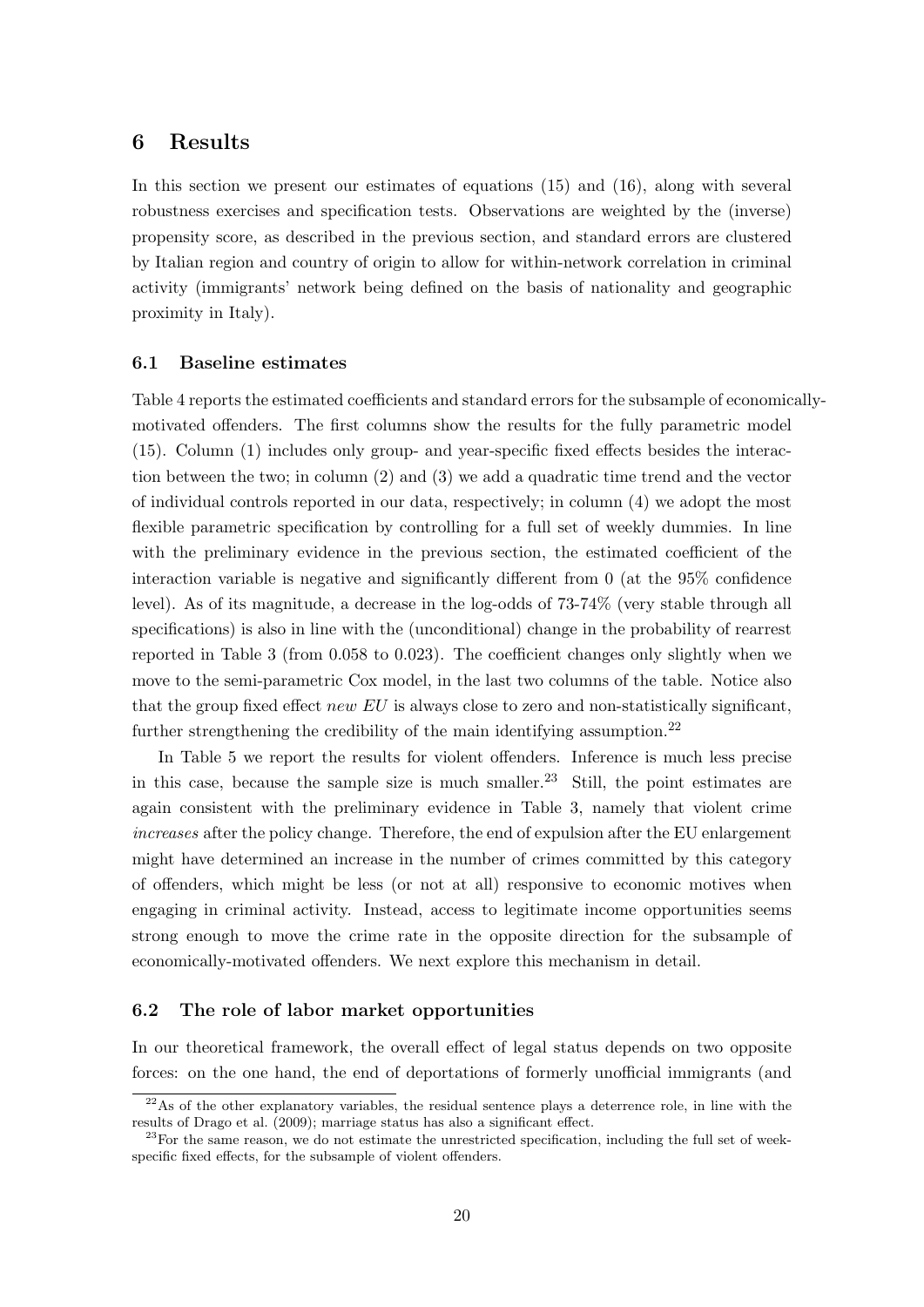some potential criminals among them) increases the number of crimes they commit in the host country; on the other hand, access to legitimate income opportunities raises the opportunity cost of crime. We next confront these predictions with the data, exploiting variation in the relative importance of these factors across different regions in Italy.

Specifically, the Italian Statistical Office (ISTAT) assigns 8 regions each to North and South, and 4 to the Center; if we aggregate Center regions to the South, we obtain an area that is comparable to the North in terms of number of observations in our sample, but profoundly different in terms of economic and social development. As shown in Table 6, the North is in fact characterized by higher income and better labor market opportunities in the official sector. Actually, 6 out of 10 regions in Center-South fall into the "Objective 1" areas according to the EU classification (meaning among other things that their GDP per capita falls below the 75 percent of the EU average). At the same time, a large share of the labor force in the Center-South resorts to employment in the unofficial sector; the relative size of the shadow economy is twice as much as in the North (last column of the  $table)$ <sup>24</sup>

The relative importance of the official and unofficial sector determines in turn the income opportunities of legal and illegal immigrants, respectively. Therefore, we should expect the increase in the opportunity cost of crime after obtaining legal status to be greater in the North.

On the other hand, North and Center-South exhibit similar levels of enforcement of migration restrictions. In particular, if we estimate the number of illegal immigrants based on the applications presented during the last amnesty program (as previously explained in Section 2.2), we obtain similar ratios of unofficial over official immigrants in the two areas; see the bottom panel of the table. Therefore, the change in the probability of deportation for Romanians and Bulgarians after the EU enlargement should have been of similar magnitude between North and Center-South.

In the end, if we compare the policy effect in the North relative to that in the Center-South we are keeping approximately constant the change in incapacitation while increasing the strength of the economic channel; see also Figure 11. If the effect of legal status goes through the mechanism proposed in our theoretical framework, the magnitude of the (negative) change in the criminal activity of Romanians and Bulgarians should then be greater in the North.

This is exactly the evidence emerging from Tables 7 and 8. The unconditional change in the fraction of Romanians and Bulgarians rearrested in the North between 2006 and 2007, as well as the difference-in-differences relative to the control group, are almost twice as much as the average effect in the whole country; at the opposite, no significant (differential) effect is detected in the Center-South. These results are qualitatively unaffected by conditioning on common time trends and individual characteristics in the parametric and semi-parametric models.

 $24$ Indeed, the differential between North and Southern Italy has been widely studied over the years, see for instance Eckaus (1961) and Helliwell and Putnam (1995).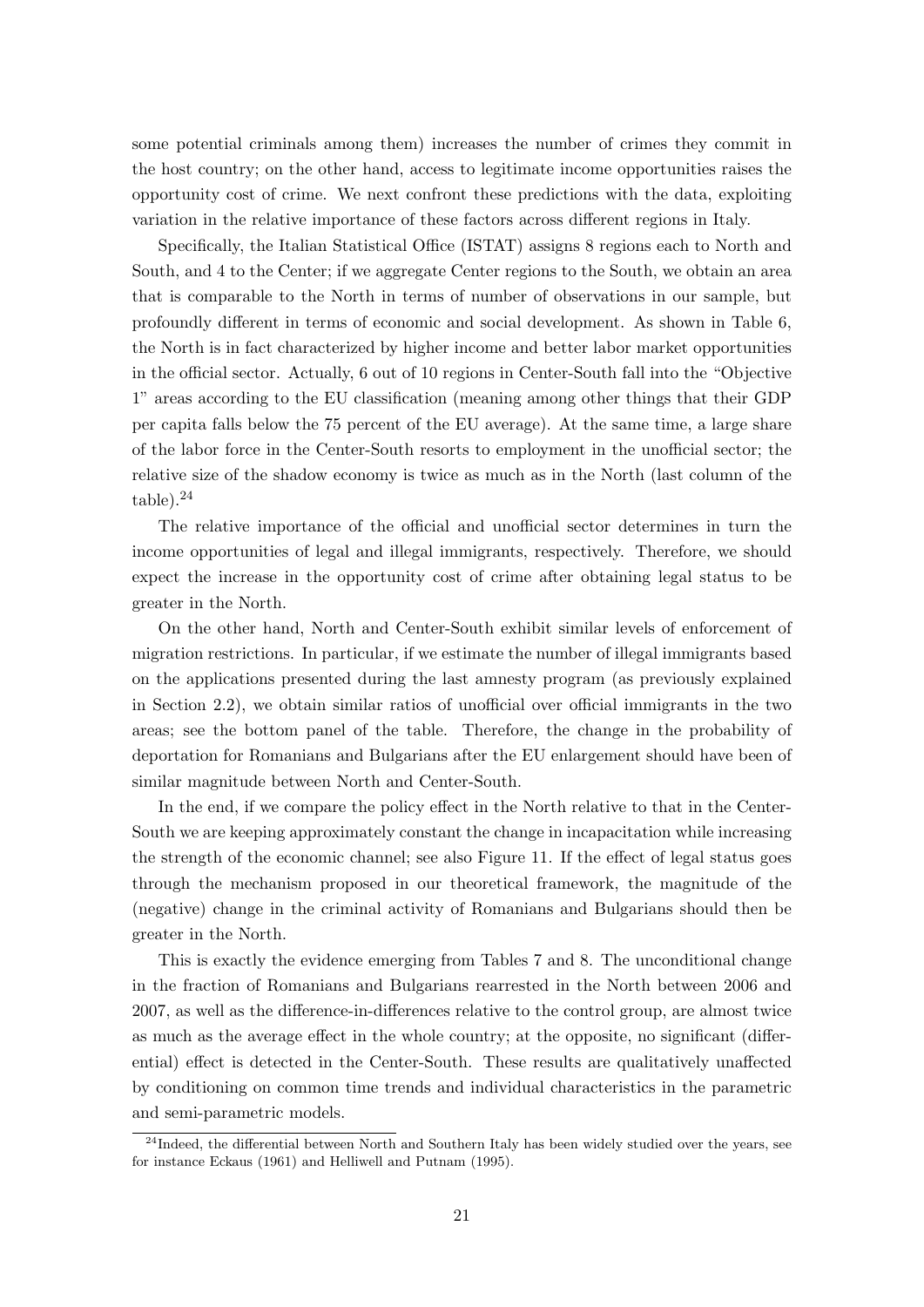### 6.3 Structural break point

The estimates presented so far detect a statistically significant decrease in the criminal activity of immigrants from new EU member countries relative to the control group after the EU enlargement. Moreover, variation across areas characterized by different relative income opportunities for legal and illegal immigrants is consistent with the channel proposed in our theoretical framework.

One question is whether such estimates are really capturing the effect of this policy change as opposed to other events affecting the relative hazard rate of the two groups before and/or after that moment. In order to exclude this possibility, we run a placebo experiment at any possible date in our sample period to identify the most likely break point in the behavior of the two groups, much in the spirit of the tests of Andrews (1993) for identifying structural changes with unknown break points. If the most likely period is close to (distant from) the date of the EU enlargement, this would be evidence against (in favor of) spurious effects driving the results.

In practice, for each placebo date  $t^*$  we estimate the following linear probability models on the sample of individuals at risk of incarceration in each period  $t \leq t^*$  and  $t > t^*$ ,

$$
H_0: d_{it}^* = new EU_i + post_t^*
$$
  
\n
$$
H_1: d_{it}^* = new EU_i + post_t^* + \beta new EU_i \times post_t^*,
$$
\n(17)

where  $post_t^* = 1$  after  $t^*$  and  $post_t^* = 0$  otherwise, and  $d_{it}^* = 1$  if individual i was re-arrested in period t and  $d_{it}^* = 0$  otherwise; notice that estimating  $\beta$  by OLS is an alternative way of calculating the difference-in-differences reported in Table 3. Then, for any possible break point  $t^*$  we compute the R-squared ratio between models  $H_1$  and  $H_0$ , as a measure of the importance (in terms of explanatory power) of any differential change in criminal behavior between the two groups at date  $t^*$ .

The placebo estimated coefficients and R-squared ratio for Italy, as well as for the North and Center-South areas, are presented in the the left plots in Figure 12. The most likely break point for Italy as a whole is December 12, which is indeed quite close to the date of the enlargement and consistent with immigrants rationally anticipating the policy change and modifying their behavior as uncertainty about the policy change gradually unravels (see Section 4.1).<sup>25</sup> When the same test is run separately for North and Center-South, the estimated break-points are very similar (December 1 and December 7), but while for the North the additional explanatory power is considerable, for the Center-South the Rsquared increases by just a little; moreover, in the latter case the difference-in-differences effect is positive. This might be explained by the absence of significant improvements of the income opportunities of formerly unofficial immigrants after obtaining legal status, so that in Center-Southern regions the incapacitation effect prevails also for economicallymotivated offenders. Another thing to notice is that the magnitude of the effect (gray

 $^{25}$ A likelihood ratio test statistic based on Cox's proportional hazard model gives very similar results. See Ichino and Riphahn (2005) for a similar exercise.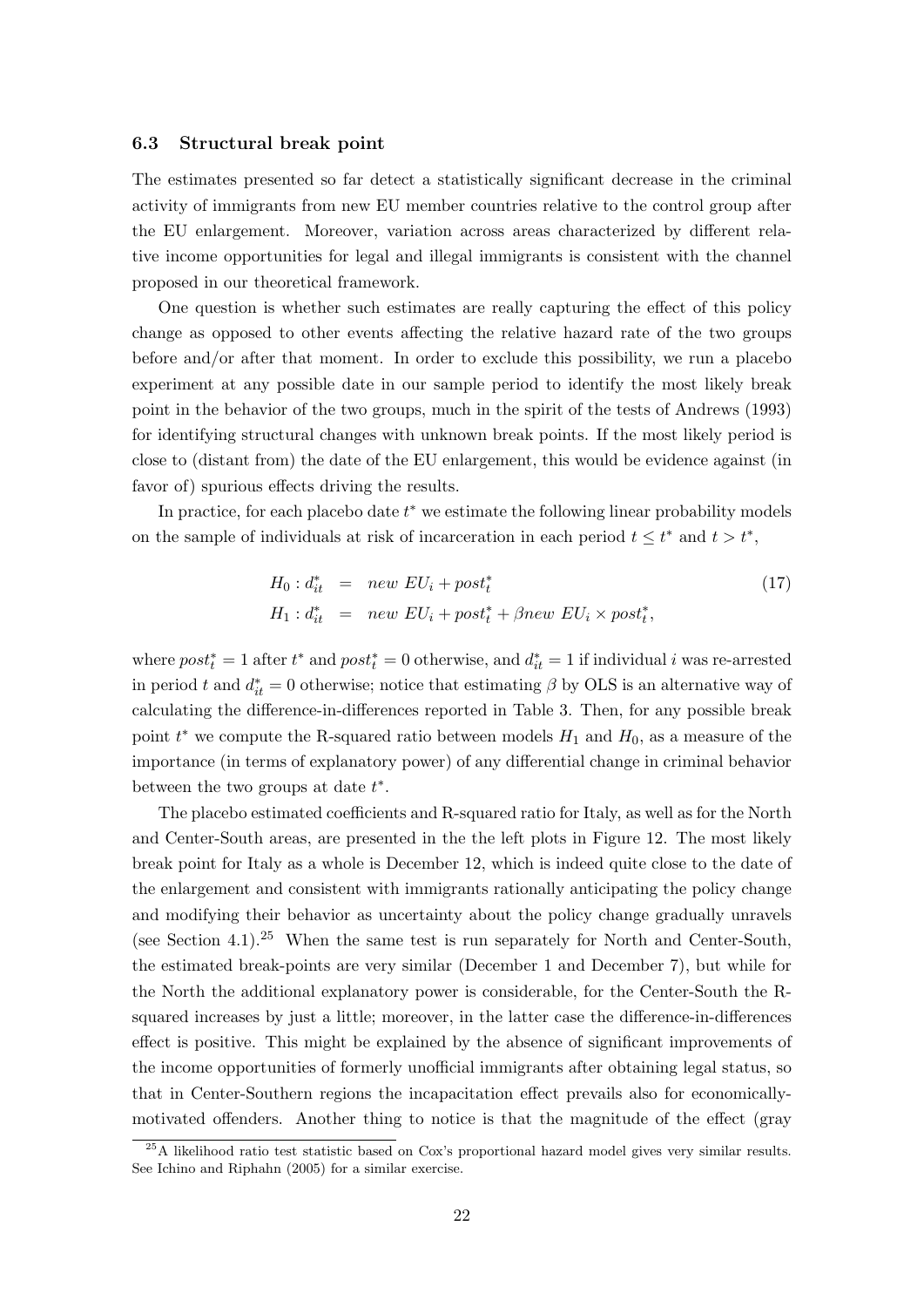line) is always higher as we let the data "choose" the break point, rather than fixing it on January 1, 2007.

The right plots in the figure provide additional visual evidence in this respect, showing the discontinuity in criminal behavior at the estimated break point. The plots are predicted (daily) hazard rates of rearrest as a function of a third order polynomial in time for Romanians and Bulgarians (solid line) and for control group (dashed line), before and after the break point. In line with the results in Tables 7 and 8, the discontinuity for the first group is particularly relevant in Northern regions, reaching 8%, as opposed to no discontinuity at all for the control group.

One interpretation of the general increase in the magnitudes is that estimating the break point addresses the measurement error induced by the fact that individuals will not in general stick to the official date of the policy change when adjusting their behavior. On the other hand, when we choose the break point by maximizing the explanatory power of the difference-in-differences, specification search bias implies that the coefficient estimated using the same data will have a nonstandard distribution (Leamer, 1978); in particular, conventional test statistics reject too often the null hypothesis that the coefficient is equal to zero. For this reason, we stick to the (more conservative) estimates reported in the regression tables.<sup>26</sup>

#### 6.4 Threats to identification

In the final part of this section we discuss some additional identification issues. One first concern is that legal status affects the probability of being arrested and/or incarcerated conditional on having committed an offense. For instance, immigrants found without documents may be carefully scrutinized and additional evidence may become available at closer inspection. Also, conditional on the severity of charges, official immigrants could have easier access to sanctions alternative to institutionalization (like for instance home detention). If this is the case, the reduction in incarceration that we observe could be explained by changes in the probability of ending up in jail conditional on criminal behavior, as opposed to changes in criminal behavior itself.

While we cannot directly address this issue (because the conditional probability of incarceration remains unobserved), there are several reasons why we believe that it is possible to exclude these alternative stories on the basis of the available empirical evidence. First of all, changes in the probability of arrest and incarceration should matter after the EU enlargement, while all the tests identify the break point before that date, which is more consistent with expectation-induced changes in (criminal) behavior. In addition, there is little or no reason for these alternative explanations to impact differentially in

<sup>&</sup>lt;sup>26</sup>In a study on the dynamics of segregation, Card et al. (2008) address this source of bias by randomly splitting the sample and using different subsamples to estimate the break point and the size of the change. However, their data set includes about 40,000 census tract observations from 114 Metropolitan Areas, so even after splitting the sample into 2/3 and 1/3 subsamples for estimating the break point and the coefficient, respectively, they end up with a reasonably large number of observations in both steps. On the other hand, with just over 2000 individuals, we run into serious troubles in terms of statistical power.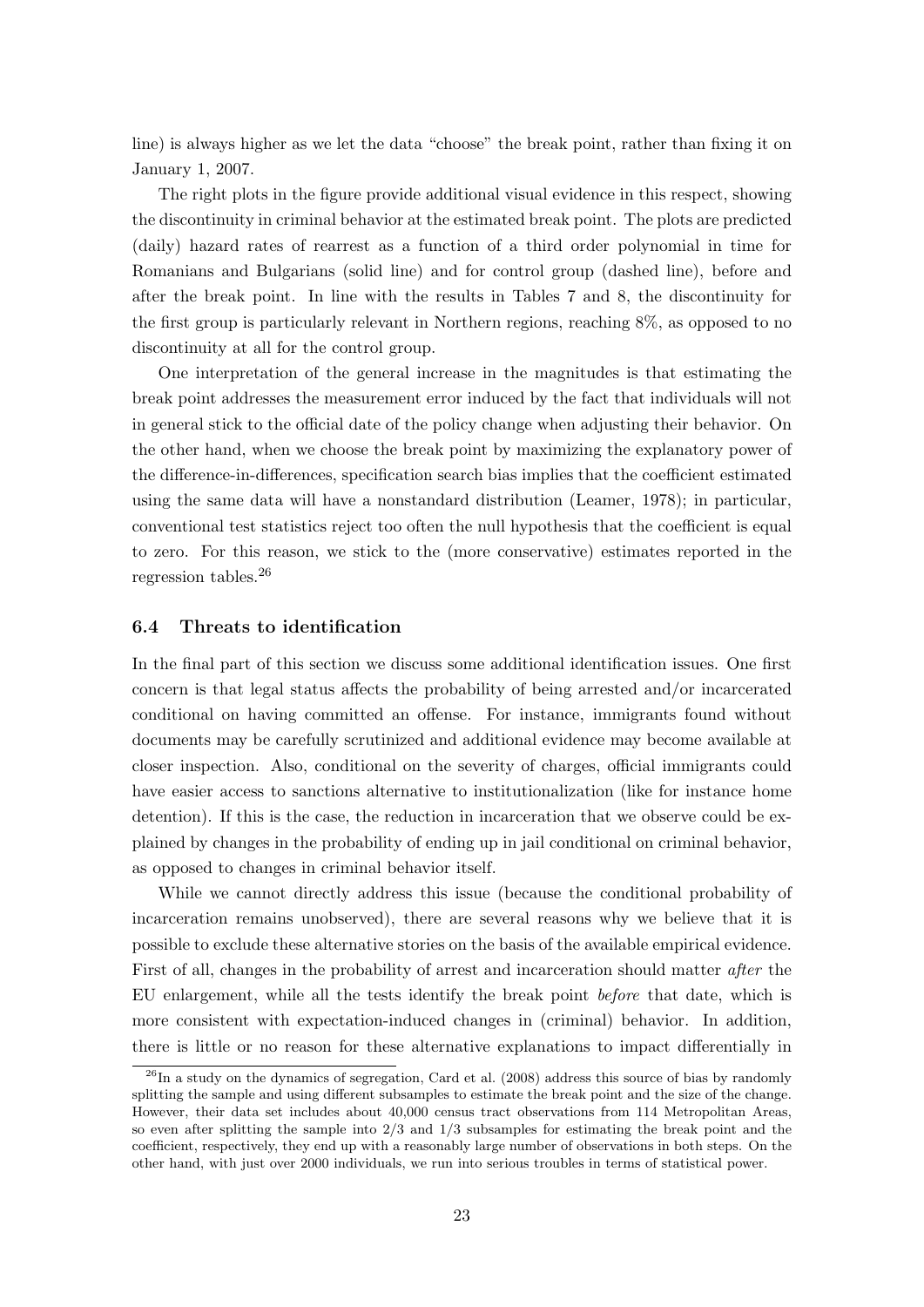Northern and Center-Southern regions, or among economic and violent offenders. Finally, as to the possibility of sanctions alternative to incarceration, the pardon status precludes all individuals in our sample from accessing this opportunity.

Another issue is that legal and illegal immigrants may be characterized by a different willingness to travel back to their origin country, as they retain the right to return to Italy at any subsequent moment. While we consider at risk all individuals released with the pardon, spending less time in Italy would decrease the probability of committing a crime there for Romanians and Bulgarian after the acquisition of legal status. While this would also imply a reduction in the crime rate of this group, the mechanism would be totally different from the one proposed in this paper. However, also this alternative channel (like the ones discussed before) should work mostly after the policy change and, again, it should impact similarly on all (regardless of the type of crime previously committed and the region of residence in Italy).

A related concern is that, after obtaining the right to free movement, immigrants might consider moving to other European countries that offer relatively better labor market opportunities to legal immigrants. In addition to the usual counter-arguments in terms of break point and heterogeneity of effects (which hold true also in this case) we should notice in addition that migration to other EU states would not occur instantaneously; indeed, if this was really driving the change in re-incarceration, the effect should be *increasing* over time, as more and more Romanians and Bulgarians exit from the pool at risk. Therefore, we can investigate the empirical relevance of this alternative explanation by looking at the evolution of the differential effect over time. For this reason, we re-estimate the model (15) truncating the longitudinal dimension at each week after the EU enlargement. The results, shown in Figure 13, are remarkable stable over time, suggesting if anything that most of the action takes place in the first weeks after the enlargement, when migration to other countries plays probably little or no role.

One final issue concerns the possibility of interactions in crime between different communities of immigrants. In particular, the change in the criminal behavior of Romanians and Bulgarians after the EU enlargement could have affected the activities of the other individuals in our sample, thus "contaminating" the control group. In particular, substitution between the criminal activity of the two groups would bias our estimates upward, in that other immigrants would increase their criminal activity in response to the decrease by Romanians and Bulgarians; the opposite is true in the case of complementarity.

While interactions in crime raise formidable estimating issues (which we do not address in this paper), descriptive evidence seems supportive of the complementarity hypothesis. Figure 14 plots the change (between 2006 and 2007) in the number of crimes committed by all Romanians in Italy against the same changes for (some of) the nationalities included in the control group, for different types of crime.<sup>27</sup> It emerges clearly a positive correlation between the two. While we can hardly attach any causal interpretation to this finding,

<sup>&</sup>lt;sup>27</sup>These data are not available for Bulgarians and some other small foreign communities in the control group.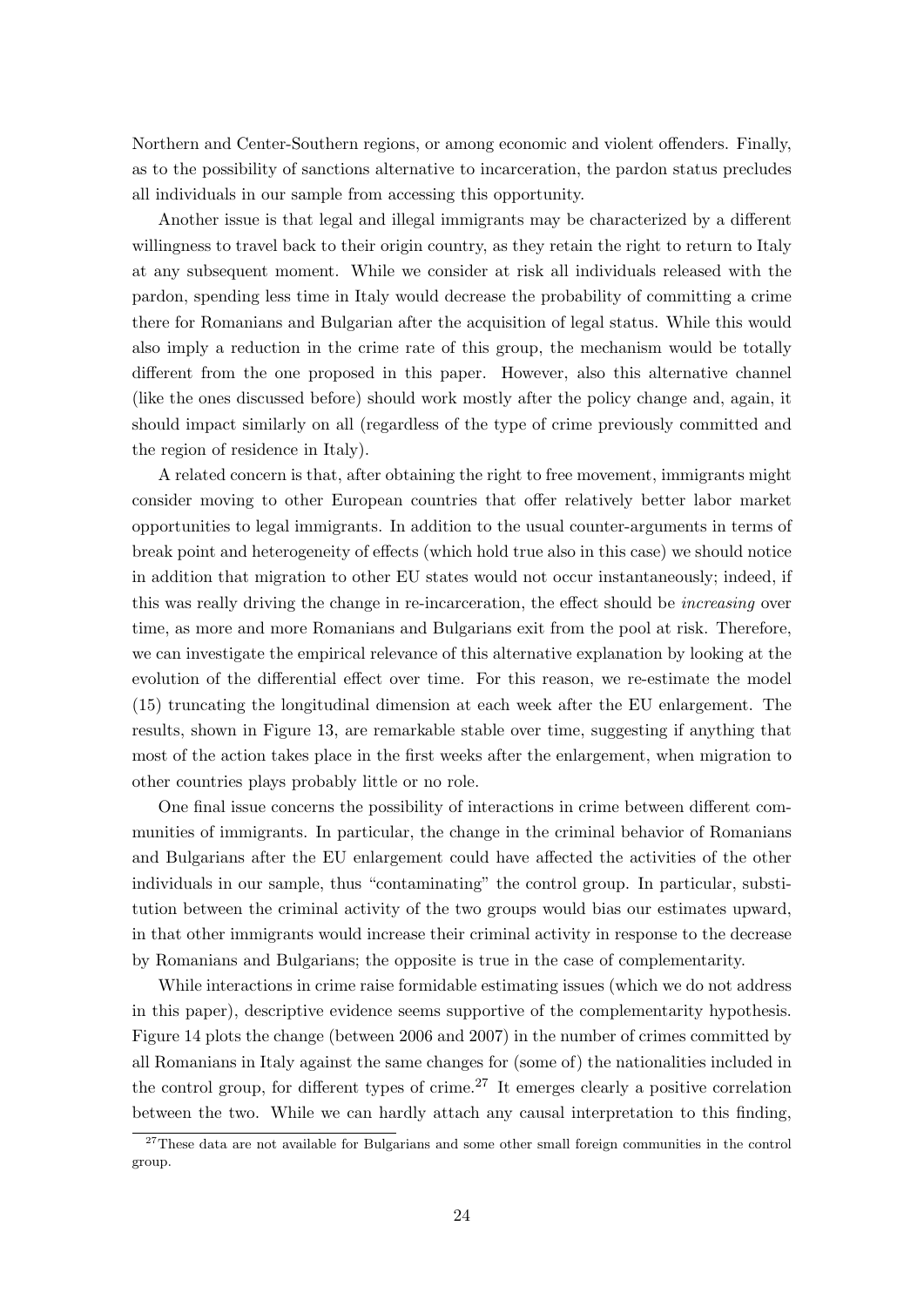the latter seems more consistent with the existence of complementarity in the criminal activities of the two groups (as opposed to substitution), in which case our estimates would be biased downward.

# 7 Conclusions

We use a natural experiment, namely the last round of the EU enlargement, to identify the effect of legal status on immigrants' crime. We provide a theoretical framework that illustrates the two main effects of legal status: on the one hand, it increases crime by precluding deportation of potential foreign criminals; on the other hand, it lowers the propensity to engage in crime by providing immigrants with better income opportunities. Evidence from a sample of former prison inmates released in Italy a few months before the enlargement suggests that the second effect prevails. In particular, the probability of rearrest decreases by more than half after obtaining legal status as a consequence of the EU enlargement.

Besides the effect on the pool of undocumented immigrants already in the host country, the concession of legal status (either through subsequent rounds of the EU enlargement or though amnesties) is also likely to attract new immigrants from abroad: indeed, thousands of Romanians and Bulgarians were standing along the European borders on New Year's Eve of 2007. It is then likely that changes in migration policy affect also the quantitative dimension of incoming flows, as well as their composition. Policy makers would also need an estimate of the cost and benefits of these additional consequences, but this goes beyond the scope of this paper.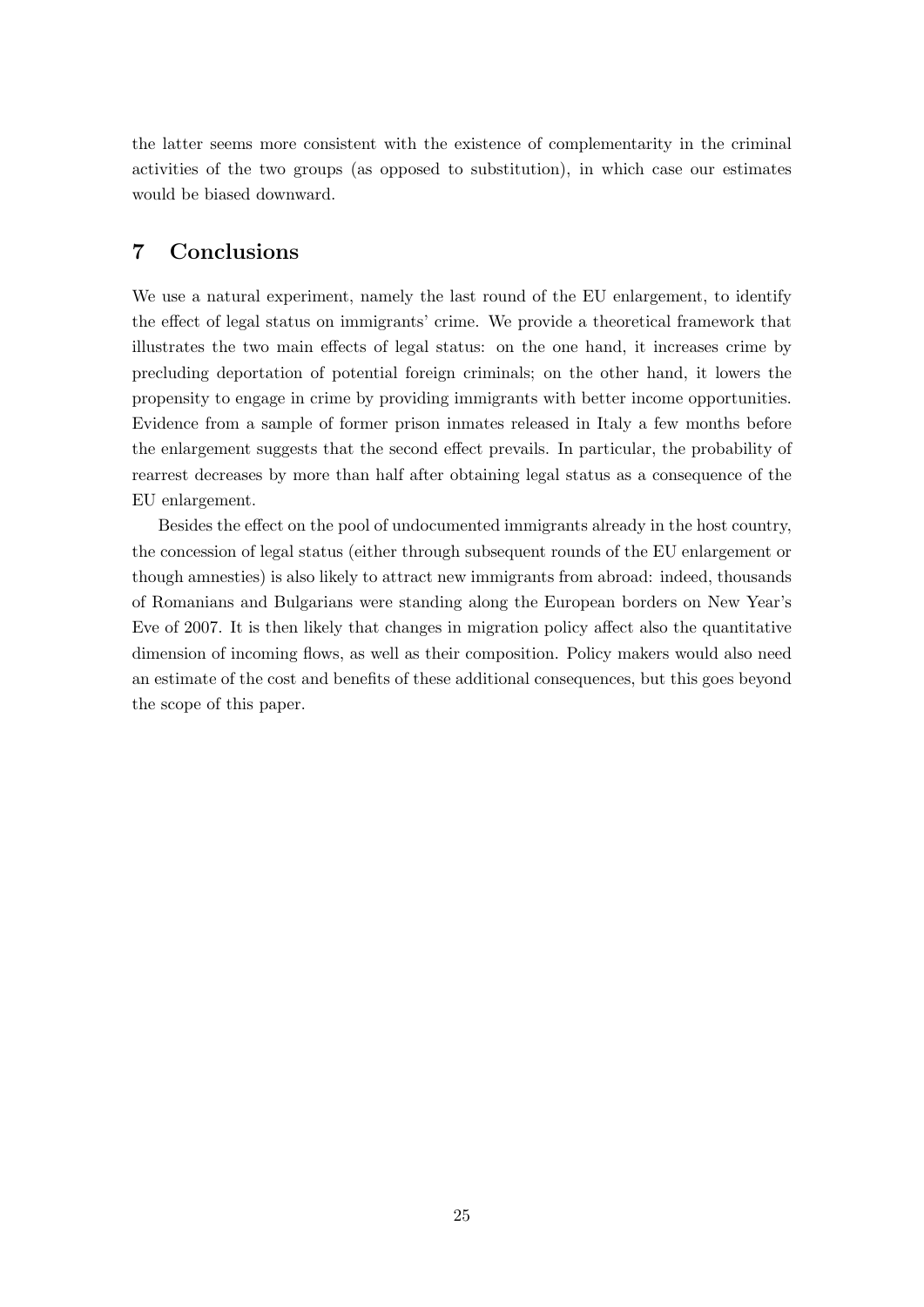# References

- Abadie, A. (2005). Semiparametric difference-in-differences estimators. Review of Economic Studies  $72(1)$ , 1-19.
- Abadie, A. and G. W. Imbens (2008). On the failure of the bootstrap for matching estimators. Econometrica  $76(6)$ , 1537–1557.
- Accetturo, A. and L. Infante (2010). Immigrant earnings in the italian labour market. Giornale degli Economisti 69 (1), 1–28.
- Acemoglu, D. (2002). Technical change, inequality, and the labor market. Journal of Economic Literature  $40(1)$ , pp. 7–72.
- Andrews, D. W. K. (1993). Tests for parameter instability and structural change with unknown change point. Econometrica 61 (4), 821–856.
- Ashenfelter, O. and D. Card (2002). Did the elimination of mandatory retirement affect faculty retirement? The American Economic Review 92 (4), pp. 957–980.
- Barbarino, A. and G. Mastrobuoni (2010). Pardon me: Estimating incapacitation using collective clemency bills. Carlo alberto notebooks, Collegio Carlo Alberto.
- Bauer, T. K., M. Lofstrom, and K. F. Zimmermann (2000). Immigration policy, assimilation of immigrants and natives' sentiments towards immigrants: Evidence from 12 oecd-countries. IZA Discussion Paper No. 187.
- Becker, G. (1957). The Economics of Discrimination. University of Chicago Press.
- Becker, G. S. (1968). Crime and punishment: An economic approach. The Journal of Political Economy  $76(2)$ , pp. 169–217.
- Bell, B., S. Machin, and F. Fasani (2010). Crime and immigration: Evidence from large immigrant waves. CReAM Discussion Paper Series 1012, Centre for Research and Analysis of Migration (CReAM), Department of Economics, University College London.
- Bianchi, M., P. Buonanno, and P. Pinotti (2008). Do immigrants cause crime? PSE Working Papers 2008-05, PSE (Ecole normale suprieure).
- Blangiardo, G. (2008). The centre sampling technique in surveys on foreign migrants. The balance of a multi-year experience. Working Paper 12, United Nations Statistical Commission and EUROSTAT.
- Blangiardo, G., S. Migliorati, and L. Terzera (2004). Center sampling: from applicative issues to methodologocal aspects. Atti della XLII Riunione Scientifica della SIS, volume Sessioni plenarie e Sessioni specializzate.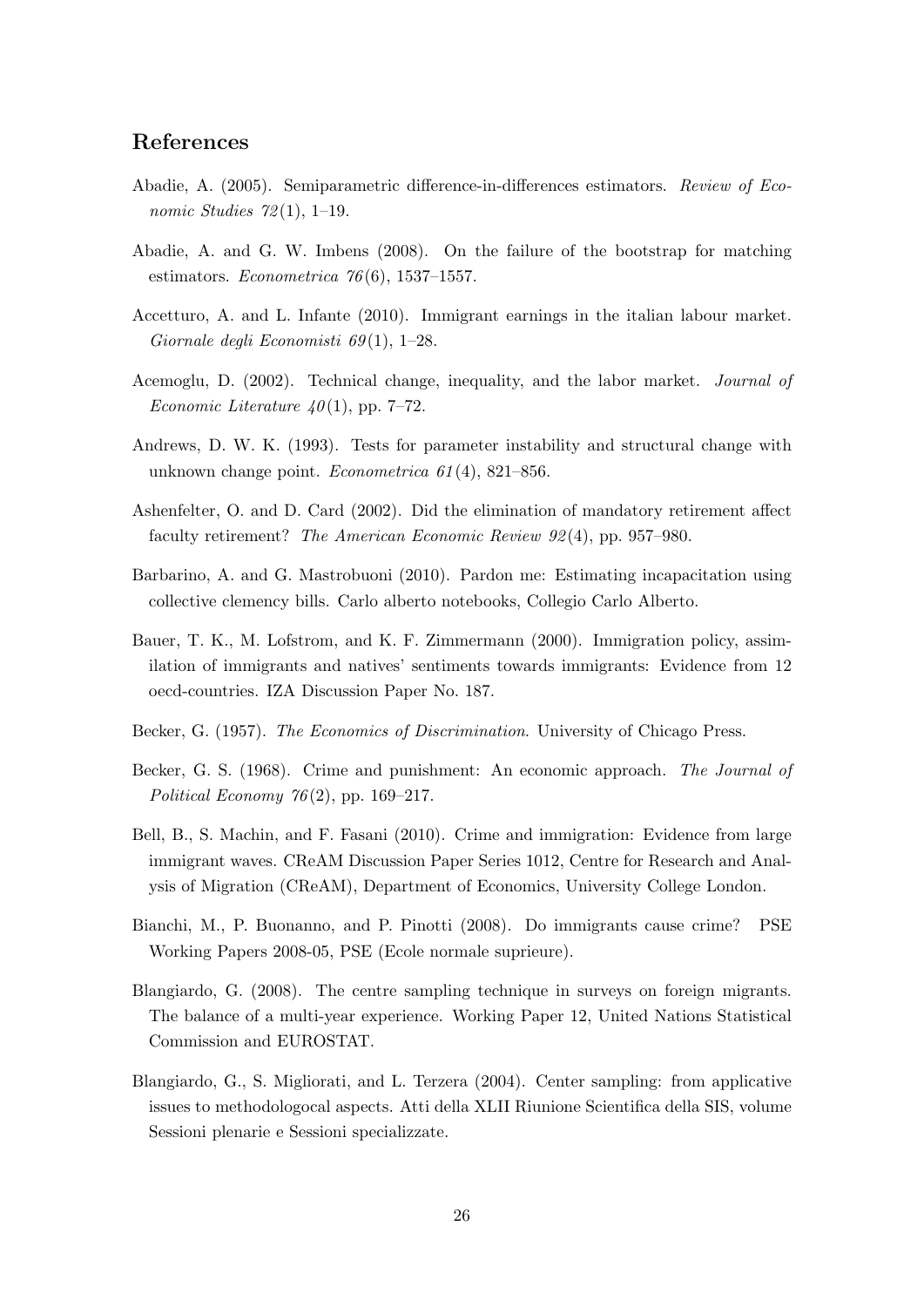- Borjas, G. J. (1994). The economics of immigration. Journal of Economic Literature 32 (4), 1667–1717.
- Borjas, G. J., J. Grogger, and G. H. Hanson (2010). Immigration and the economic status of african-american men. Economica 77 (306), 255–282.
- Bratsberg, B., J. F. Ragan, and Z. M. Nasir (2002). The effect of naturalization on wage growth: A panel study of young male immigrants. Journal of Labor Economics  $20(3)$ , 568–597.
- Burdett, K., R. Lagos, and R. Wright (2003). Crime, inequality, and unemployment. American Economic Review 93 (5), 1764–1777.
- Busso, M., J. DiNardo, and J. McCrary (2009). New evidence on the finite sample properties of propensity score matching and reweighting estimators. Technical report.
- Butcher, K. F. and A. M. Piehl (1998a). Cross-city evidence on the relationship between immigration and crime. Journal of Policy Analysis and Management  $17(3)$ , 457–493.
- Butcher, K. F. and A. M. Piehl (1998b). Recent immigrants: Unexpected implications for crime and incarceration. Industrial and Labor Relations Review 51 (4), 654–679.
- Butcher, K. F. and A. M. Piehl (2007). Why are immigrants' incarceration rates so low? evidence on selective immigration, deterrence, and deportation. Technical report.
- Card, D. (2005). Is the new immigration really so bad? Economic Journal  $115(507)$ , 300–323.
- Card, D., C. Dustmann, and I. Preston (2009, November). Immigration, wages, and compositional amenities. NBER Working Papers 15521, National Bureau of Economic Research, Inc.
- Card, D., A. Mas, and J. Rothstein (2008). Tipping and the dynamics of segregation. The Quarterly Journal of Economics 123 (1), 177–218.
- Chojnicki, X., F. Docquier, and L. Ragot (2005). Should the u.s. have locked the heaven's door? reassessing the benefits of the postwar immigration. IZA Discussion Paper No. 1676.
- Cortes, P. (2008). The effect of low-skilled immigration on u.s. prices: Evidence from cpi data. Journal of Political Economy 116 (3), 381–422.
- Cox, D. R. (1972). Regression models and life-tables. Journal of the Royal Statistical Society. Series B (Methodological) 34 (2), 187–220.
- Drago, F., R. Galbiati, and P. Vertova (2009). The deterrent effects of prison: Evidence from a natural experiment. Journal of Political Economy 117(2), 257–280.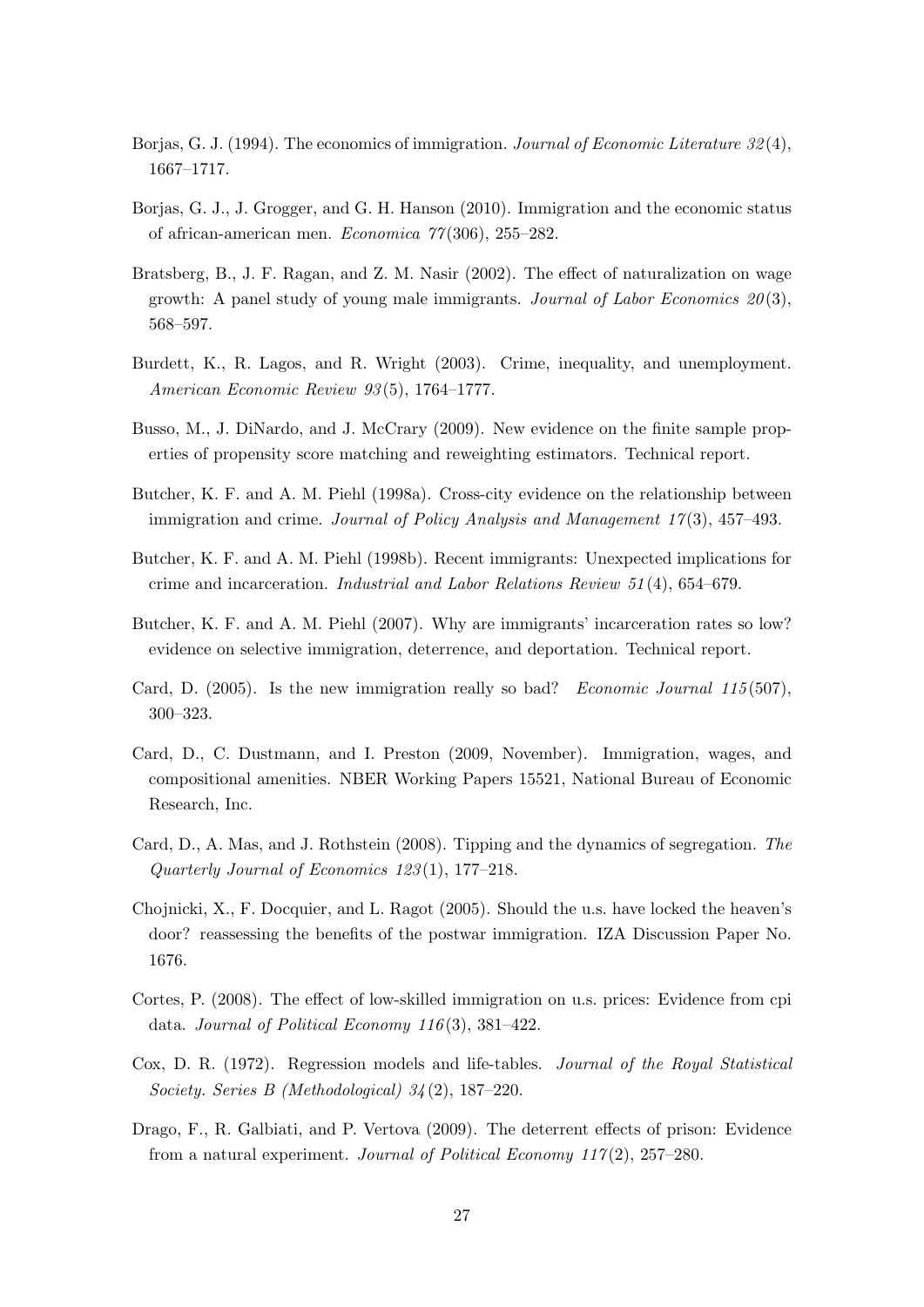- Eckaus, R. S. (1961). The north-south differential in italian economic development. The Journal of Economic History 21 (3), pp. 285–317.
- Efron, B. (1988). Logistic regression, survival analysis, and the kaplan-meier curve. Journal of the American Statistical Association 83 (402), pp. 414–425.
- Ehrlich, I. (1973). Participation in illegitimate activities: A theoretical and empirical investigation. The Journal of Political Economy 81 (3), pp. 521–565.
- Ehrlich, I. (1996). Crime, punishment, and the market for offenses. Journal of Economic Perspectives  $10(1)$ , 43-67.
- Fasani, F. (2009). Deporting undocumented immigrants. mimeo, University College of London.
- Friedberg, R. M. and J. Hunt (1995). The impact of immigrants on host country wages, employment and growth. Journal of Economic Perspectives  $9(2)$ , 23–44.
- Gould, E. D., B. A. Weinberg, and D. B. Mustard (2002, February). Crime rates and local labor market opportunities in the united states: 1979-1997. The Review of Economics and Statistics  $84(1)$ , 45–61.
- Grogger, J. (1998). Market wages and youth crime. Journal of Labor Economics 16(4), pp. 756–791.
- Grogger, J. and G. H. Hanson (2010). Income maximization and the selection and sorting of international migrants. Journal of Development Economics (forthcoming).
- Helliwell, J. F. and R. D. Putnam (1995). Economic growth and social capital in italy. Eastern Economic Journal 21 (3), 295–307.
- Hirano, K., G. W. Imbens, and G. Ridder (2003). Efficient estimation of average treatment effects using the estimated propensity score. *Econometrica*  $71(4)$ , pp. 1161–1189.
- Ichino, A. and R. T. Riphahn (2005). The effect of employment protection on worker effort: Absenteeism during and after probation. Journal of the European Economic Association  $3(1)$ , 120–143.
- Imbens, G. W. and J. M. Wooldridge (2009). Recent developments in the econometrics of program evaluation. Journal of Economic Literature  $47(1)$ , 5–86.
- Italian Ministry of Internal Affairs (2007). Rapporto sulla criminalità in Italia. Analisi, Prevenzione, Contrasto.
- Kaushal, N. (2006). Amnesty programs and the labor market outcomes of undocumented workers. Journal of Human Resources  $41(3)$ .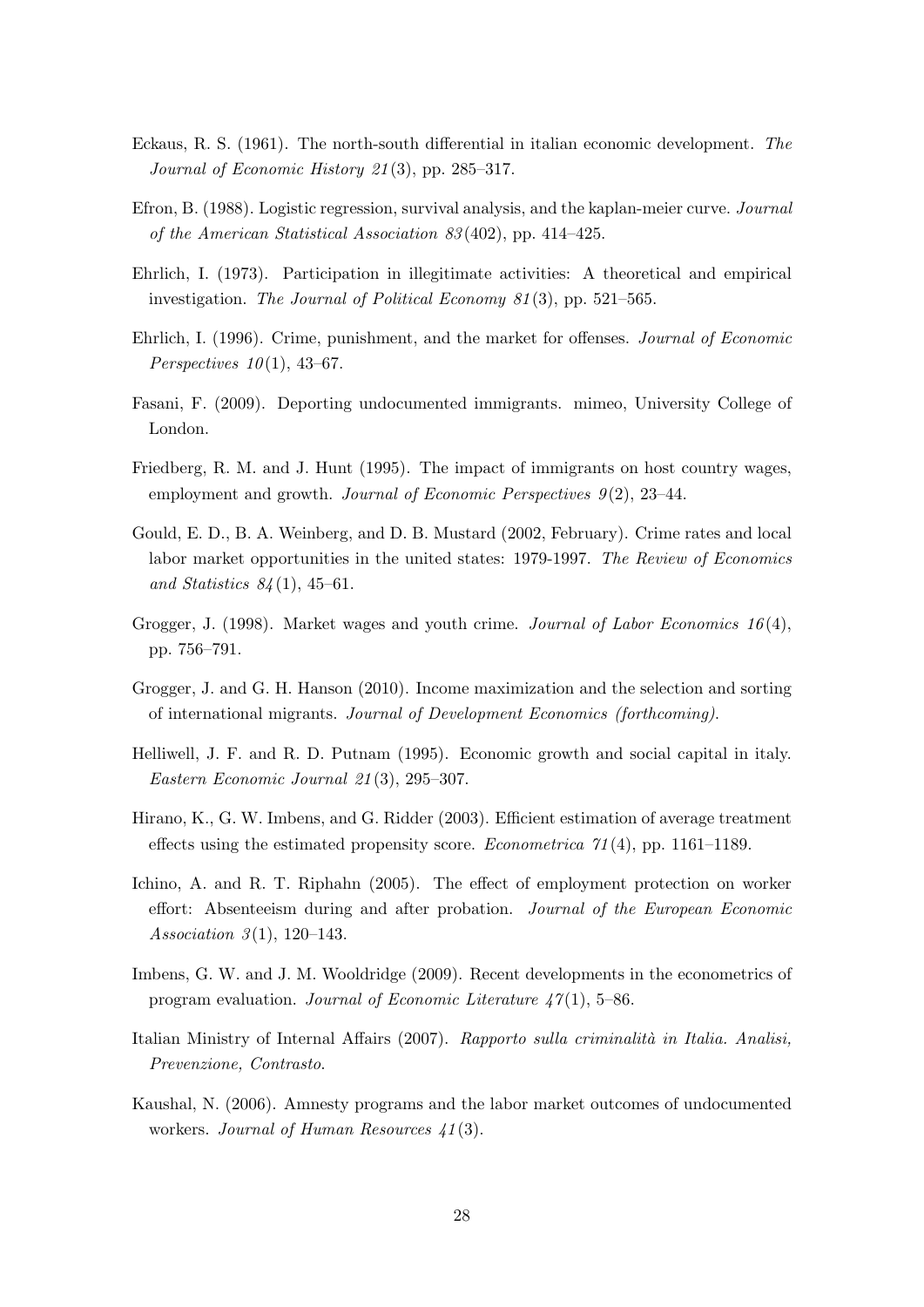- Kossoudji, S. A. and D. A. Cobb-Clark (2002). Coming out of the shadows: Learning about legal status and wages from the legalized population. Journal of Labor Economics  $20(3)$ , 598–628.
- Lach, S. (2007). Immigration and prices. *Journal of Political Economy 115* (4), 548–587.
- Leamer, E. (1978). Specification Searches: Ad Hoc Inference with Non Experimental Data. Wiley.
- Lee, D. S. and J. McCrary (2009). The deterrence effect of prison: Dynamic theory and evidence. Technical report.
- Lee, R. D. and T. W. Miller (2000). Immigration, social security and broader fiscal impacts. American Economic Review 90, 350–354.
- Levitt, S. D. (1996). The Effect of Prison Population Size on Crime Rates: Evidence from Prison Overcrowding Litigation. The Quarterly Journal of Economics 111 (2), 319–351.
- Lochner, L. (2004). Education, work, and crime: A human capital approach. *International* Economic Review 45 (3), 811–843.
- Machin, S. and C. Meghir (2004). Crime and economic incentives. Journal of Human Resources  $39(4)$ .
- Meyers, Samuel L, J. (1983, February). Estimating the economic model of crime: Employment versus punishment effects. The Quarterly Journal of Economics  $98(1)$ , 157–66.
- Moehling, C. and A. M. Piehl (2007). Immigration and crime in early 20th century america. NBER Working Paper No. 13576.
- Rogerson, R., R. Shimer, and R. Wright (2005). Search-theoretic models of the labor market: A survey. *Journal of Economic Literature 43(4)*, pp. 959–988.
- Rosenbaum, P. R. and D. B. Rubin (1983). The central role of the propensity score in observational studies for causal effects. Biometrika  $70(1)$ , 41.
- Rubin, D. B. (1974). Estimating causal effects of treatments in randomized and nonrandomized studies. Journal of Educational Psychology  $66(5)$ ,  $688 - 701$ .
- Stana, R. M. (2005). Information on Criminal Aliens Incarcerated in Federal and State Prisons and Local Jails.. Technical Report GAO, 05-337R, US Government Accountability Office (GAO).
- Storesletten, K. (2000). Sustaining fiscal policy through immigration. Journal of Political Economy  $108(2)$ , 300-323.
- Winegarden, C. R. and L. B. Khor (1991). Undocumented immigration and unemployment of u.s. youth and minority workers: Econometric evidence. The Review of Economics and Statistics  $73(1)$ , 105–112.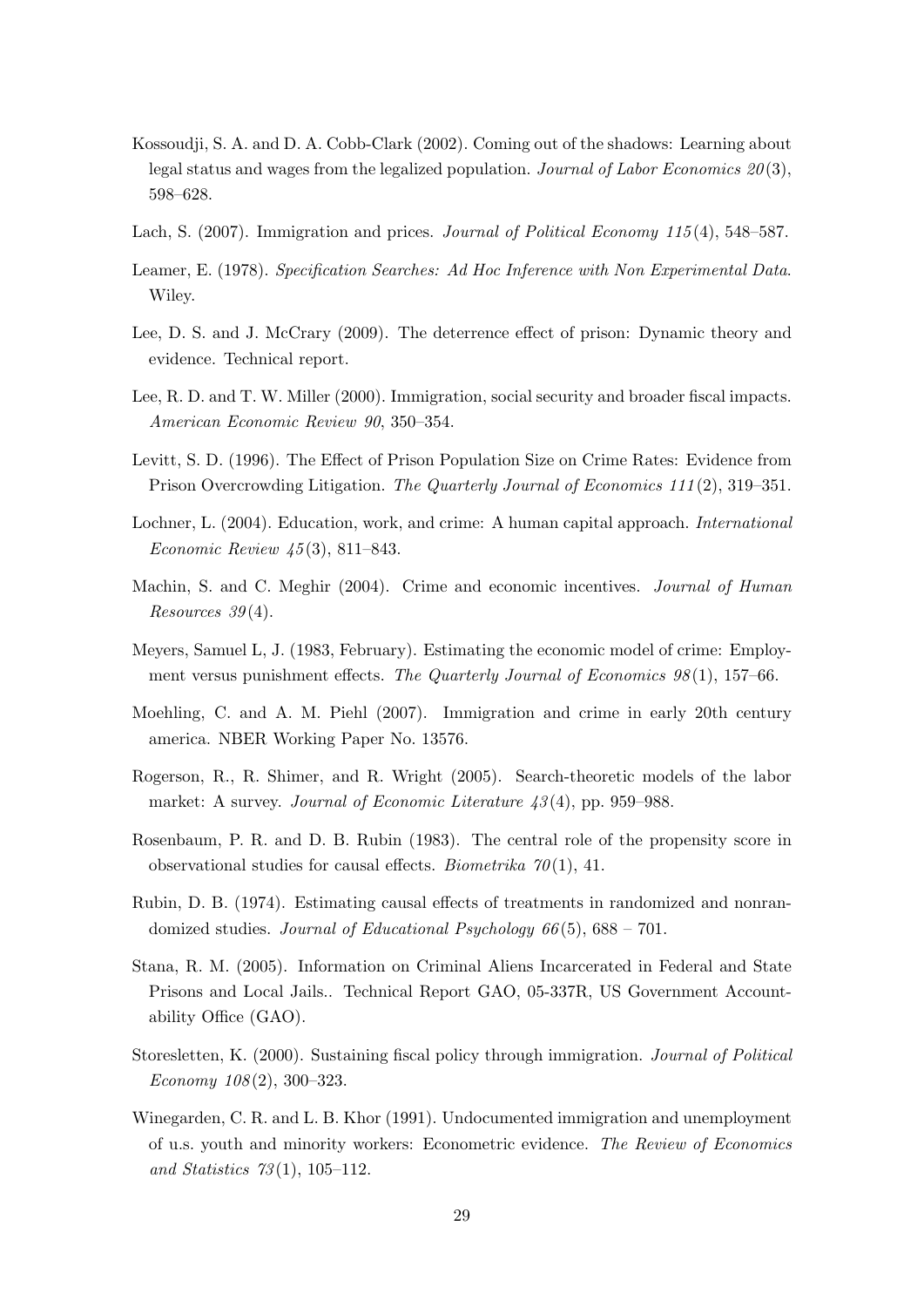Witte, A. D. (1980). Estimating the economic model of crime with individual data. The Quarterly Journal of Economics 94 (1), 57–84.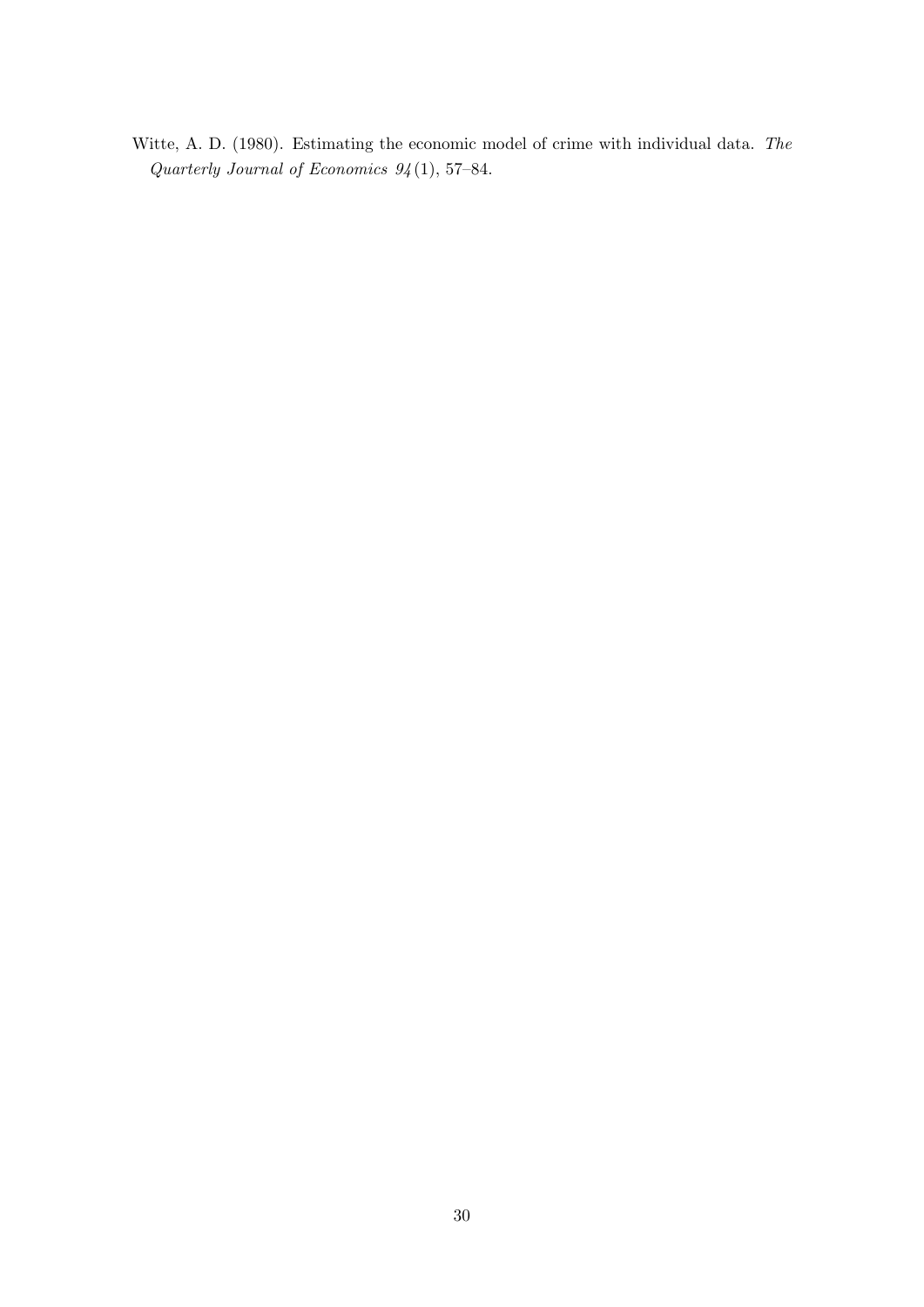# Appendix

In this Appendix we characterize the expected utility functions  $EV_L$  and  $EV_I$  defined in section 3, as well as the difference between the two,  $E\Delta V = E(V_L - V_I)$ .

Starting with  $EV_L$ , we may subtract  $\rho EV_L$  from both sides of equation 2 to obtain

$$
V_L - \rho EV_L = \max \left\{ C_L(z) - \rho EV_L; 0 \right\} + w_L h.
$$

Taking expectations with respect to z and recalling that  $z_k^* = \rho \pi E V_k$  (from equation 4) delivers

$$
EV_L (1 - \rho) = \int_{z_L^*}^{+\infty} (z - z_L^*) dF(z) + w_L h;
$$

after integrating by parts,

$$
EV_L (1 - \rho) = \int_{z_L^*}^{+\infty} [1 - F(z)] dz + w_L h; \qquad (18)
$$

In a similar way, one obtains that the expected utility of illegal immigrants may be written as

$$
EV_I(1-\rho) = \delta \left[ V_H - \rho EV_I \right] + (1-\delta) \left[ \int_{z_I^*}^{+\infty} \left[ 1 - F(z) \right] dz + w_I h \right]. \tag{19}
$$

**Proof that**  $E\Delta V(h) \geq 0$   $\forall h \geq h_I$ . By contradiction: assume that  $\exists h' \geq h_I$  such that  $E\Delta V(h') < 0$ , which implies (after combining 18 and 19)

$$
\int_{z_L^*}^{+\infty} \left[1 - F(z)\right] dz + w_L h < \delta \left[V_H - \rho E V_I\right] + (1 - \delta) \left[\int_{z_I^*}^{+\infty} \left[1 - F(z)\right] dz + w_I h\right] \tag{20}
$$

Since  $[V_H - \rho EV_I] < 0$  over  $h \geq h_I$  and  $\Delta w \geq 0$ , a necessary condition for (20) to hold is that  $z_L^* - z_I^* = \Delta z^* > 0 > E\Delta V$ ; but  $\Delta z^*$  and  $E\Delta V$  having a different sign contradicts condition (4).

**Proof that**  $\frac{\partial E \Delta V}{\partial h} \geq 0$ . Using again equation (4),  $\frac{\partial E \Delta V}{\partial h} \geq 0 \Leftrightarrow \frac{\partial z_L^*}{\partial h} \geq \frac{\partial z_L^*}{\partial h}$ ; also, equations (18) and (19) become, respectively,

$$
z_L^* \left[ \frac{1 - \rho(1 - \delta)}{\pi \rho} \right] = \int_{z_L^*}^{+\infty} [1 - F(z)] dz + w_L h
$$
  

$$
z_I^* \left( \frac{1 - \rho}{\pi \rho} \right) = \delta V_H + (1 - \delta) \left[ \int_{z_I^*}^{+\infty} [1 - F(z)] dz + w_I h \right].
$$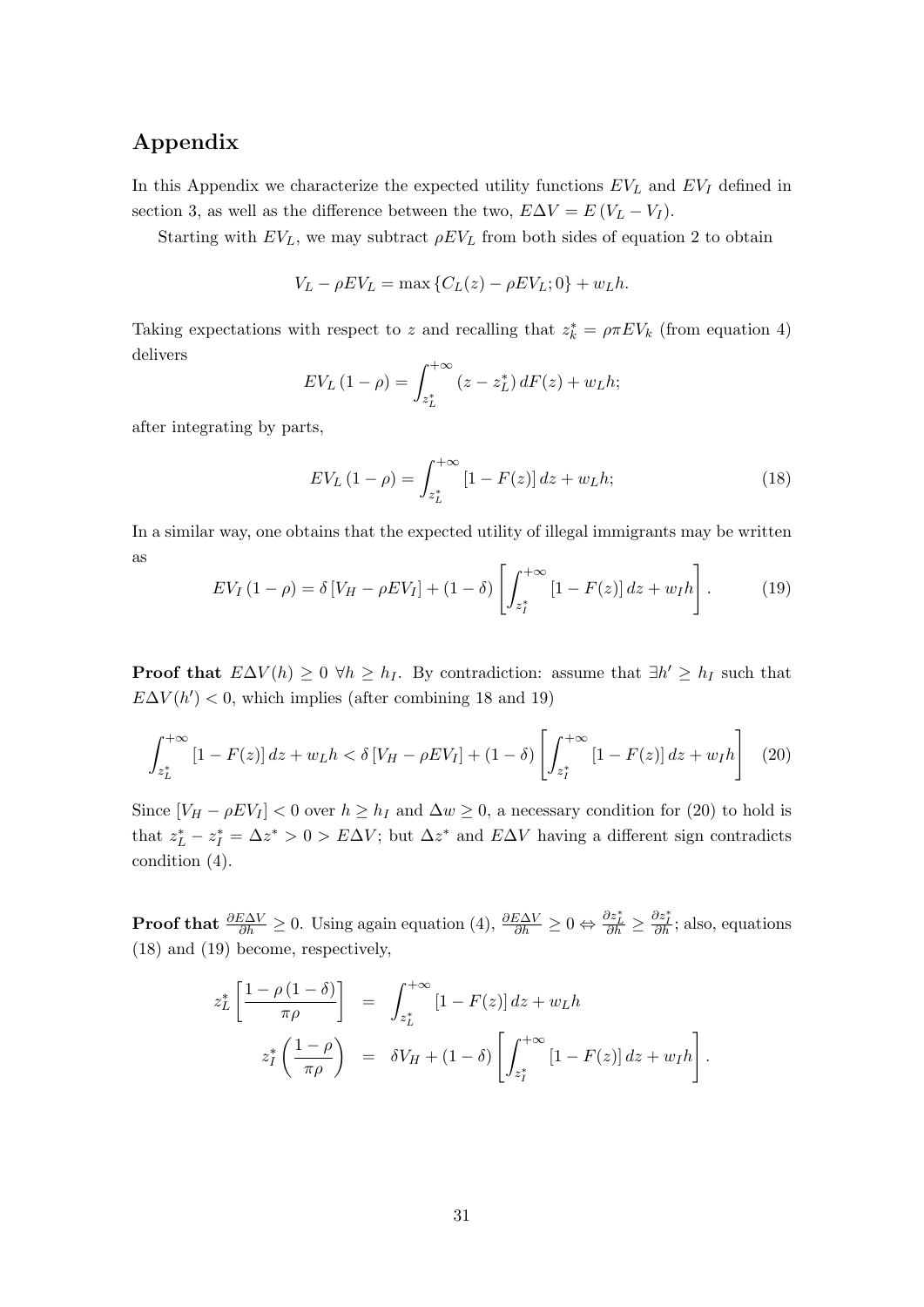Applying the implicit function theorem and the Leibniz rule we obtain

$$
\frac{\partial z_L^*}{\partial h} = \frac{\pi \rho w_L}{1 - \beta + 2\pi \rho \left[1 - F\left(z_L^*\right)\right]}
$$

$$
\frac{\partial z_I^*}{\partial h} = \frac{\left(1 - \delta\right) \pi \rho w_I}{1 - \beta \left(1 - \delta\right) + 2\pi \rho \left(1 - \delta\right) \left[1 - F\left(z_I^*\right)\right]}.
$$

Then, a sufficient condition for having  $\frac{\partial E \Delta V}{\partial h} = \frac{1}{\pi \rho}$ πρ  $\frac{\partial \Delta z^*}{\partial h} \geq 0$  is that  $\Delta z^* = \pi \rho E \Delta V \geq 0$ , which is always true over the interval  $h \geq h_I$ .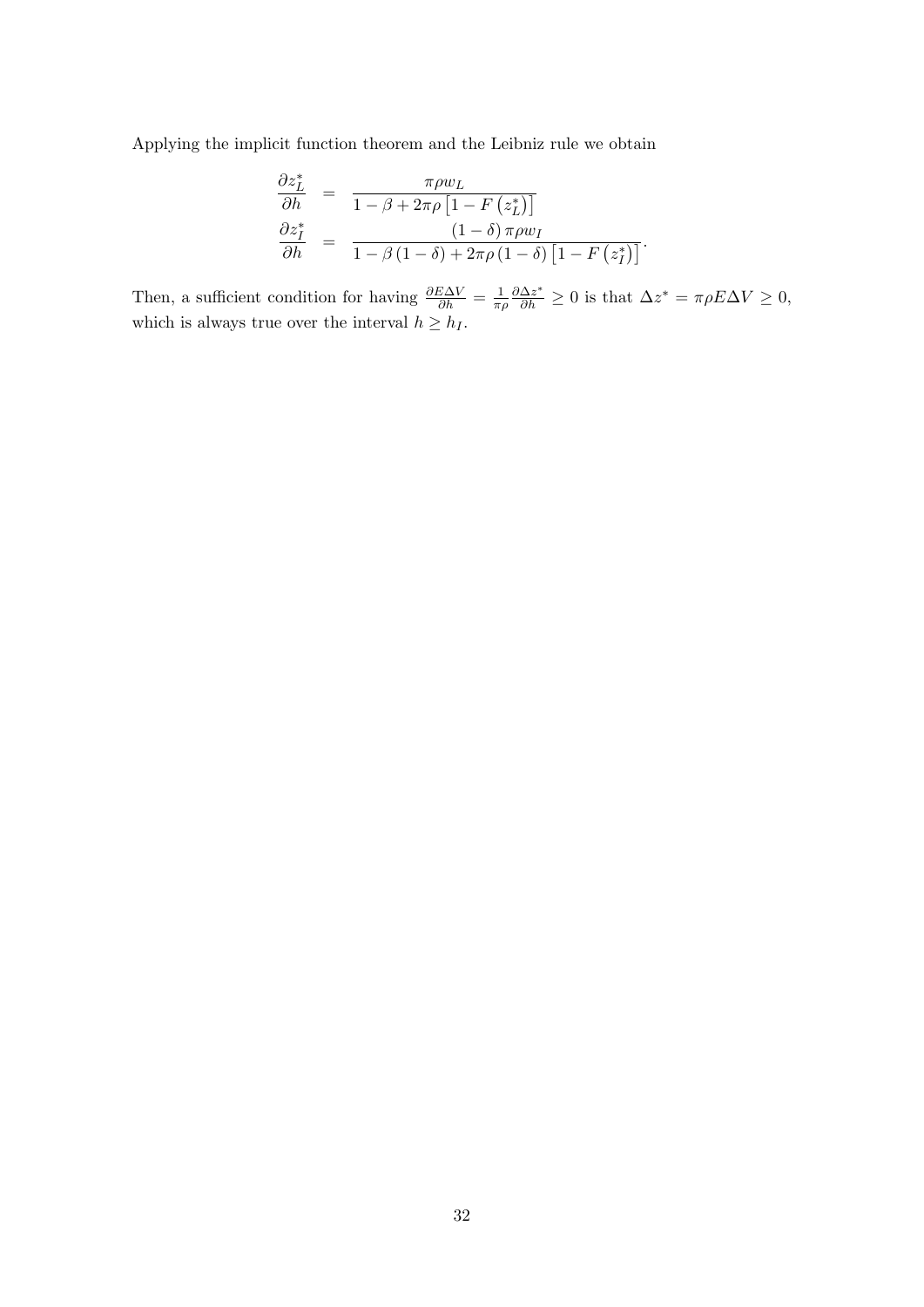

Figure 1: share of foreigners over total and prison population

■% foreigners over prison population ■ % foreigners over total (official) population

Note: The figure shows the incidence of foreigners over prison and total population, respectively, in some OECD countries around year 2000. The source is the OECD for all countries other than the US. The data for the US are taken from Stana (2005) and refer exclusively to federal prisons; representative data on state and local jails are not publicly available.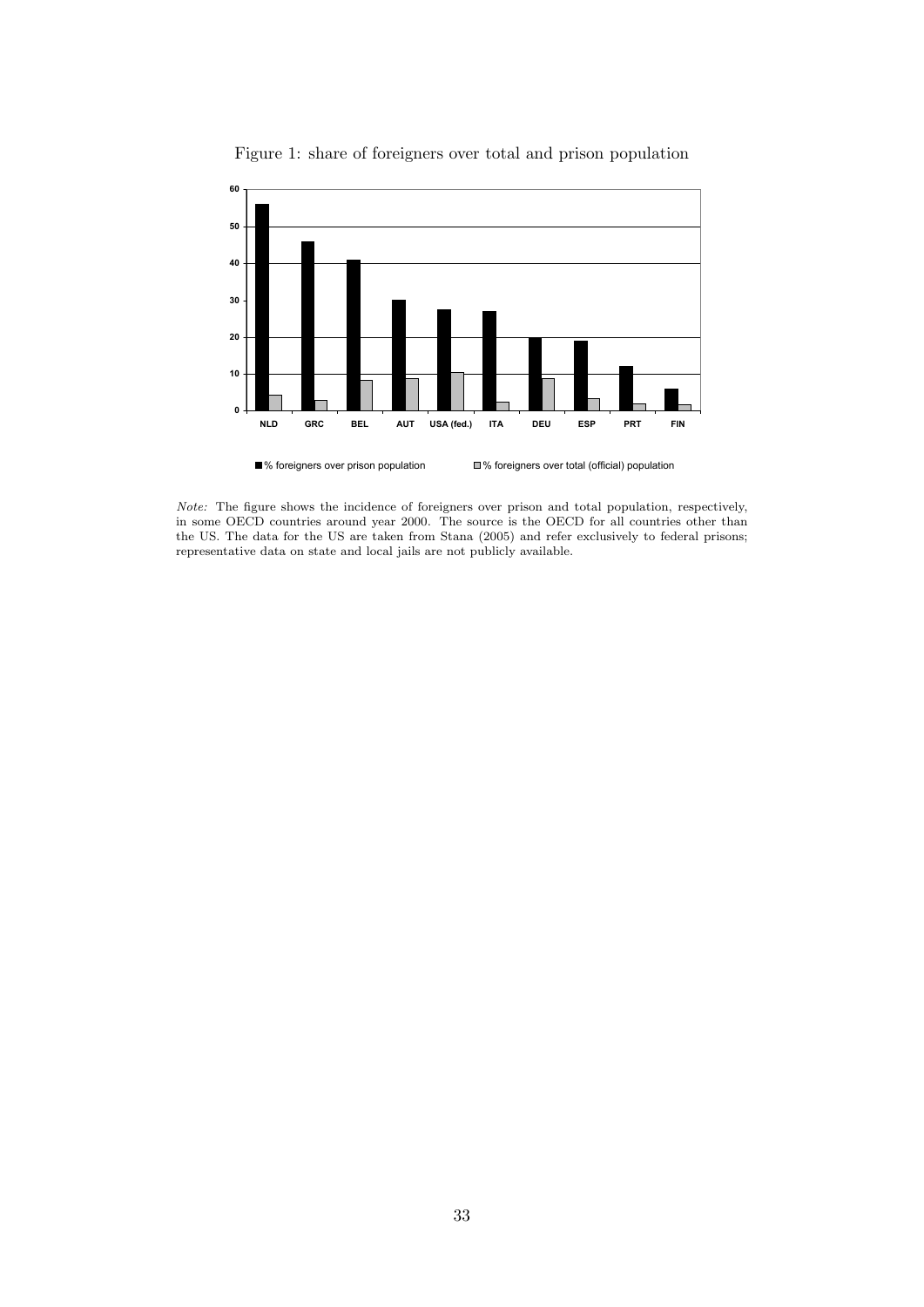

Figure 2: legal immigrants

Note: The figure shows net migration inflows in Italy, as well as foreign official residents and valid residence permits during the period 1971-2007. Source: ISTAT and Ministry of Interiors.



Figure 3: illegal immigrants

Note: The figure shows the number of valid residence permits (since 1971), applications for regularization of formerly unofficial immigrants during the amnesty programs (1986, 1990, 1995, 1998, 2002) and the number of deportations of undocumented immigrants over the period 1984-2006. Source: Ministry of interior.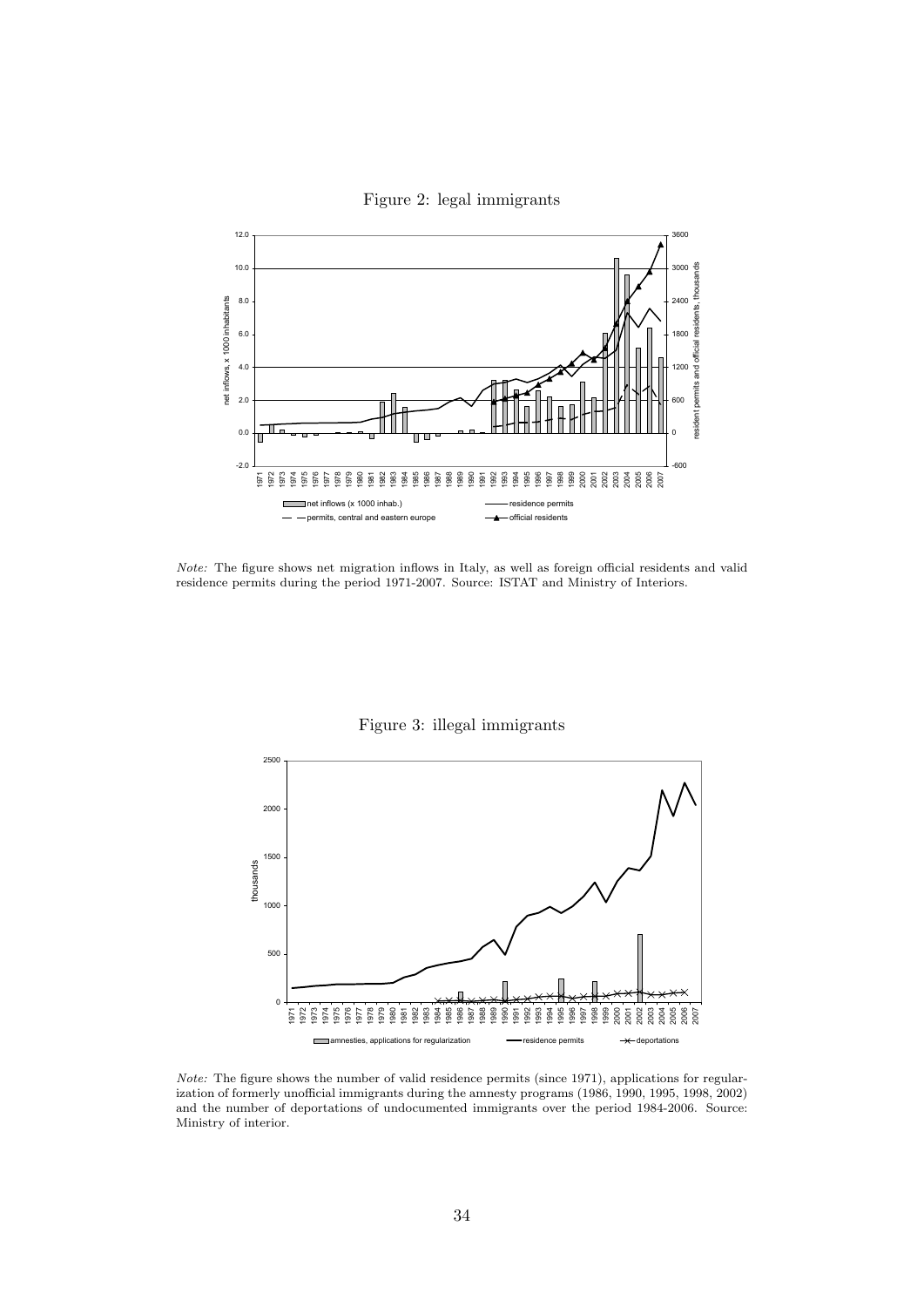

Note: The figure plots the number of native and foreign prison inmates in Italy during the period 1992-2008, as well as the incidence of foreigners over total prison population. Source: Ministry of Justice.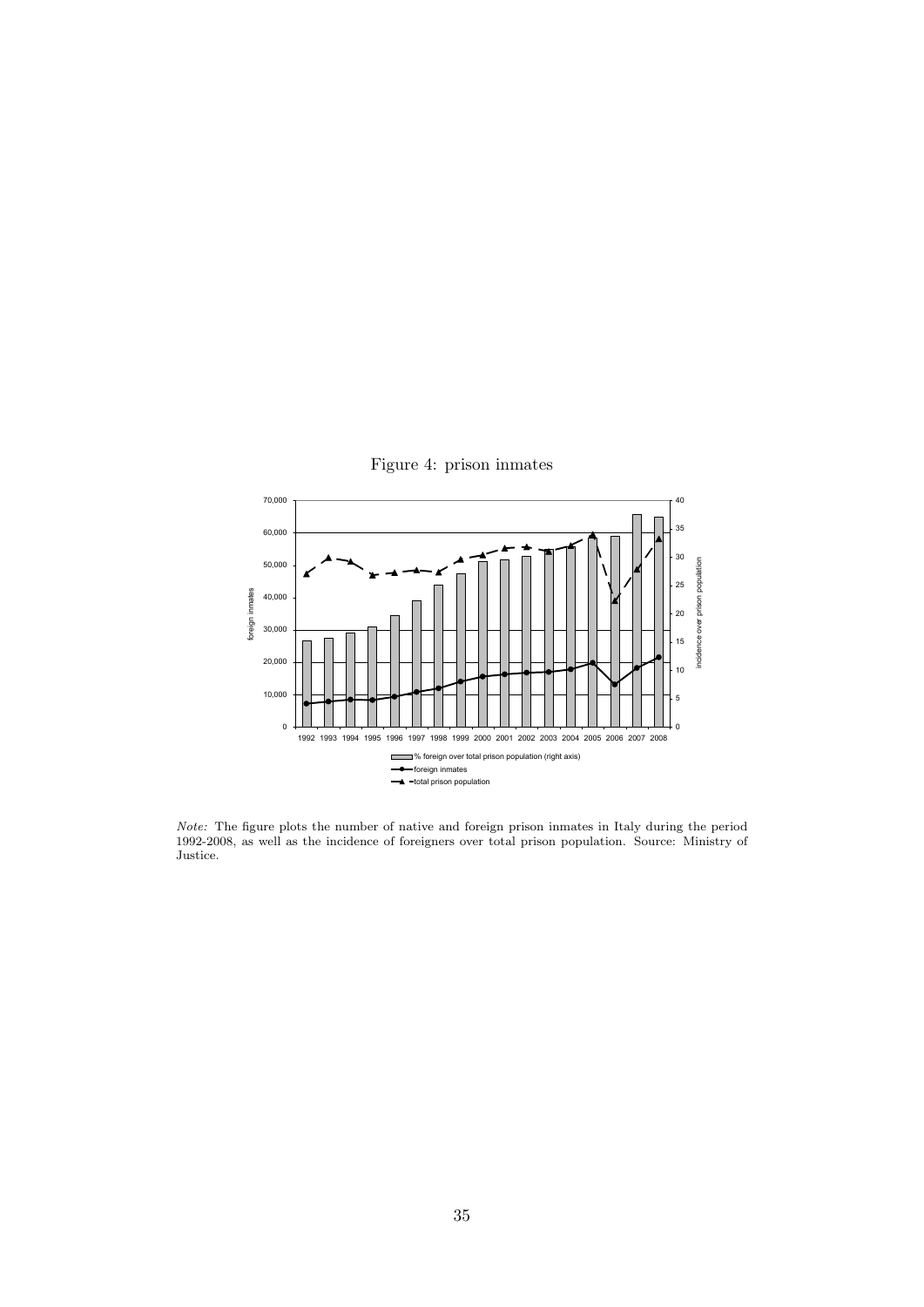

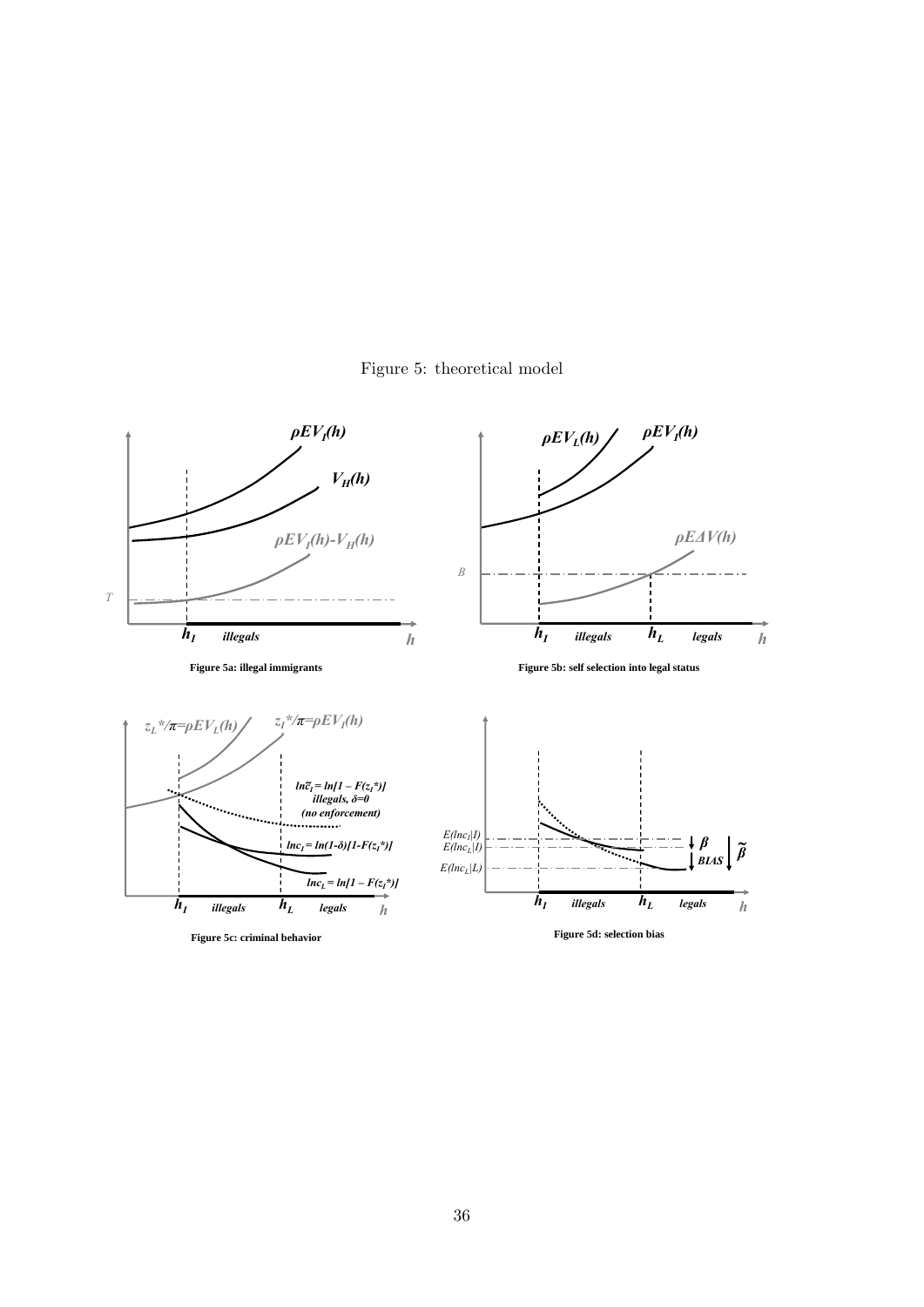

Figure 6: new EU member and candidate member countries

Note: The map shows the countries admitted to the EU during the last round of the enlargement (in black), as well as the group of candidate member countries (in gray). Source: European Commission.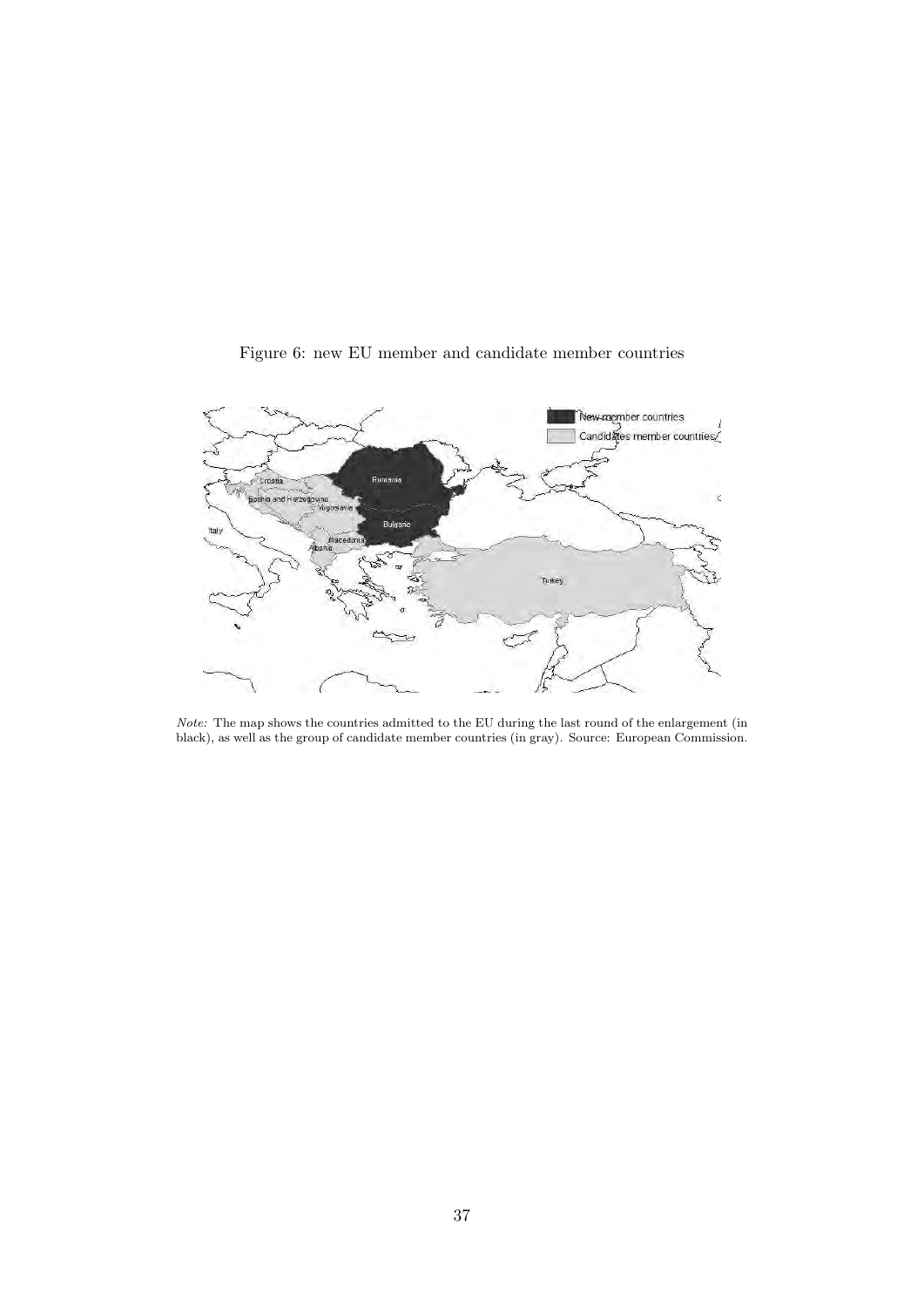

Figure 7: immigrants in Italy, new EU member and candidate member countries

Note: The left graph plots the number of citizens of new EU member and candidate member countries officially residing in Italy during the period 2002-2008. The right graph shows instead the ratio of arrested by the police over official residents in each quarter during the period 2006-2007. In both graphs the vertical line refers to the date of the last EU enlargement. Source: ISTAT and Ministry of Interior.



Figure 8: the Collective Clemency Bill

Note: The figure plots the number of foreign prison inmates released after the Collective Clemency Bill in August 2006 (on the left axis), as well as those rearrested until December 2007 (right axis). The vertical line refers to the moment of the EU enlargement. Source: Ministry of Justice.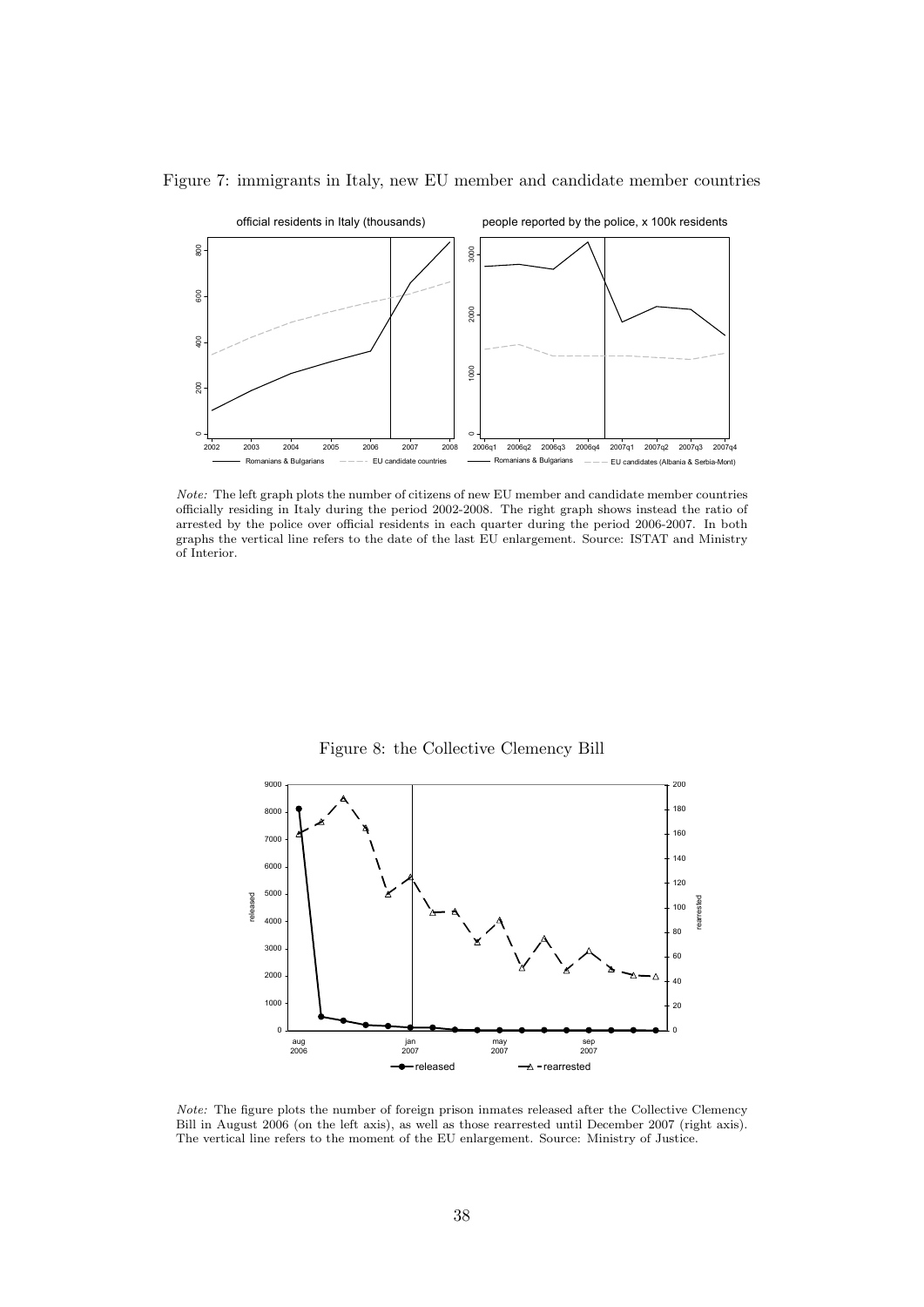



Note: The figure shows the kernel density of the estimated propensity score across groups. The propensity score is the probability of belonging to the groups of citizens of new EU member countries, conditional on observable characteristics. The estimate is based on a logit regression of a dummy for being Romanian and Bulgarian on a flexible specification of the individual information included in our sample.





Note: The figure plots the non-parametric (Nelson-Aalen) estimates of daily log hazard rates of rearrest between between August 2006 and May 2007 for Romanians and Bulgarians (solid line) and for the control group (dashed line). The scale on the vertical axis reports the (estimated) hazard rate of rearrest in each day. In the right graph observations are weighted by the (estimated) propensity score according to formula (14).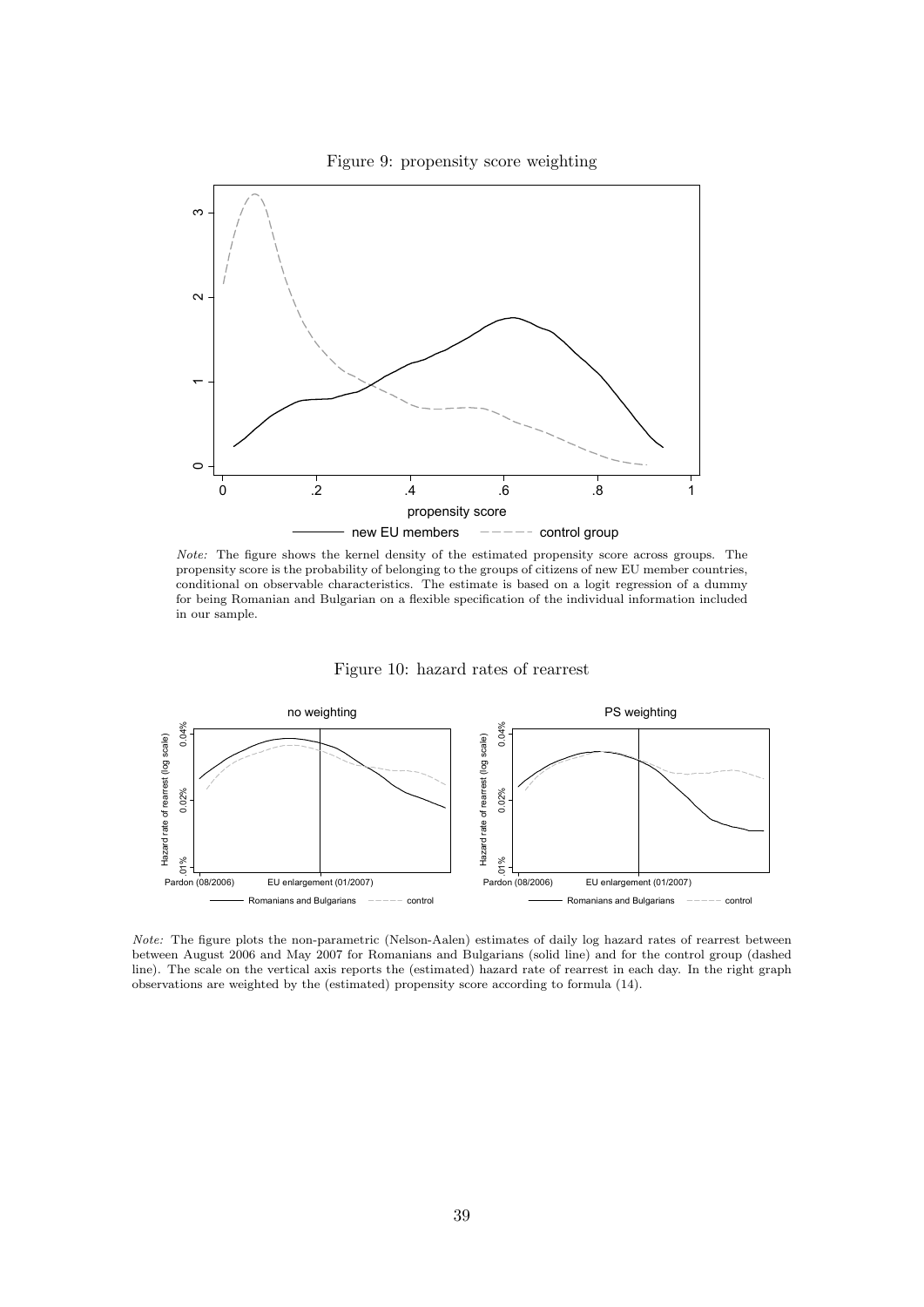

Figure 11: differences between north and south

Note: The left map shows the ratio of legal over total (legal and illegal) immigrants across Italian regions; the right map shows instead the relative size of the unofficial economy. In both cases darker colors refer to higher values. Source: ISTAT and Ministry of Interior.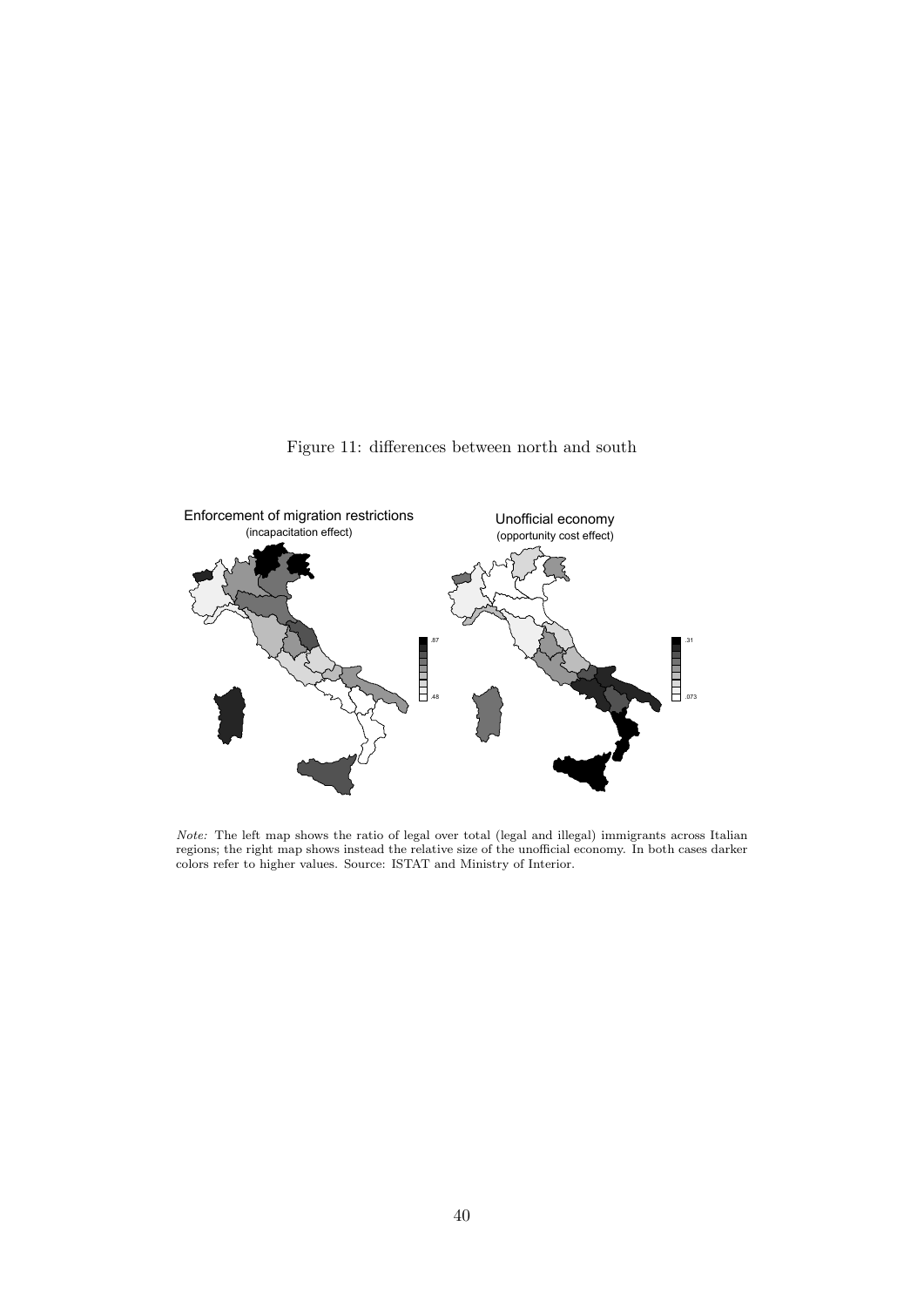

# Figure 12: structural break test

*Note:* The left graphs plot (black line and left axis) the ratio of the  $\mathbb{R}^2$  of the difference-in-differences model  $H_1$  in (17), estimated at each possible date in the sample period, over the  $R^2$  of the restricted model  $H_0$ . The estimated coefficient of the interaction term in  $H_1$  is also shown (gray line and right axis). The vertical solid line corresponds to the day that maximized the  $R^2$ -ratio (i.e. the most likely break point), while the vertical dashed line is the official date of the EU enlargement. The right graphs plot instead the predicted (daily) hazard rates of rearrest as a function of a third order polynomial in time for Romanians and Bulgarians (solid line) and for the control group (dashed line), before and after the break point.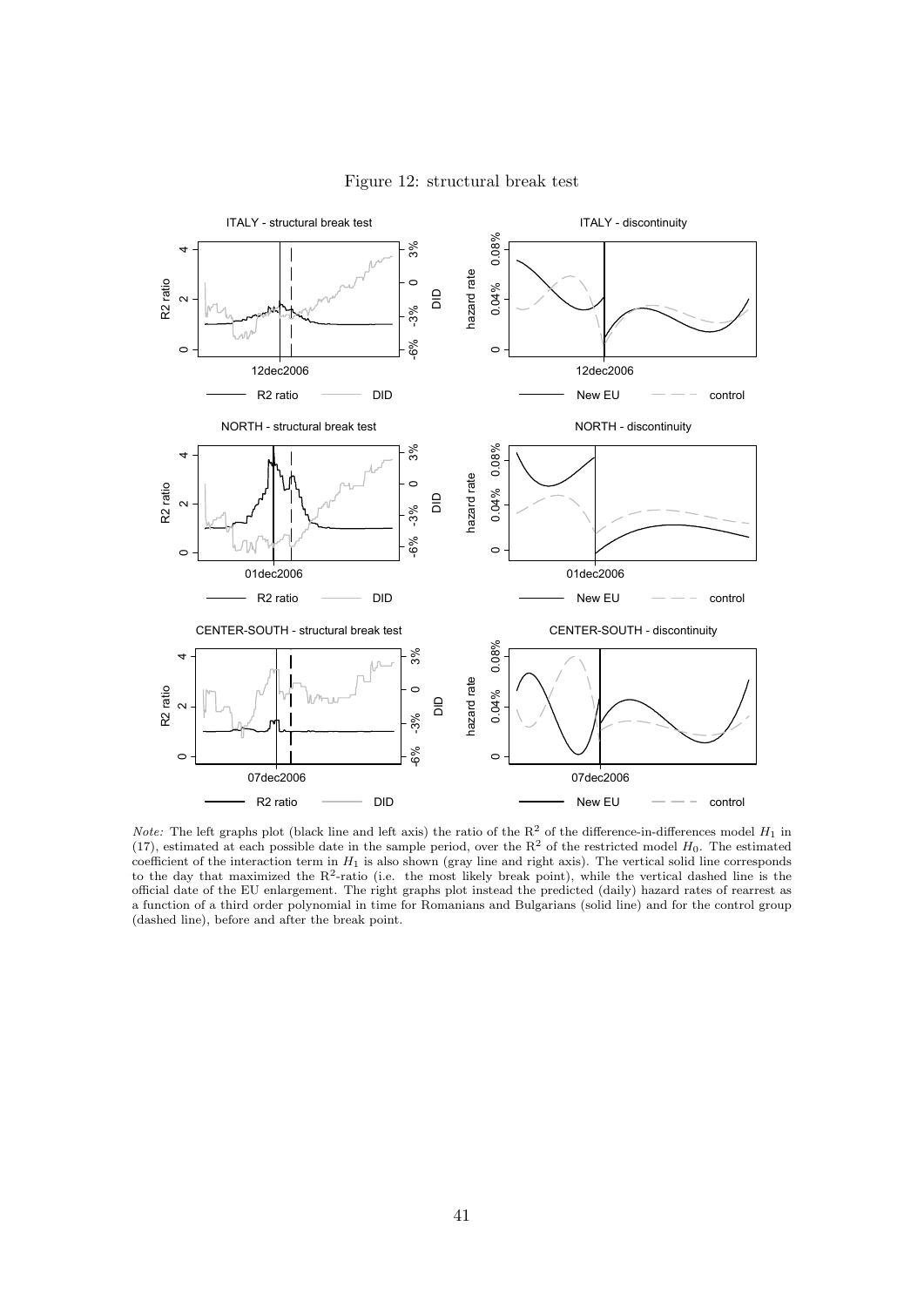

*Note:* The graph plots the estimated  $\beta$  in model (15), namely the difference-in-differences between the log-odds of rearrest for Romanians and Bulgarians relative to the control group, before and after the EU enlargement, when the longitudinal dimension of the sample is truncated at each week during year 2007.



Note: The figure plots the (percentage) change between 2006 and 2007 in the number of Romanians arrested in Italy for different types of crime against the same change for citizens of candidate member countries. The area of markers is proportional to the total number of offenses committed in each category. Source: Ministry of Interior.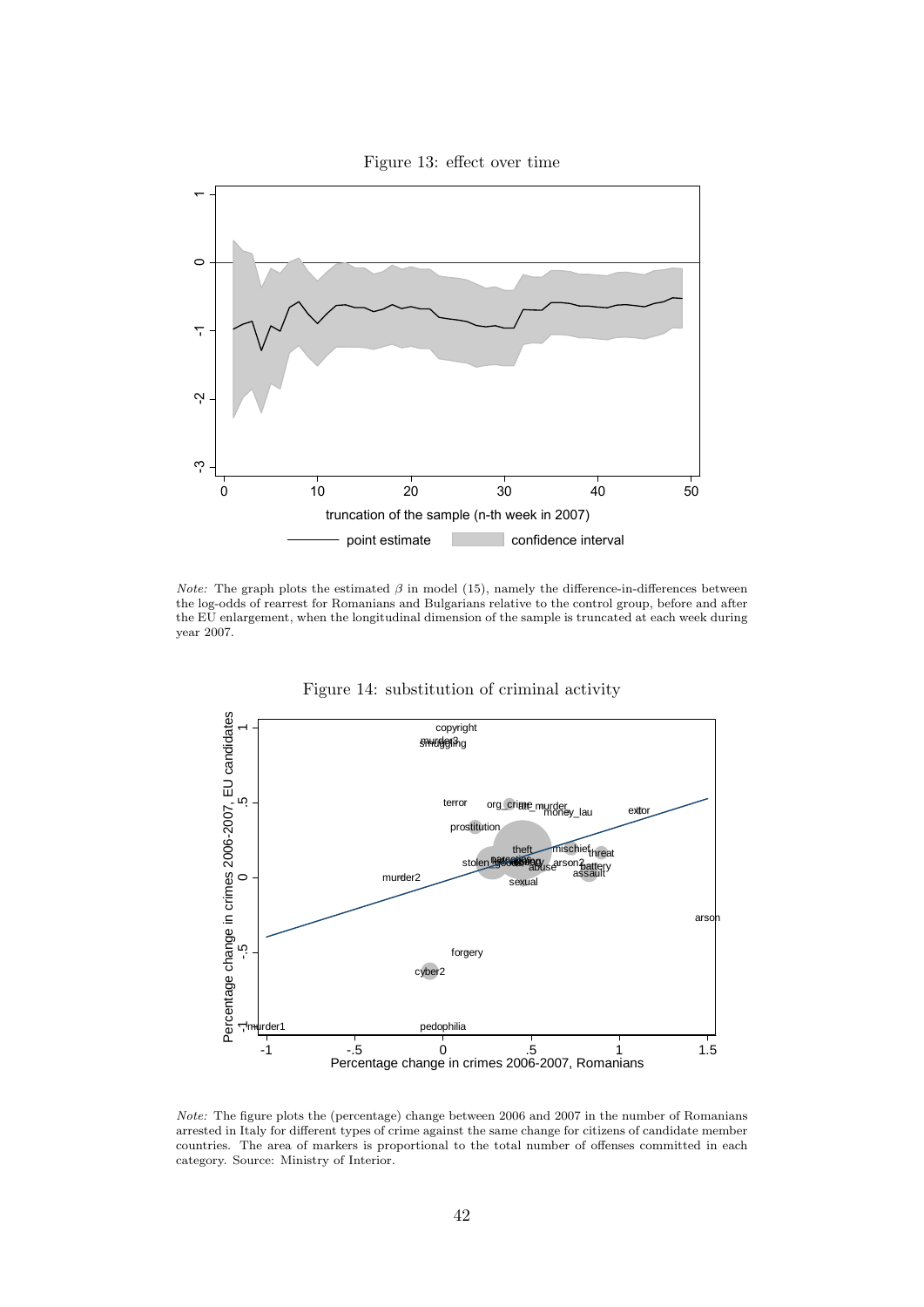| variable                 |      | illegals        |                  | legals          | diff.                |
|--------------------------|------|-----------------|------------------|-----------------|----------------------|
|                          | obs  | mean            | $\overline{obs}$ | mean            |                      |
| age                      | 1280 | 31.29<br>(8.94) | 7343             | 34.63<br>(9.36) | $-3.34***$<br>(0.28) |
| female                   | 1281 | 0.39<br>(0.49)  | 7353             | 0.44<br>(0.50)  | $-0.05***$<br>(0.01) |
| married                  | 1281 | 0.34<br>(0.47)  | 7353             | 0.59<br>(0.49)  | $-0.26***$<br>(0.01) |
| number of kids           | 1279 | 0.76<br>(1.19)  | 7339             | 1.18<br>(1.28)  | $-0.41***$<br>(0.04) |
| college                  | 1281 | 0.14<br>(0.34)  | 7353             | 0.16<br>(0.37)  | $-0.02***$<br>(0.01) |
| low skilled              | 1281 | 0.12<br>(0.33)  | 7353             | 0.09<br>(0.28)  | $0.04**$<br>(0.01)   |
| income (euros per month) | 949  | 824<br>(371)    | 5339             | 1130<br>(652)   | $-306***$<br>(22)    |
| college premium          | 949  | 9<br>(35)       | 5339             | 112<br>(25)     | $-103*$<br>(62)      |

Table 1: legal and illegal immigrants, individual characteristics and labor market outcomes

Note: This table reports the average characteristics of legal and illegal immigrants, as well as the between-group difference in each variable. The source is the 2006 round of the ISMU survey, the sample is representative of the entire immigrant population of the Italian region of Lombardy. Robust standard errors are reported in parenthesis. <sup>∗</sup>, ∗∗ and ∗∗∗ denote betweengroup differences that are statistically significant at the 90% confidence, 95% confidence and 99% confidence, respectively.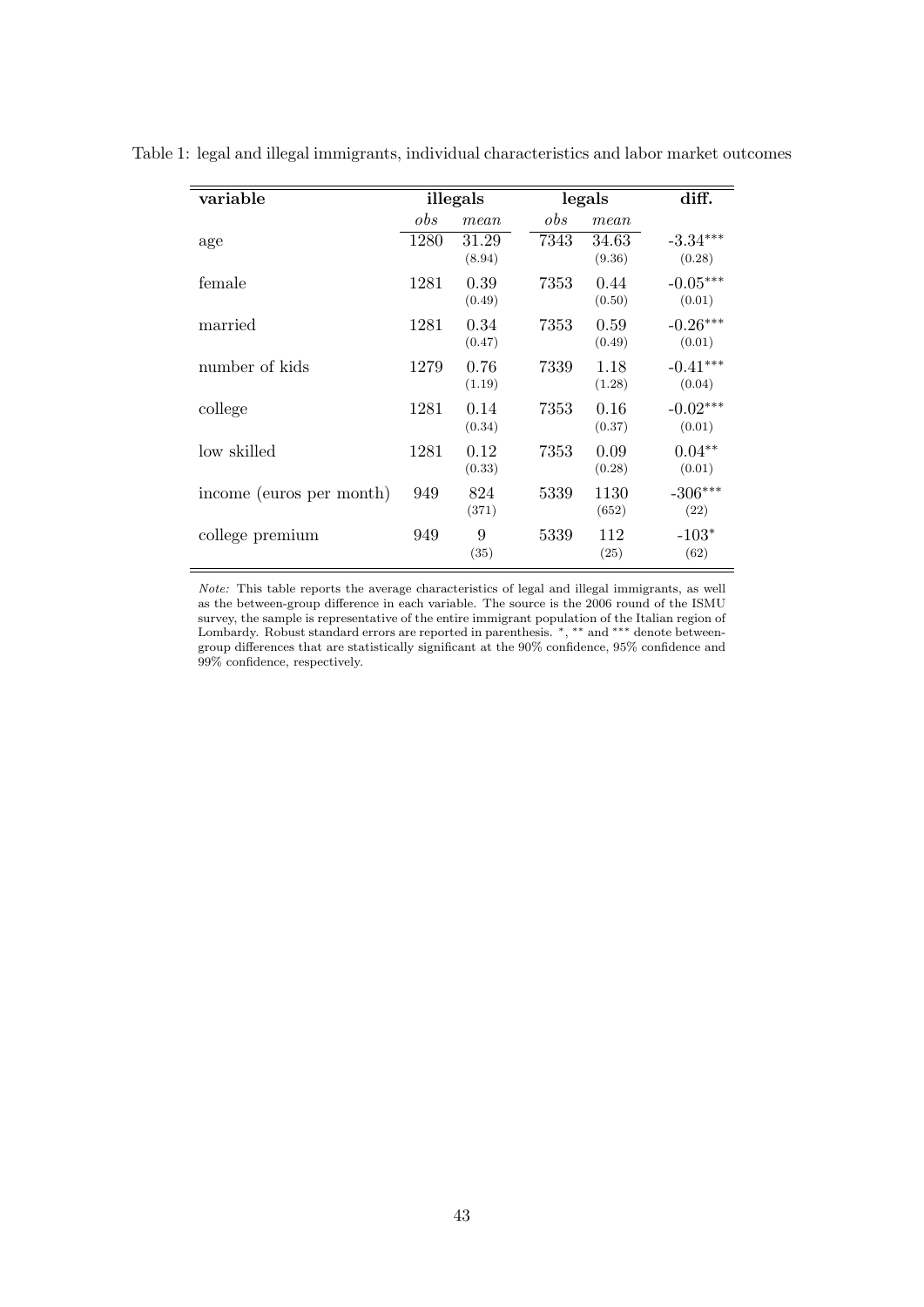|                          | NON-WEIGHTED SAMPLE |                   |          |                    | PROPENSITY SCORE WEIGHTING |          |                    |          |                    |                     |
|--------------------------|---------------------|-------------------|----------|--------------------|----------------------------|----------|--------------------|----------|--------------------|---------------------|
|                          |                     | new EU            | control  |                    | diff                       | new EU   |                    | control  |                    | diff                |
|                          | obs                 | mean              | $_{obs}$ | mean               | mean                       | $_{obs}$ | mean               | $_{obs}$ | mean               | Mean                |
| age                      | 725                 | 31.083<br>(7.597) | 1622     | 33.269<br>(8.088)  | $-2.187***$<br>(0.355)     | 700      | 33.335<br>(8.528)  | 1493     | 32.716<br>(7.914)  | 0.619<br>(0.38)     |
| low education            | 725                 | 0.339<br>(0.474)  | 1622     | 0.461<br>(0.499)   | $-0.122***$<br>(0.022)     | 700      | 0.437<br>(0.496)   | 1495     | 0.422<br>(0.494)   | 0.015<br>(0.023)    |
| no education             | 725                 | 0.017<br>(0.128)  | 1622     | 0.017<br>(0.128)   | $-0.0001$<br>(0.006)       | 700      | 0.015<br>(0.122)   | 1493     | 0.018<br>(0.133)   | $-0.003$<br>(0.006) |
| <i>education missing</i> | 725                 | 0.539<br>(0.499)  | 1622     | 0.404<br>(0.491)   | $0.135***$<br>(0.022)      | 700      | 0.437<br>(0.496)   | 1493     | 0.450<br>(0.498)   | $-0.013$<br>(0.024) |
| married                  | 725                 | 0.257<br>(0.437)  | 1622     | 0.288<br>(0.453)   | $-0.031$<br>(0.02)         | 700      | 0.266<br>(0.442)   | 1493     | 0.277<br>(0.448)   | $-0.011$<br>(0.021) |
| economic crimes          | 725                 | 0.84<br>(0.367)   | 1622     | 0.894<br>(0.308)   | $-0.054***$<br>(0.015)     | 700      | 0.857<br>(0.35)    | 1493     | 0.877<br>(0.328)   | $-0.02$<br>(0.016)  |
| <i>violent crimes</i>    | 725                 | 0.295<br>(0.456)  | 1622     | 0.242<br>(0.428)   | $0.053***$<br>(0.02)       | 700      | 0.284<br>(0.451)   | 1493     | 0.262<br>(0.44)    | 0.022<br>(0.021)    |
| sentence (months)        | 725                 | 20.31<br>(20.706) | 1622     | 39.183<br>(32.33)  | $-18.873***$<br>(1.306)    | 700      | 32.115<br>(30.63)  | 1493     | 33.269<br>(30.593) | $-1.154$<br>(1.435) |
| <i>residual sentence</i> | 725                 | 9.305<br>(10.615) | 1622     | 15.727<br>(14.784) | $-6.423***$<br>(0.609)     | 700      | 13.349<br>(12.917) | 1493     | 13.83<br>(14.13)   | $-0.481$<br>(0.646) |

Table 2: sample statistics by group

Note: This table compares the characteristics of Romanians and Bulgarians in our sample with the group of citizens from candidate EU member countries. The first tree columns report non-weighted averages for each group, as well as the between-group difference for each variable. In the last three columns observations are weighted by the inverse propensity score, according to (14). Robust standard errors are reported in parenthesis.  $\ast$ ,  $\ast$  and  $\ast$ denote between-group differences that are statistically significant at the 90% confidence, 95% confidence and 99% confidence, respectively.

| Table 3: difference in difference |
|-----------------------------------|
|-----------------------------------|

|       |            | <b>ECONOMIC CRIMES</b> |            | NON-ECONOMIC CRIMES |          |           |  |  |  |
|-------|------------|------------------------|------------|---------------------|----------|-----------|--|--|--|
|       | new EU     | control                | diff.      | new EU              | control  | diff.     |  |  |  |
|       | 0.023      | 0.054                  | $-0.031**$ | 0.047               | 0.034    | 0.013     |  |  |  |
| post  | (0.005)    | (0.008)                | (0.010)    | (0.020)             | (0.014)  | (0.025)   |  |  |  |
|       | [0.006]    | [0.008]                | [0.010]    | [0.021]             | [0.014]  | [0.025]   |  |  |  |
|       | 0.058      | 0.057                  | 0.001      | 0.033               | 0.043    | $-0.009$  |  |  |  |
| pre   | (0.013)    | (0.007)                | (0.015)    | (0.028)             | (0.021)  | (0.035)   |  |  |  |
|       | [0.014]    | [0.008]                | [0.015]    | [0.019]             | [0.022]  | [0.029]   |  |  |  |
|       | $-0.035**$ | $-0.003$               | $-0.032*$  | 0.014               | $-0.009$ | 0.023     |  |  |  |
| diff. | (0.014)    | (0.011)                | (0.017)    | (0.034)             | (0.025)  | ([0.043]) |  |  |  |
|       | [0.014]    | [0.011]                | [0.018]    | [0.028]             | [0.027]  | [0.039]   |  |  |  |

Note: This table reports the fraction of individuals in our sample that are re-incarcerated, distinguishing between citizens of new EU member countries and candidate member countries, as well as between the period before ("pre") and after ("post") the EU enlargement; the difference-in-differences is reported in the South-East corner of the table. The left and right panel show the cross tabulation for the subsamples of former inmates that were previously incarcerated (before the pardon) for economic and violent crimes, respectively. Observations are weighted by the inverse propensity score according to (14). Robust standard errors are reported in parenthesis. <sup>∗</sup>, ∗∗ and ∗∗∗ denote between-group differences that are statistically significant at the 90% confidence, 95% confidence and 99% confidence, respectively. Bootstrapped standard errors, based on 400 replications, are also reported in square brackets.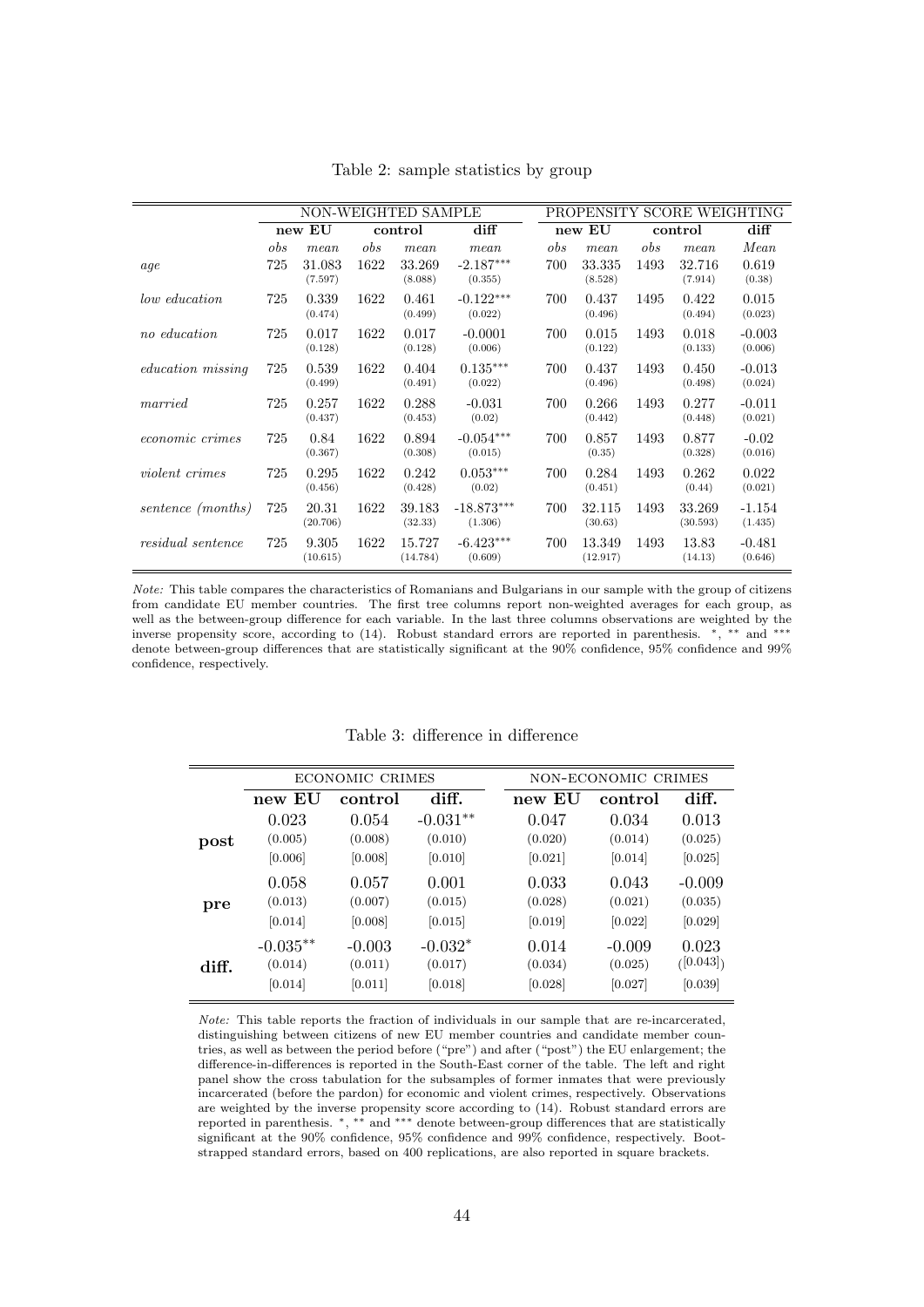|                          | (1)                   | (2)                   | (3)                    | (4)                    | (5)                   | (6)                    |  |
|--------------------------|-----------------------|-----------------------|------------------------|------------------------|-----------------------|------------------------|--|
|                          |                       |                       | Logistic regression    |                        |                       | $Cox$ model            |  |
| $new\ EU$                | 0.091<br>(0.219)      | 0.091<br>(0.220)      | 0.071<br>(0.222)       | 0.073<br>(0.222)       | 0.022<br>(0.218)      | $0.002\,$<br>(0.219)   |  |
| post                     | $-0.404**$<br>(0.167) | $-0.162$<br>(0.354)   | $-0.162$<br>(0.354)    |                        | $-0.249$<br>(0.363)   | $-0.277$<br>(0.364)    |  |
| new $EU \times post$     | $-0.744**$<br>(0.289) | $-0.740**$<br>(0.288) | $-0.733**$<br>(0.289)  | $-0.736**$<br>(0.289)  | $-0.679**$<br>(0.308) | $-0.668**$<br>(0.308)  |  |
| time                     |                       | $-0.004$<br>(0.011)   | $-0.004$<br>(0.011)    |                        |                       |                        |  |
| time <sup>2</sup>        |                       | $-0.000$<br>(0.000)   | $-0.000$<br>(0.000)    |                        |                       |                        |  |
| age                      |                       |                       | 0.090<br>(0.058)       | 0.090<br>(0.058)       |                       | 0.088<br>(0.059)       |  |
| age <sup>2</sup>         |                       |                       | $-0.001$<br>(0.001)    | $-0.001$<br>(0.001)    |                       | $-0.001$<br>(0.001)    |  |
| married                  |                       |                       | $-0.381**$<br>(0.176)  | $-0.380**$<br>(0.176)  |                       | $-0.283*$<br>(0.158)   |  |
| <i>residual sentence</i> |                       |                       | $-0.020***$<br>(0.007) | $-0.020***$<br>(0.007) |                       | $-0.021***$<br>(0.006) |  |
| Observations             | 124019                | 124019                | 124019                 | 115428                 | 3547                  | 3547                   |  |
| Subjects                 | 1918                  | 1918                  | 1918                   | 1918                   | 1918                  | 1918                   |  |
| Week dummies             | N <sub>O</sub>        | N <sub>O</sub>        | N <sub>O</sub>         | <b>YES</b>             |                       |                        |  |
| pseudo $R^2$             | 0.009                 | 0.010                 | 0.016                  | 0.042                  | 0.003                 | $0.009\,$              |  |
| Log Likelihood           | $-1704$               | $-1702$               | $-1691$                | $-1631$                | $-1797$               | $-1786$                |  |

Table 4: economic crimes, parametric and semiparametric estimates

Note: The table shows the results of parametric and semiparametric estimates of the probability of incarceration for immigrants from new EU member and candidate member countries before and after the EU enlargement. The parametric model in columns (1)-(4) is a logit equation for the log-odds or incarceration estimated on a panel of individual-weeks observations; the panel is unbalanced because we include only the individuals that are at risk of rearrest in any given week. The semiparametric model in columns (5)-(6) is a proportional hazard Cox model for the log hazard rate of incarceration. The sample includes all inmates from new EU member and candidate member countries released after the July 2006 collective pardon that were previously incarcerated for having committed an economically-motivated offense. The dummy  $post_t$  is equal to 1 in the weeks after the EU enlargement (January 1, 2007), while *time* and  $time^2$  are linear and quadratic trends in time, respectively. Regressions are weighted by the inverse propensity score according to (14). Robust standard errors clustered by Italian region and country of origin are reported in parenthesis. <sup>∗</sup>, ∗∗ and ∗∗∗ denote coefficients significantly different from zero at the 90% confidence, 95% confidence and 99% confidence, respectively.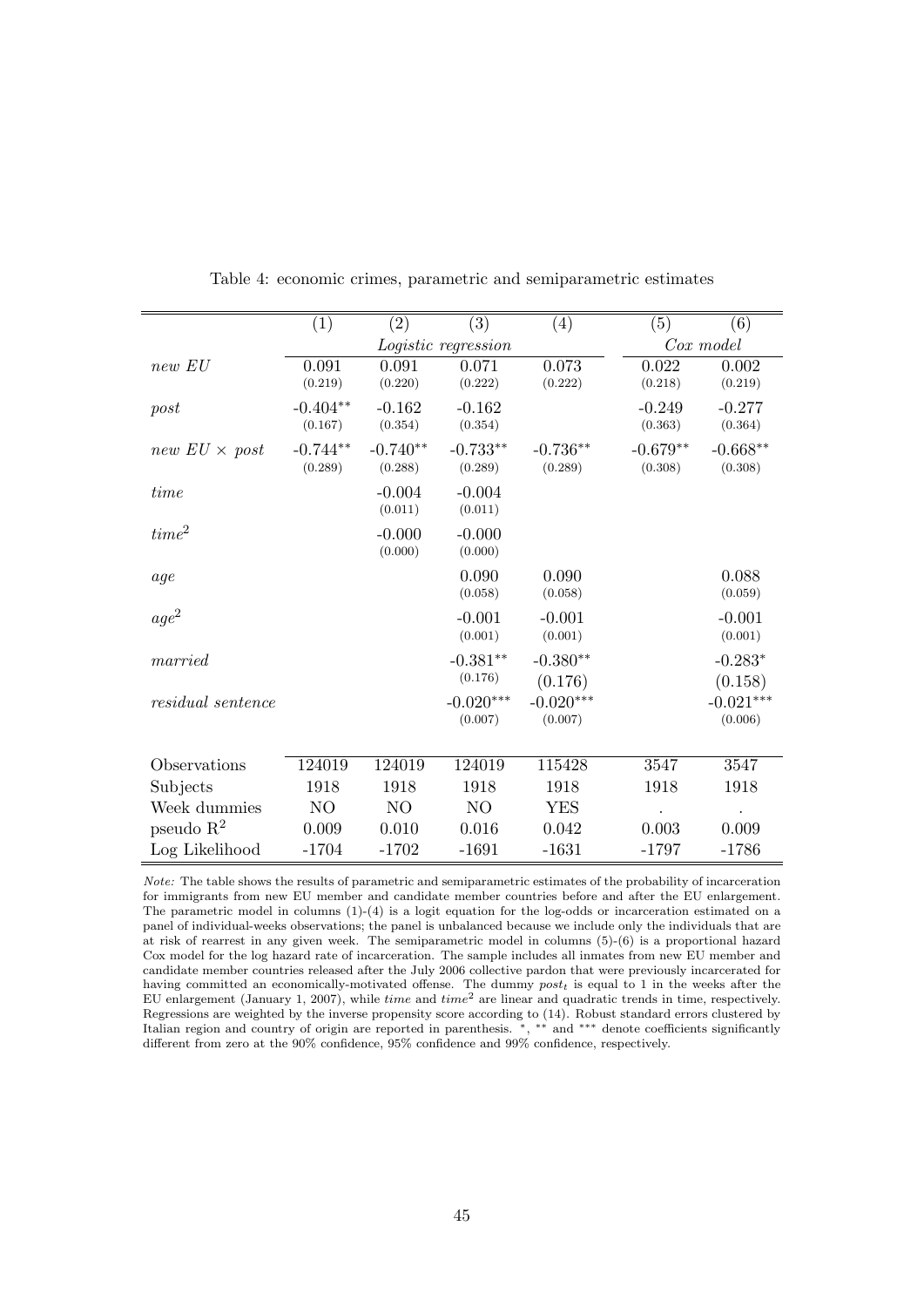|                          | (1)      | $\left( 2\right)$   | (3)      | (4)      | (5)           |
|--------------------------|----------|---------------------|----------|----------|---------------|
|                          |          | Logistic regression |          |          | $Cox \ model$ |
| new EU                   | $-0.281$ | $-0.283$            | $-0.222$ | $-0.276$ | $-0.215$      |
|                          | (1.030)  | (1.030)             | (0.998)  | (0.691)  | (0.691)       |
| post                     | $-0.546$ | 0.044               | 0.051    | 0.490    | 0.493         |
|                          | (0.585)  | (0.999)             | (1.005)  | (0.838)  | (0.845)       |
| new $EU \times post$     | 0.251    | 0.251               | 0.245    | 0.256    | 0.243         |
|                          | (1.144)  | (1.143)             | (1.138)  | (0.864)  | (0.865)       |
| time                     |          | $-0.015$            | $-0.015$ |          |               |
|                          |          | (0.027)             | (0.027)  |          |               |
| time <sup>2</sup>        |          | $-0.000$            | $-0.000$ |          |               |
|                          |          | (0.001)             | (0.001)  |          |               |
| age                      |          |                     | 0.223    |          | 0.229         |
|                          |          |                     | (0.193)  |          | (0.212)       |
| age <sup>2</sup>         |          |                     | $-0.003$ |          | $-0.003$      |
|                          |          |                     | (0.003)  |          | (0.003)       |
| married                  |          |                     | 0.111    |          | 0.108         |
|                          |          |                     | (0.588)  |          | (0.420)       |
| <i>residual sentence</i> |          |                     | $-0.008$ |          | $-0.007$      |
|                          |          |                     | (0.023)  |          | (0.020)       |
|                          |          |                     |          |          |               |
| Observations             | 18105    | 18105               | 18105    | 531      | 531           |
| Subjects                 | 272      | 272                 | 272      | 272      | 272           |
| pseudo $R^2$             | 0.004    | 0.008               | 0.015    | 0.002    | 0.012         |
| Log Likelihood           | $-202.9$ | $-202.1$            | $-200.6$ | $-150.2$ | $-148.6$      |

Table 5: non-economic crimes, parametric and semiparametric estimates

Note: The table shows the results of parametric and semiparametric estimates of the probability of incarceration for immigrants from new EU member and candidate member countries before and after the EU enlargement. The parametric model in columns (1)-(3) is a logit equation for the log-odds or incarceration estimated on a panel of individual-weeks observations; the panel is unbalanced because we include only the individuals that are at risk of rearrest in any given week. The semiparametric model in columns (4)-(5) is a proportional hazard Cox model for the log hazard rate of incarceration. The sample includes all inmates from new EU member and candidate member countries released after the July 2006 collective pardon that were previously incarcerated for having committed (only) violent offenses. The dummy  $post_t$  is equal to 1 in the weeks after the EU enlargement (January 1, 2007), while time and time<sup>2</sup> are linear and quadratic trends in time, respectively. Regressions are weighted by the inverse propensity score according to (14). Robust standard errors clustered by Italian region and country of origin are reported in parenthesis. <sup>∗</sup>, ∗∗ and ∗∗∗ denote coefficients significantly different from zero at the 90% confidence, 95% confidence and 99% confidence, respectively.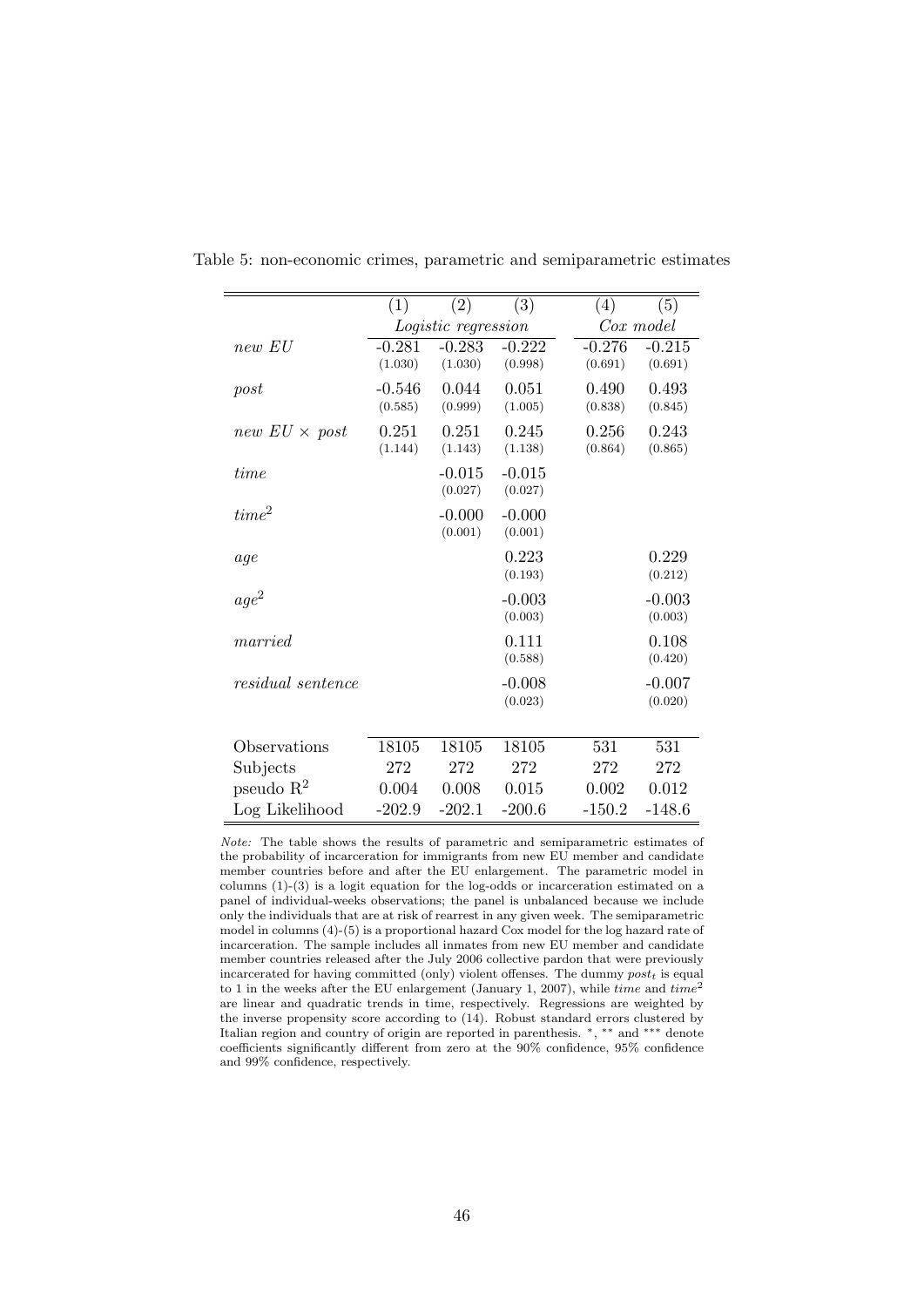|                                              | North |        | Center-South North/CSouth |  |  |  |  |  |  |
|----------------------------------------------|-------|--------|---------------------------|--|--|--|--|--|--|
| Total sample                                 | 1244  | 1103   | 1.1                       |  |  |  |  |  |  |
| New EU                                       | 348   | 377    | 0.9                       |  |  |  |  |  |  |
| Candidate countries                          | 896   | 726    | 1.2                       |  |  |  |  |  |  |
|                                              |       |        |                           |  |  |  |  |  |  |
| economic structure (labor mkt opportunities) |       |        |                           |  |  |  |  |  |  |
| GDP per capita                               | 30066 | 20947  | 1.4                       |  |  |  |  |  |  |
| shadow economy $(\%GDP)$                     | $9\%$ | 18\%   | 0.5                       |  |  |  |  |  |  |
| employment rate                              | 48\%  | $37\%$ | 1.3                       |  |  |  |  |  |  |
|                                              |       |        |                           |  |  |  |  |  |  |
| illegal condition in 2002 (incapacitation)   |       |        |                           |  |  |  |  |  |  |
| residence permits, ths.                      | 832   | 616    | 1.4                       |  |  |  |  |  |  |
| illegals (applications for amnesty), ths.    | 366   | 336    | 1.1                       |  |  |  |  |  |  |
| illegals/permits                             | 31\%  | 35%    | 0.9                       |  |  |  |  |  |  |

Table 6: differences between northern and southern Italy

Note: The table displays the average characteristics of Northern and Center-Southern regions, as well as the ratio between the two (in the third column). Source: ISTAT and Ministry of Interior.

|       |            | northern regions |            |          | southern regions |          |  |  |  |
|-------|------------|------------------|------------|----------|------------------|----------|--|--|--|
|       | new EU     | control          | diff.      | new EU   | control          | diff.    |  |  |  |
| post  | 0.014      | 0.061            | $-0.046**$ | 0.034    | 0.046            | $-0.013$ |  |  |  |
|       | (0.006)    | (0.010)          | (0.012)    | (0.009)  | (0.013)          | (0.016)  |  |  |  |
| pre   | 0.066      | 0.053            | 0.013      | 0.049    | 0.063            | $-0.014$ |  |  |  |
|       | (0.020)    | (0.009)          | (0.022)    | (0.017)  | (0.012)          | (0.021)  |  |  |  |
| diff. | $-0.052**$ | 0.007            | $-0.059**$ | $-0.015$ | $-0.017$         | 0.001    |  |  |  |
|       | (0.021)    | (0.014)          | (0.025)    | (0.020)  | (0.017)          | (0.026)  |  |  |  |

Table 7: North vs. South, difference-in-differences

Note: This table reports the fraction of individuals in our sample that are re-incarcerated, distinguishing between citizens of new EU member countries and candidate member countries, as well as between the period before ("pre") and after ("post") the EU enlargement; the difference-in-differences is reported in the South-East corner of the table. The left and right panel show the cross tabulation for the subsamples of former inmates that were released from a prison in the North and Center-South of Italy, respectively. Observations are weighted by the inverse propensity score according to (14). Robust standard errors are reported in parenthesis.  $*, **$  and \*\*\* denote between-group differences that are statistically significant at the 90% confidence, 95% confidence and 99% confidence, respectively.